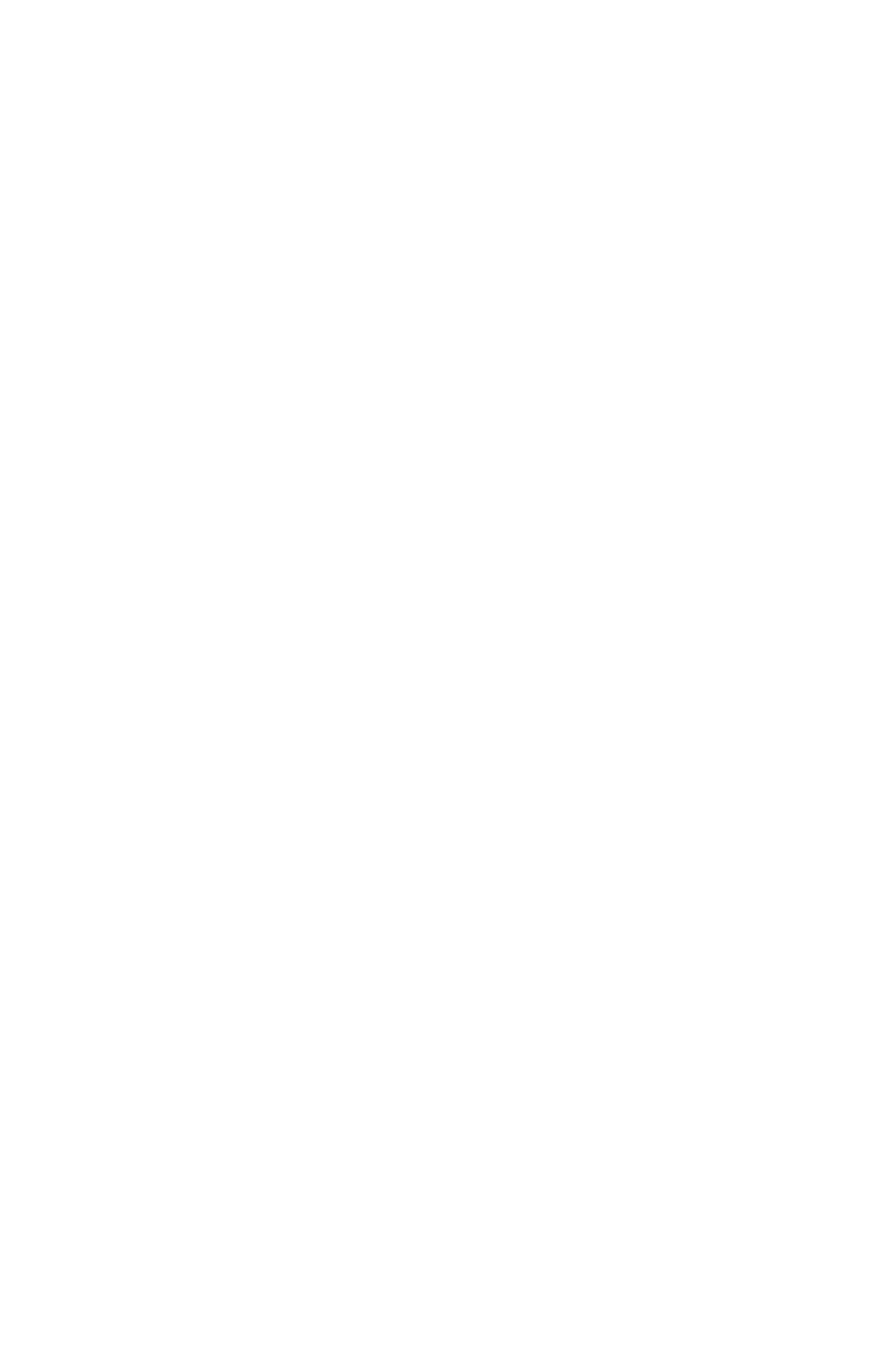

Providing our students with a safe and positive learning environment is a top priority of our district and community. The Board of Education has adopted a *Code of Student Conduct* the district expects all schools to implement and all students to follow.

We encourage you to read this important information and discuss this as a family at home. Please feel free to contact your school administrators to discuss any of these policies or ask any questions regarding implementation.

In addition to these policies, the Olathe Public Schools promotes positive expectations and provides positive supports for students through school experiences that promote kindness, compassion and leadership. Our Student Guiding Principles of respect, honesty, responsibility, and trustworthiness guide the day-to-day expectations for student interaction. We strive to create an atmosphere where all students, regardless of individual differences, are respected, accepted, and safe.

We know our students and families make every effort to support our efforts to keep schools safe and support positive emotional-wellness for our students. Our community expects each school to be "A Safe School for All."

The *Code of Student Conduct* is only reprinted when there are major revisions. Visit **[www.olatheschools.org](http://www.olatheschools.org)** for current information, including any revisions to this document. This document is made available to every student and family at the beginning of the school year. A print copy may be requested at any time from your school's front office.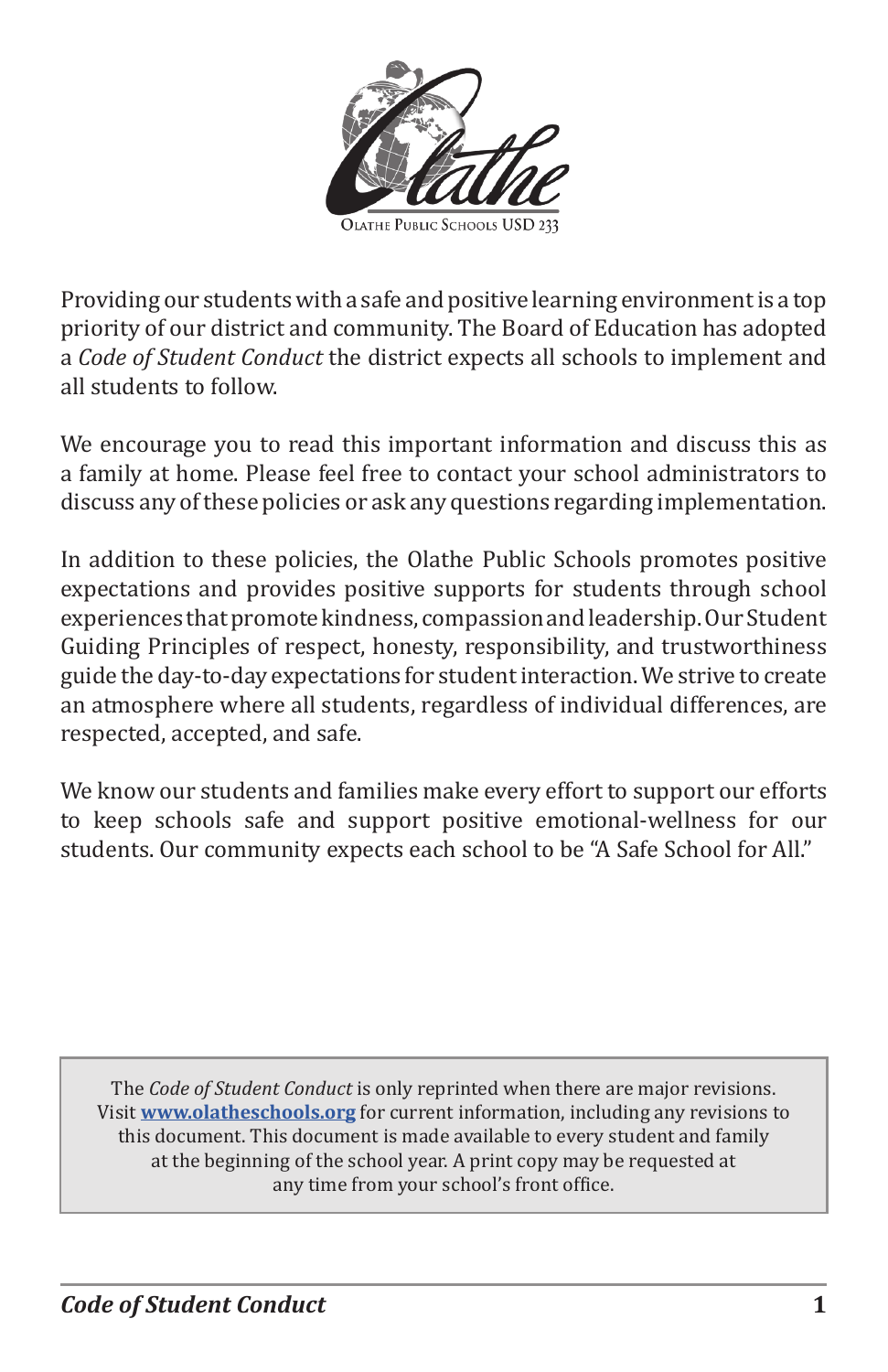# **MISSION AND BELIEFS**

# **OLATHE PUBLIC SCHOOLS' MISSION:**

To provide a safe and positive environment where all students acquire skills, knowledge, abilities, and behaviors necessary to be productive citizens in an ever-changing world.

# **BELIEFS:**

### *We Believe...*

- All children can learn.
- A quality education enables students to acquire skills, learn knowledge, and develop necessary abilities and behaviors.
- A quality education should be accessible to all children.
- Education is the shared responsibility of every student, parent, teacher, staff and community member.
- All children and adults must have high standards for themselves and have high expectations for others.
- Education must develop and nurture respect and dignity for self and others.
- A safe environment is essential to a quality education.
- Education requires many different resources to meet many different needs.
- Education stimulates intellectual curiosity.
- Learning is a life-long process.

# **SCHOOL AND FAMILY PARTNERSHIP:**

The Olathe Public Schools believe that a strong home-school partnership is a vital component in a quality educational experience. Students maximize their learning when parents and teachers engage in frequent communication about shared expectations for academic achievement, student behavior and emotional wellness. Central to the dialogue is a thorough understanding of the standards of school conduct. This *Code of Student Conduct* defines a clear standard of behavior essential to an effective school. Further, the *Code of Student Conduct* is based upon healthy beliefs about behavior established by educators, drug-alcohol treatment professionals, law enforcement, and other youth-serving agencies. The following tenants of the School and Family Partnership outline the steps parents, students, and schools can undertake to guarantee a quality education for the youth of the district.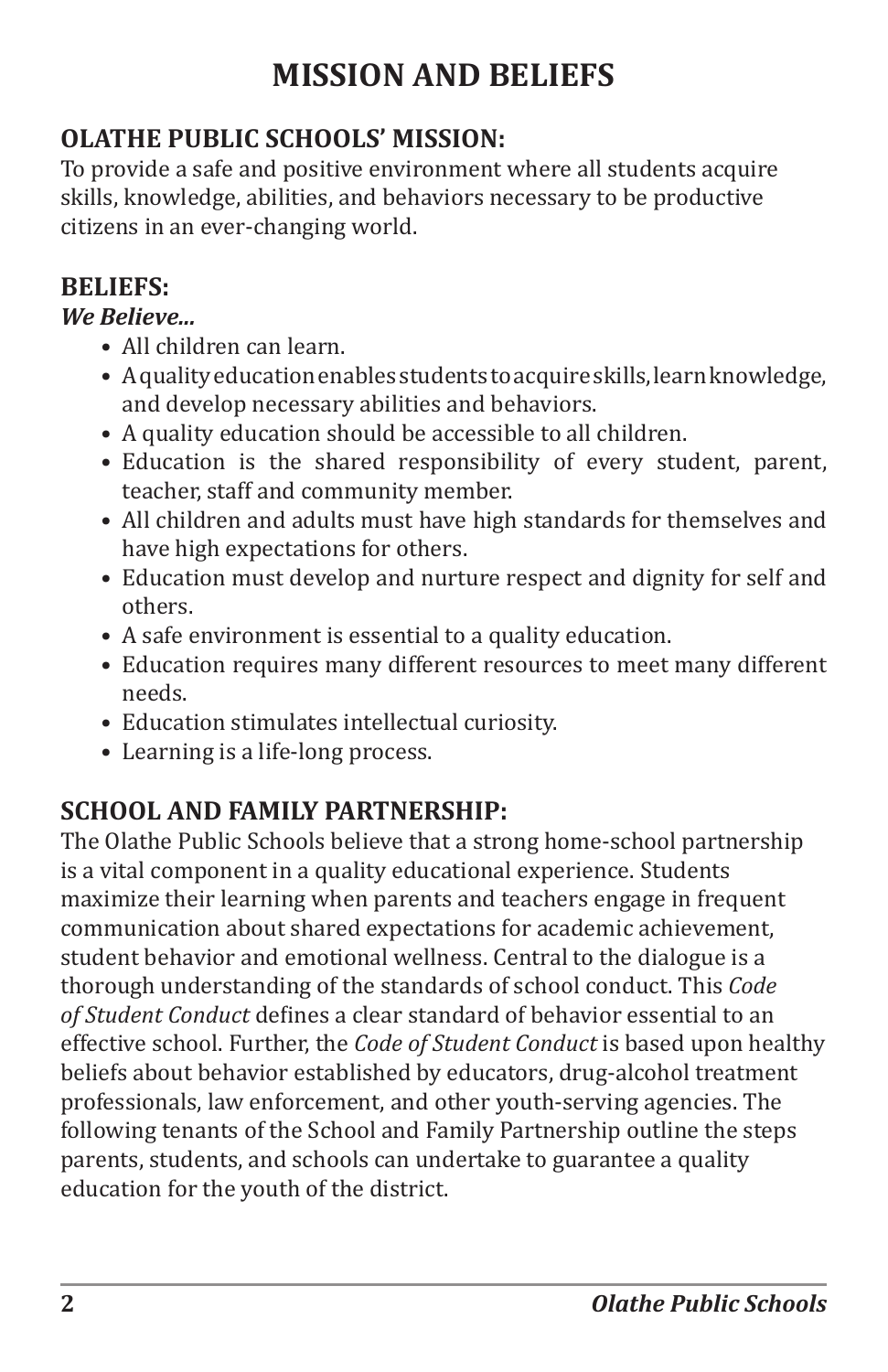## **THE PARENT OR GUARDIAN WILL:**

- Foster a positive attitude toward education in the home.
- Show an active interest in their child's school work and progress through regular constructive communication with the school.
- Assist their child in being neat, appropriately dressed, and well-groomed.
- Ensure their child attends school regularly and on time.
- Report and explain to the school any absence or late arrival.
- Display civil and appropriate behavior when collaborating with school officials whether in person or by phone/email.
- Abide by all applicable school rules.
- Become familiar with the *Code of Student Conduct*, the school and classroom rules, and encourage and assist their child to follow them.
- Be available to talk with the school staff about class work and behavioral/ social and emotional issues.
- Have a conference with the teacher(s) and/or appropriate staff if their student receives an unsatisfactory or failing grade in any academic subject or if their student is involved in a discipline matter resulting in the need for proactive efforts, a Positive Behavior Support Plan and/or a school-imposed consequence.

## **THE STUDENT WILL:**

- Come to school every day.
- Attend all classes and be on time.
- Prepare for class with assigned work and appropriate materials.
- Account for his/her own work.
- Be neat, clean, appropriately dressed, and well-groomed.
- Conduct himself/herself in a safe and responsible manner.
- Show respect for all individuals and property.
- Seek help from school personnel when having school or personal problems.
- Follow the rules and regulations established by the school, the classroom teacher, and the *Code of Student Conduct*.
- Assume responsibility for his/her own actions.

# **THE SCHOOL WILL:**

- Provide quality caring learning environments.
- Employ quality teachers, administrators and support staff.
- Value the worth of each individual.
- Maintain a safe and positive environment for students.
- Hold high expectations for academic achievement and good citizenship.
- Provide school-wide, classroom and individual student positive behavior support systems.
- Afford students substantive procedural due process.
- Ensure that curriculum and instruction meet the needs of students.
- Create a supportive environment for students and parents/guardians through open communication.
- Provide current resources and technology.
- Provide information about the *Code of Student Conduct* to each family.
- Be available to confer with families about education and discipline.
- Foster opportunities for students to acquire attributes of character identified in the *Student Guiding Principles*.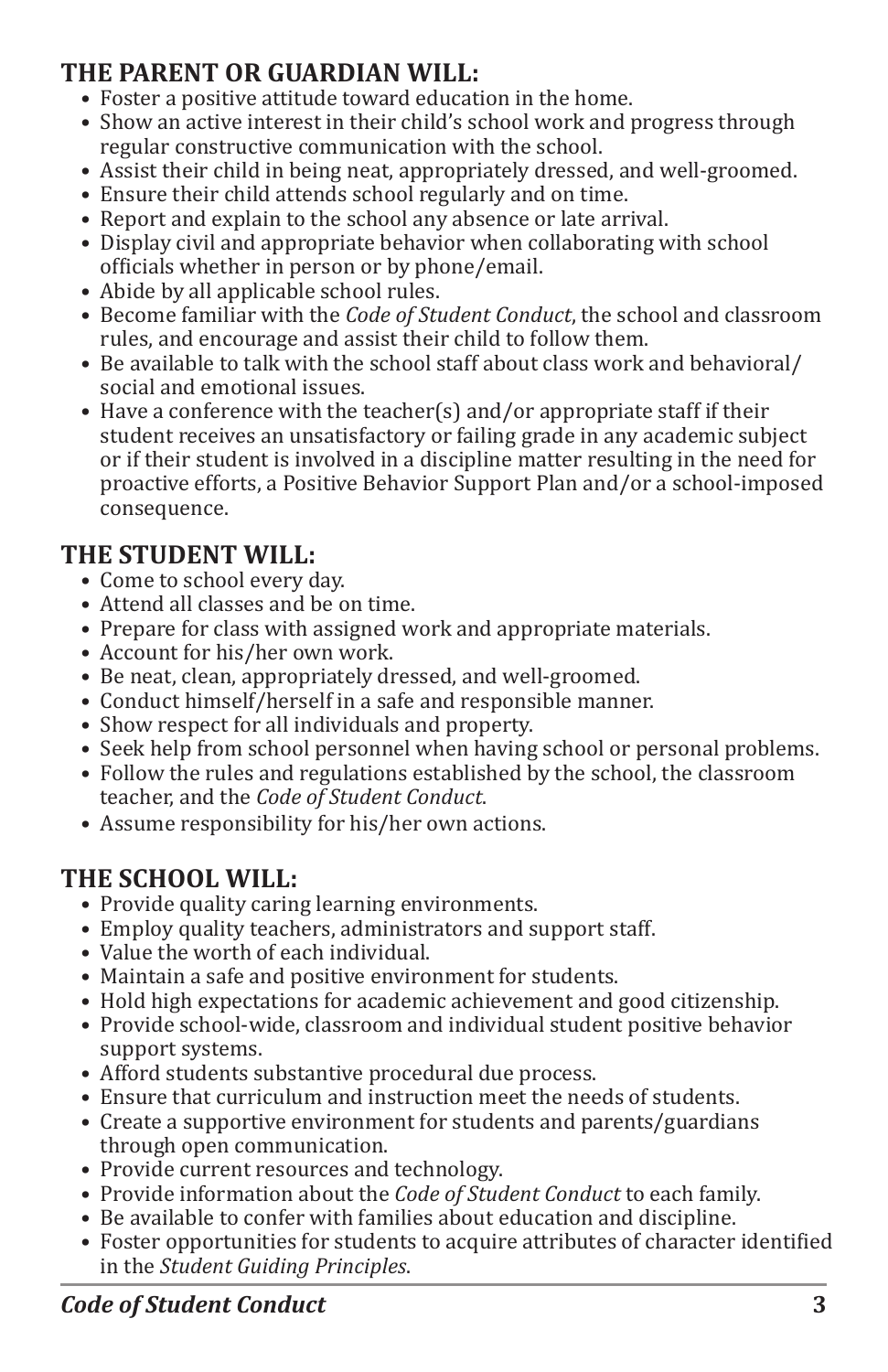# **TABLE OF CONTENTS**

## **Section I: Code of Student Conduct**

| Mission Statement, Beliefs, School & Family Partnership 2 |
|-----------------------------------------------------------|
|                                                           |
|                                                           |
|                                                           |
|                                                           |
|                                                           |
|                                                           |
| Administrative Options: Class II Offenses  14             |
|                                                           |
| Administrative Options: Class III Offenses. 18            |
|                                                           |
| Administrative Options: Class IV Offenses  20             |
|                                                           |
| Student Rights If Contacted by Law Enforcement 22         |
|                                                           |

### **Section II: Additional information: Selected Kansas Statutes and Parent Information**

| The Kansas School Safety and Security Act31 |  |
|---------------------------------------------|--|
|                                             |  |
|                                             |  |
| Emergency Safety Interventions (ESI)35      |  |

## **For contact information:** [www.olatheschools.org](http://www.olatheschools.org)

**Notice of Non-Discrimination:** The Olathe Public Schools prohibit discrimination on the basis of race, color, ethnicity, national origin, sex, disability, age, religion, sexual orientation, or gender identity in the admission or access to, or treatment or employment in, its programs and employment, and provides equal access to the Boy Scouts and other designated youth groups to its facilities as required by: Title VI and Title VII of the Civil Rights Act of 1964; Title IX of the Education Amendments of 1972, the Age Discrimination Act of 1975, the Americans with Disabilities Act, the Individuals with Disabilities Education Act, Section 504 of the Rehabilitation Act of 1973, the Equal Access Act of 1984, and other relevant state and federal laws as amended. Inquiries regarding compliance, reports of specific complaints, or alleged discrimination may be directed to Olathe Public School's Compliance Coordinator, John Hutchison, Deputy Superintendent, or to Chris Pittman, Staff Counsel, 14160 S. Black Bob Road, Olathe, KS 66063-2000, phone 913-780-7000. Interested persons, including those with impaired vision or hearing, can also obtain information as to the existence and location of services, activities and facilities that are accessible to and usable by disabled persons by contacting Dr. Jim McMullen, Assistant Superintendent of Operations, 14160 S. Black Bob Road, Olathe, KS 66063-2000, phone 913-780-7000. (08/21)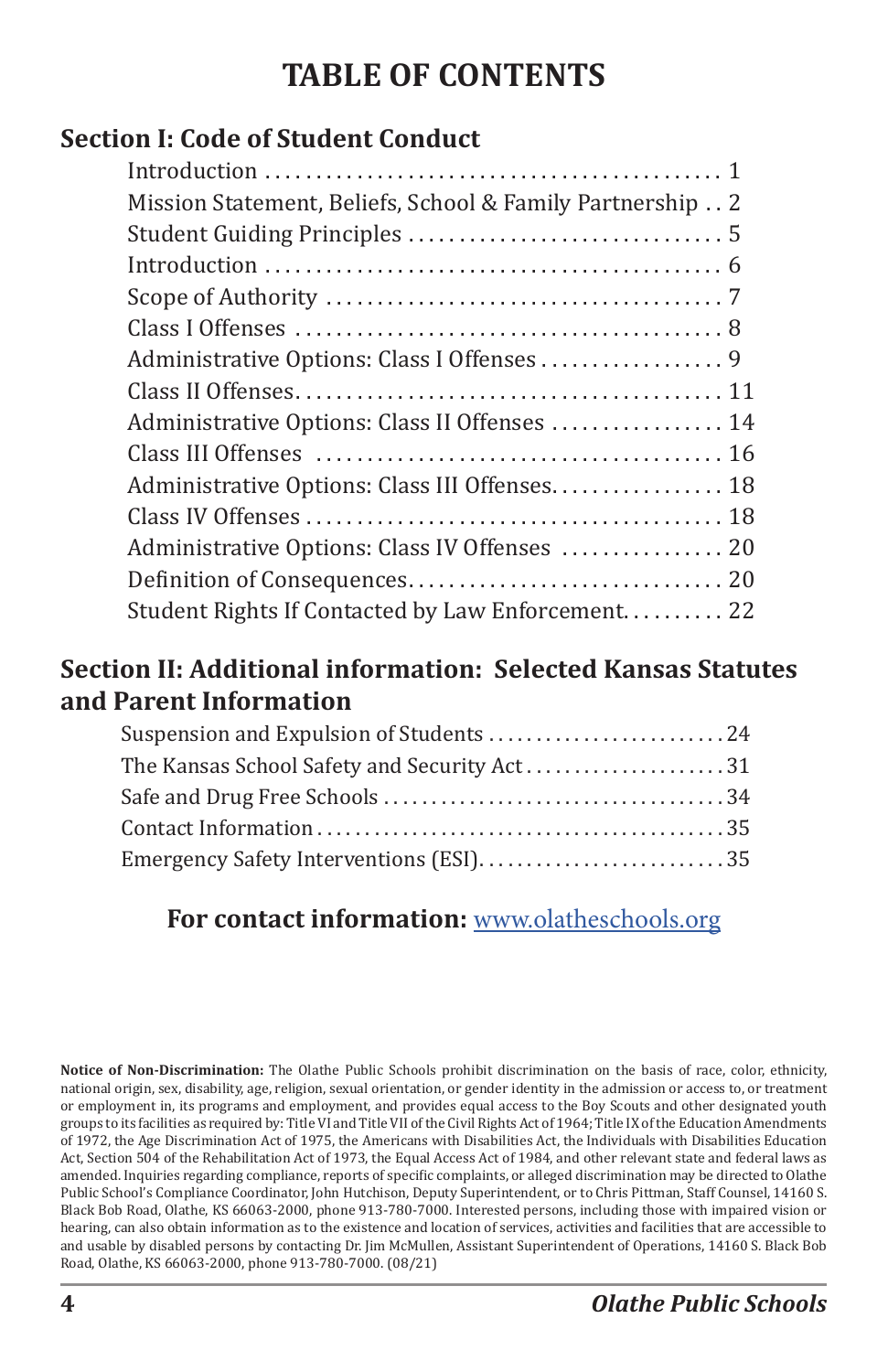# **STUDENT GUIDING PRINCIPLES**

The following Student Guiding Principles have been identified by staff, students, parents and the community. Approved by the Board of Education in May, 1998, these attributes of character represent the foundation of good behavior vital to citizenship in a democracy. The examples of positive behavior associated with these Guiding Principles are not intended to be a complete list. Having identified these attributes of character, the district will afford students many opportunities to learn and demonstrate the behaviors associated with the Student Guiding Principles.

### **1. Honesty** -

Truthfulness to oneself and others in both words and actions...

- I tell the truth.
- I respect the property of others.
- I do my own work.

### **2. Respect**-

Treating others as you wish to be treated...

- I am courteous.
- I try to understand the viewpoints of others.
- I display gratitude.

## **3. Responsibility** -

 Doing what you are supposed to do when it needs to be done, even when no one is watching....

- I choose to make right choices as an individual.
- I control my own behavior and emotions.
- I give my best effort in everything I do.

### **4. Trustworthiness**-

Exhibiting dependable behaviors....

- I keep my promises.
- When I say I will do something, I will do it.
- You can count on me to make good choices.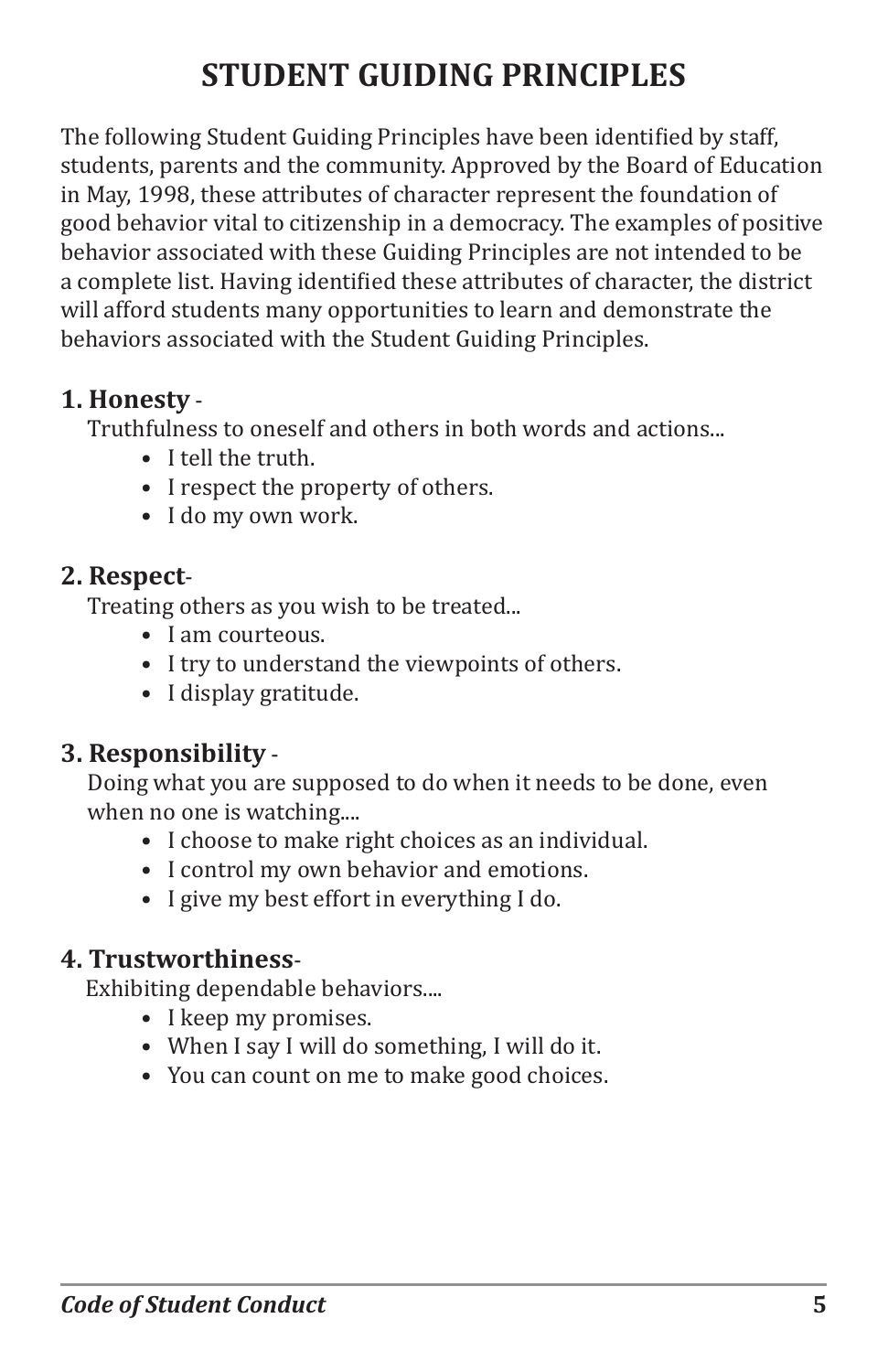# **INTRODUCTION**

The standards of conduct listed in the *Code of Student Conduct* and the related administrative options to address inappropriate behavior have been adopted by the Board of Education as approved procedure. The *Code of Student Conduct* is designed to encourage student responsibility, respect for the rights of others and to ensure the safe and orderly operation of all Olathe Public Schools.

This booklet contains examples of the types of inappropriate behavior, which result in disciplinary action. The behaviors described should be viewed as representative of the inappropriate behavior. The list is not inclusive of all types of inappropriate behavior. Any inappropriate student behavior, which is disruptive to an orderly educational environment, will be subject to the authority of the classroom teacher, principal, and/or district personnel.

Each identified inappropriate behavior or type of offense is followed by a description of administrative options for disciplinary consequences, which may be imposed. Olathe Public Schools staff will use their professional judgment in determining which disciplinary action will be most effective in dealing with the student's inappropriate behavior, considering the student's age and maturity, the nature and seriousness of the infraction, the student's previous disciplinary record, and any other relevant factors.

Each principal has the authority to use discretion and common sense as he/she enforces the Code of Student Conduct. The principal also has a responsibility, however, to impose an appropriate level of consequence for clear violations of the *Code of Student Conduct*. Additionally, the principal is authorized to apply a higher level of consequence for serious violations of the *Code of Student Conduct* even if it is a student's first offense. The Safe Schools for All policy, JCAC, and Kansas Statutes require that district officials report all crimes committed on school property in accordance with the current Memorandum of Understanding with local law enforcement. The principal also will implement the Athletic/ Activities Substance Abuse Policy adopted by the Olathe Board of Education in July, 2000, and updated in September 2020. A copy of the policy is available at secondary schools.

Parents or guardians are our most important partner in our work with students and parents/guardians will be contacted for all repeated Class I and all Class II, III and IV offenses.

The disciplinary consequences apply to all students consistent with Kansas statutes, K.S.A. § 72-6114, et seq. A student who is recommended for suspension of more than ten days (10) or an expulsion from school is eligible for procedural due process. Specific procedures for applying disciplinary consequences for students with identified disabilities are implemented in accordance with State and Federal regulations.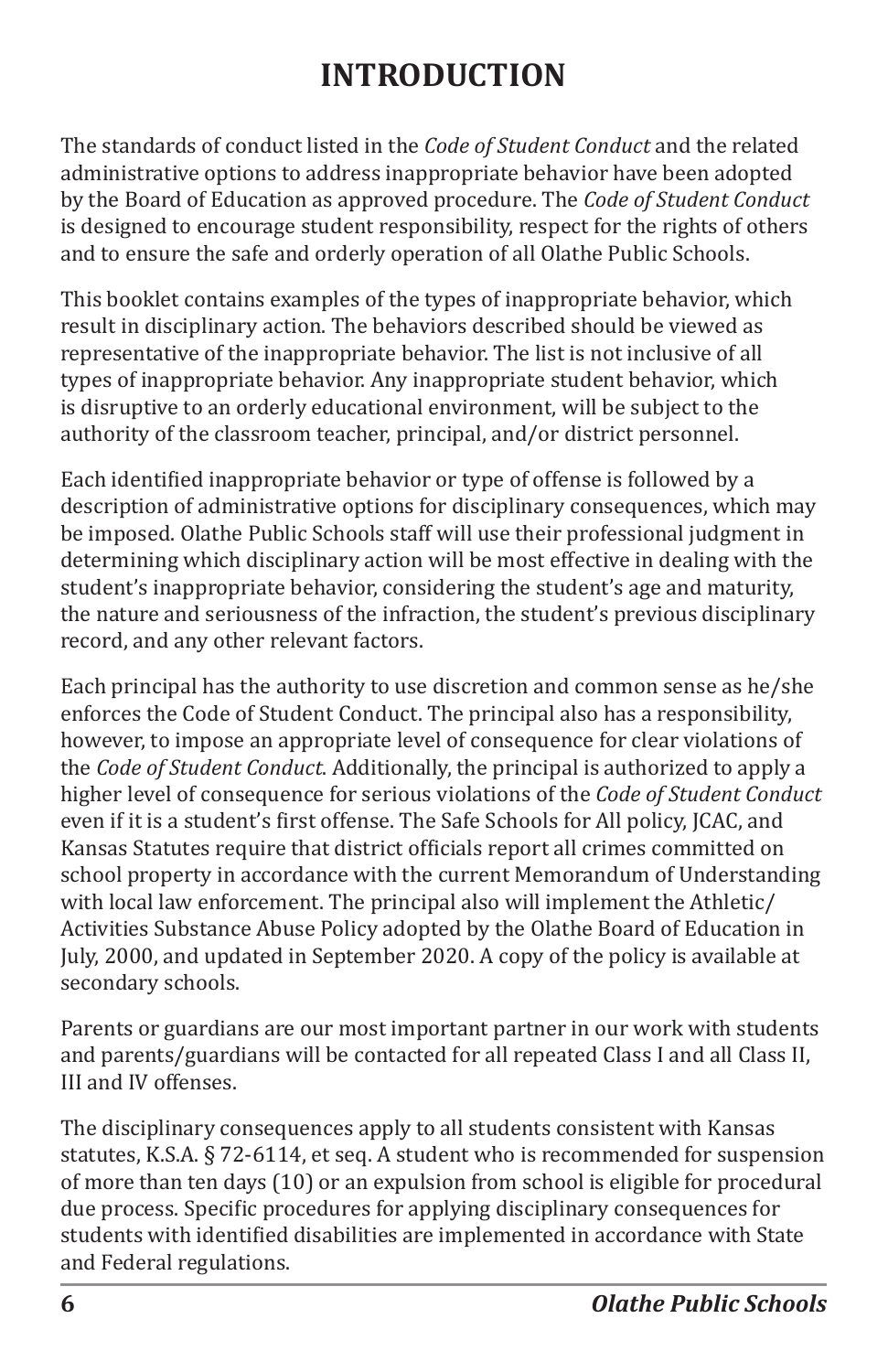A student considered for a suspension of less than ten (10) days shall be advised verbally or in writing of the nature of the alleged offense and the evidence, and provided an opportunity to share their version of the events. Parents will be notified regarding the rule violation, evidence, and subsequent consequences based on the *Code of Student Conduct*. An appeal of a suspension of less than ten (10) days can only be made to the school principal, and the decision to grant or deny such an appeal is at the principal's discretion. There is not a district-level procedural due process for suspensions of less than ten (10) days.

# **SCOPE OF AUTHORITY**

The provisions of this Code apply in all situations in which students are involved, including conduct occurring:

- **1)** On Olathe Public Schools property.
- **2)** On district approved and/or provided transportation and at bus stops.
- **3)** At off-site school sponsored activities.
- **4)** Off school property which is the result or cause of disruptive behavior on school grounds or behavior which poses a threat to the safety of students, staff or the learning environment.
- **5) On or off school property via the usage of electronic communication (including but not limited to social media) which substantially disrupts the orderly operation of the school or targets individual students or staff.**

# **GENERAL NOTE:**

The *Code of Student Conduct* applies at all times while students are on or about school district property or areas adjacent thereto, which shall include: any district property being used for an official school activity, property not owned by the district being used for an official school activity, property not owned by the district being used for any schoolsponsored activities or events and any vehicle, including school buses, while such vehicle is being used to transport students for the district. This *Code of Student Conduct* also applies to any students whose conduct at any time or place has a direct and immediate effect on maintaining order and discipline in the schools.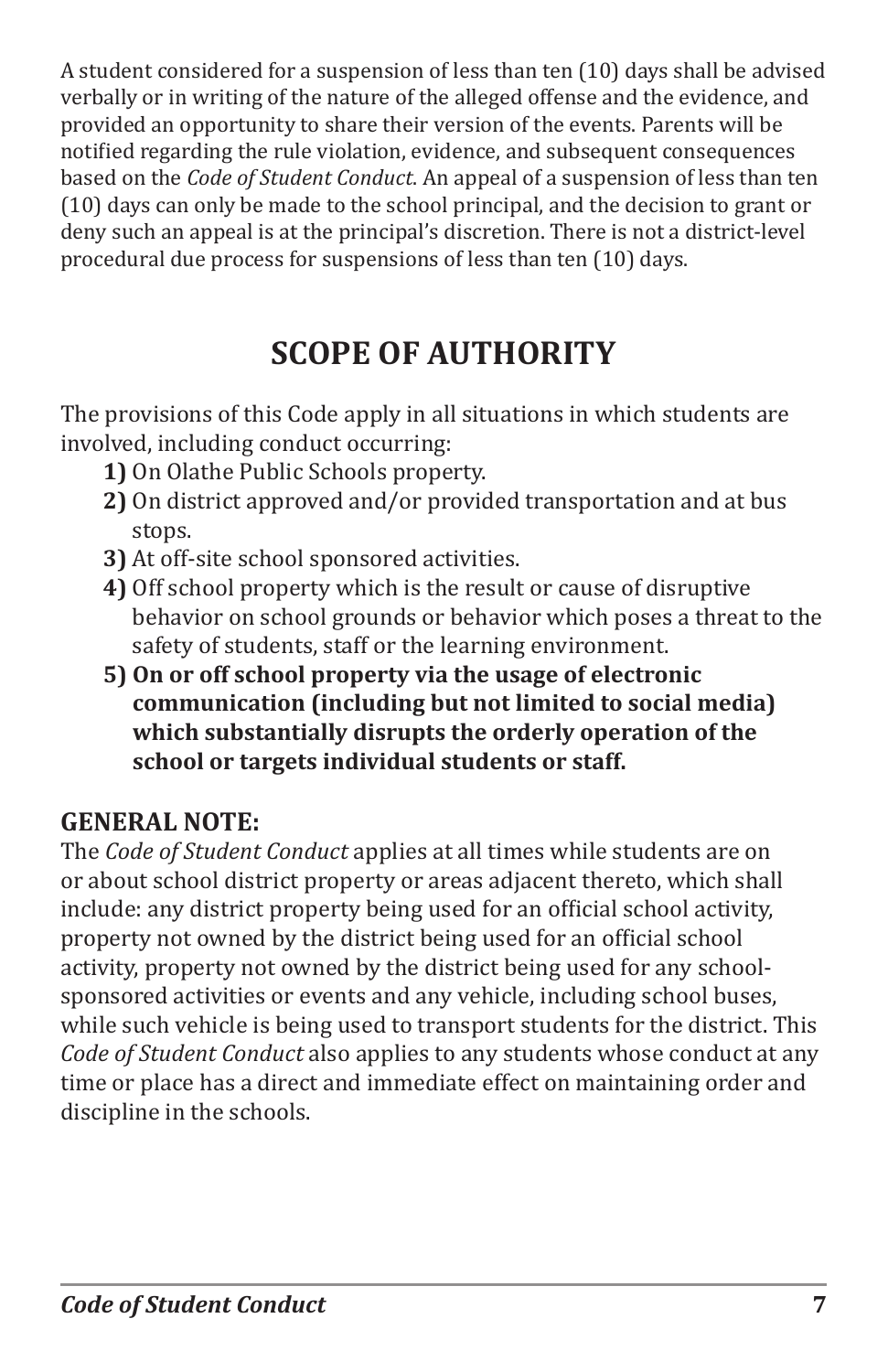# **CLASS I OFFENSES**

#### • **VIOLATION OF GENERAL SCHOOL RULES and/or SCHOOL DISRUPTION:**

The failure to comply with or follow general rules of conduct or procedures as determined by individual schools and as outlined in school Student Handbooks, informational folders, handouts, posters, posted school signage, etc. The failure to comply with or follow established procedures or intentional acts, behaviors, or conduct in the classroom, school building and/or on any school district property or at a school-sponsored activity, which disrupts the safe and orderly educational process. This includes all areas and locations on school district property or environments where expectations for appropriate school-behavior exist, including but not limited to classrooms, playgrounds, field trips, lunchrooms, hallways, school assembly areas, parking lots, and school buses.

- **GENERAL NONCOMPLIANCE:** The continuous refusal to participate in regularly assigned classroom activities or to comply with general school rules and procedures.
- **DEFIANCE OF AUTHORITY:** The refusal to comply with a reasonable request from any school representative, lying to any school representative, or disobeying any general rule of school conduct. The fourth and subsequent separate instances of defiance in a school year can be categorized as a Class II offense for consideration as a Class III incorrigible behavior violation.
- **SKIPPING CLASS OR SCHOOL AND/OR EXCESSIVE TARDINESS:** The unauthorized absence from a scheduled class or school without obtaining consent of the proper school authority and/or the repeated failure to report without acceptable excuse to assigned classrooms or other instructional areas before the "tardy bell" rings. The fourth and subsequent separate instances in a school year can be categorized as a Class II offense for consideration as a Class III incorrigible behavior violation.
- **USE OF PROFANE LANGUAGE:** The use of any language (oral or written), act, remark or expression, including obscene gestures and gang symbols, which is offensive to modesty or decency.
- **IMPERMISSIBLE DRIVING TO SCHOOL:** Only students with valid driver's licenses or permits are allowed to drive a vehicle to and from school.
- **INAPPROPRIATE DRESS:** Dress or appearance that is likely to cause disruption of the educational process or to create a health or safety concern. Any reference to alcohol, tobacco, drugs, sex, gangs or profane language on clothes is prohibited.
- **ACADEMIC DISHONESTY:** Plagiarism, cheating on tests, copying assignments or papers, placing parent/teacher signature on document.

Each principal has the authority to use discretion and common sense in enforcing the *Code of Student Conduct*. The principal is authorized to apply a higher level of consequence for serious violations of the *Code* even if it is a student's first offense.

### **Class I offenses do not require notification to law enforcement.**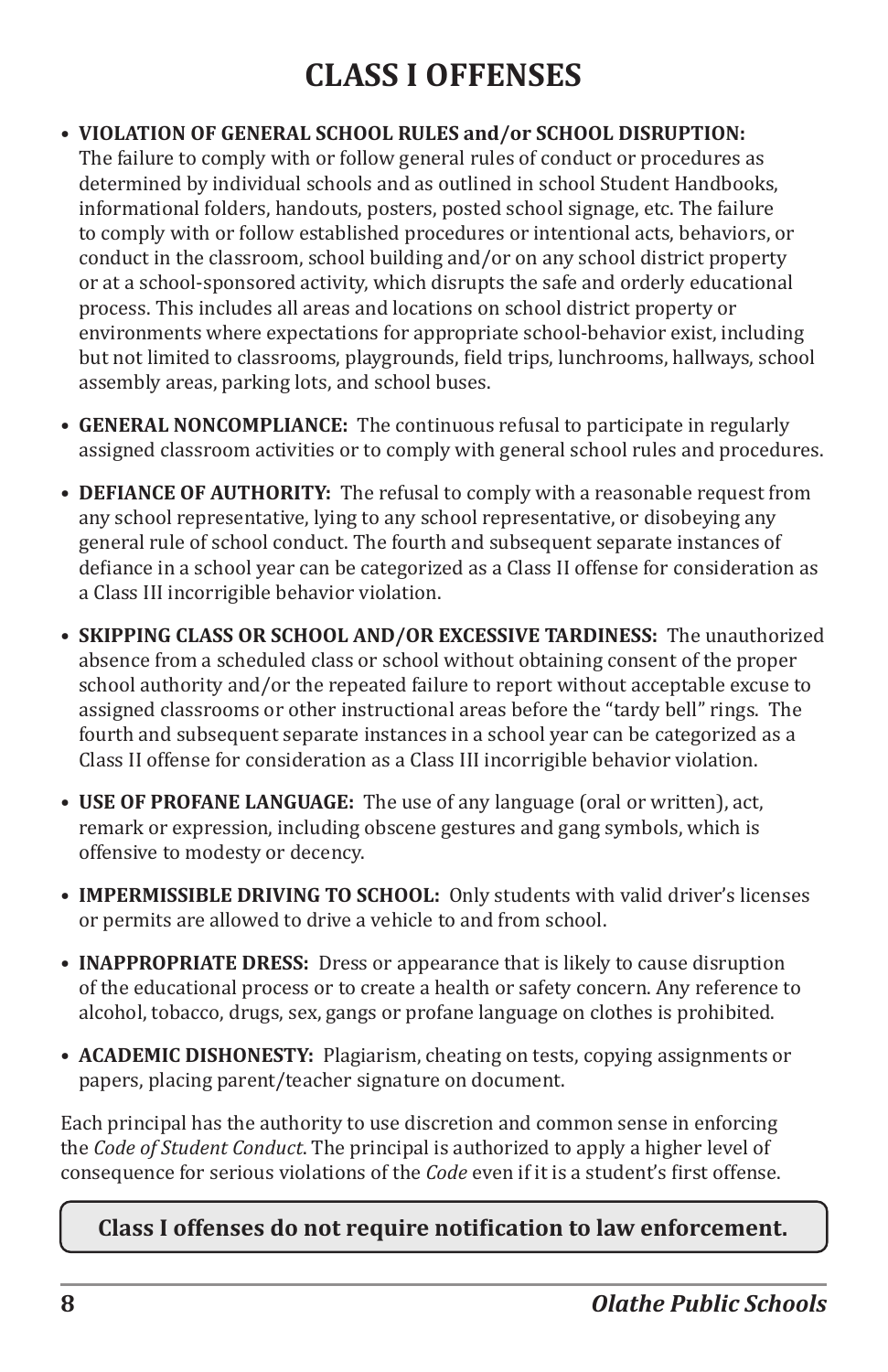# **ADMINISTRATIVE OPTIONS CLASS I OFFENSES**

### **ELEMENTARY**

#### **FIRST OFFENSE:**

- In-School Conference with Student
- Individual Student Behavior Support Plan/Student Safety Plan
- Detention(s)
- Parent/Guardian Conference
- In-School Suspension
- Restorative Justice

#### **SECOND OFFENSE:**

- Individual Student Behavior Support Plan/Student Safety Plan
- Detention(s)
- Parent/Guardian Conference
- In-School Suspension
- Restorative Justice

#### **SUBSEQUENT OFFENSES (three or more):**

- Individual Student Behavior Support Plan/Student Safety Plan
- Detention(s)
- Parent/Guardian Conference
- In-School Suspension
- Short-Term Out of School Suspension

### **MIDDLE SCHOOL**

#### **FIRST OFFENSE:**

- Individual Student Behavior Support Plan/Student Safety Plan
- Detention Or Other Extended School Time Options
- Restriction of Attendance at School Sponsored Activities
- Parent/Guardian Conference
- In-School Suspension
- Short-Term Out of School Suspension
- Restorative Justice

#### **SECOND OFFENSE:**

- Individual Student Behavior Support Plan/Student Safety Plan
- Detention Or Other Extended School Time Options
- Parent/Guardian Conference
- Restriction of Attendance at School Sponsored Activities
- In-School Suspension
- Short-Term Out of School Suspension
- Restorative Justice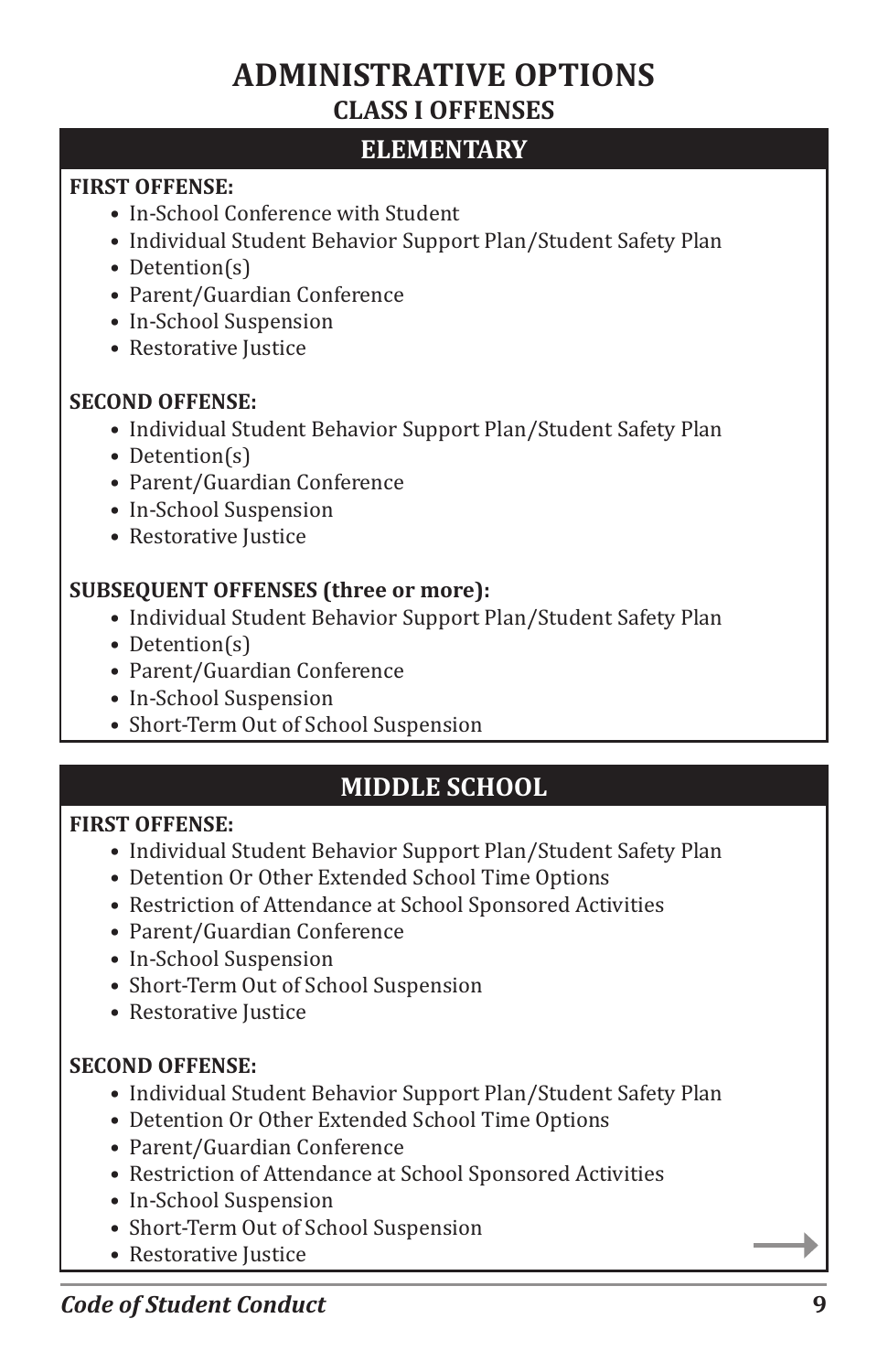# **ADMINISTRATIVE OPTIONS CLASS I OFFENSES (cont.)**

## **MIDDLE SCHOOL**

#### **SUBSEQUENT OFFENSES (three or more):**

- Individual Student Behavior Support Plan/Student Safety Plan
- Detention Or Other Extended School Time Options
- Restriction of Attendance at School Sponsored Activities
- Parent/Guardian Conference
- In-School Suspension
- Short-Term Out of School Suspension

## **HIGH SCHOOL**

#### **FIRST OFFENSE:**

- In-School Conference with Student
- Individual Student Behavior Support Plan/Student Safety Plan
- Detention or Other Extended School Time Options
- Parent/Guardian Conference
- Revocation of Parking Privilege
- Restriction of Attendance at School-Sponsored Activities
- In-School Suspension
- Short-Term Out of School Suspension
- Restorative Justice

#### **SECOND OFFENSE:**

- Individual Student Behavior Support Plan/Student Safety Plan
- Detention Or Other Extended School Time Options
- Parent/Guardian Conference
- Revocation of Parking Privilege
- Restriction of Attendance at School-Sponsored Activities
- In-School Suspension
- Short-Term Out of School Suspension
- Restorative Justice

#### **SUBSEQUENT OFFENSES (three or more):**

- Individual Student Behavior Support Plan/Student Safety Plan
- Detention Or Other Extended School Time Options
- Revocation of Parking Privilege
- Restriction of Attendance at School-Sponsored Activities
- Parent/Guardian Conference
- In-School Suspension
- Short-Term Out of School Suspension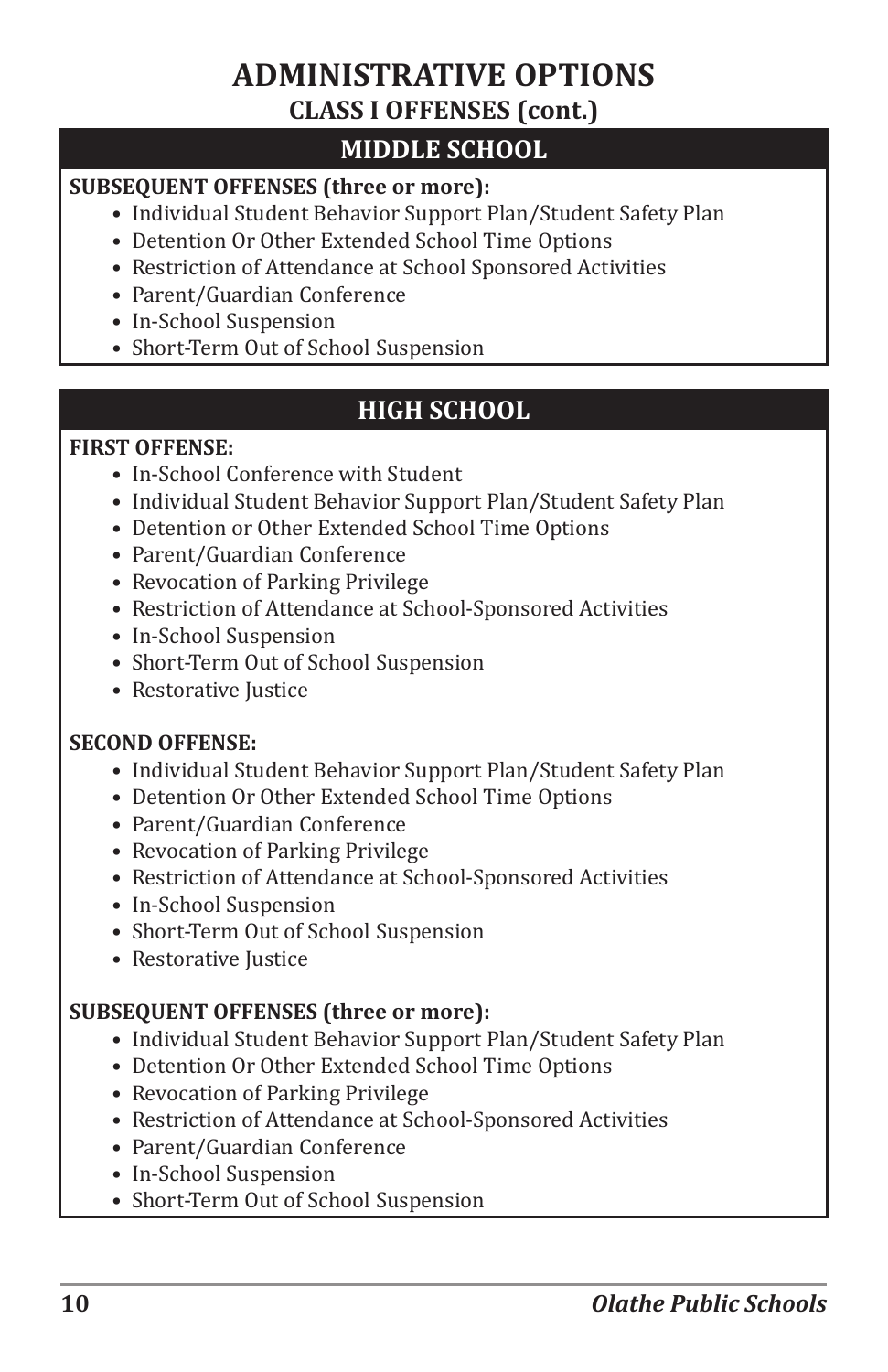# **CLASS II OFFENSES**

- **VERBAL ABUSE OR THREAT:** Any act of disrespect directed at a teacher, staff member, student or other person in school, including profane or insulting remarks, gestures, or a statement that offends or is intended to offend such persons or the intentional unlawful threat or intimidation by word or act to do violence to the person or property of others or the performance of any act which creates a well-founded fear within another person.
- **INCITING TO FIGHT:** The intentional promotion by a student to engage another student in physical conflict, or to engage and/or encourage other students to engage in physical conflict or the willful engagement of two or more students in physical combat.
- **BATTERY:** Physical contact with another person when done in a rude, insulting and/or angry manner.
- **VANDALISM:** The willful or malicious destruction or defacement of any property. Vandalism includes, but is not limited to, breaking windows, writing on walls, destroying restroom fixtures, or the use of paint or like materials to deface any portion of the interior or exterior of school property and lawns and/or landscaping, including the furnishings and equipment housed within or upon the school property.
- **STEALING, GAMBLING, EXTORTION:** The unlawful taking or disposition of property of another with intent to deprive the person of the property. Receiving stolen property or possession of stolen property is included in this offense, or the participation on school property in games of chance with the express purpose of exchanging money or other tangible barter, or the solicitation of money, or something of value, from another student, regardless of the amount, in return for protection or in connection with a threat to inflict harm. Significant offenses in this category may be subject to Class III consequences.
- **CONTRIBUTING TO A DISRUPTIVE SITUATION:** The intentional promotion or advocacy of student misconduct by any student, for any purpose.
- **BULLYING:** A repeated, intentional gesture, written, verbal, electronic (cyberbullying) or physical act or threat, that is sufficiently severe, persistent or pervasive and creates an intimidating, threatening or abusive educational environment for a student or staff member. This includes conduct that is based on a student's actual or perceived race, color, national origin, sex, disability, sexual orientation, gender identity or religion. This also includes association with a person or group with one or more of the aforementioned characteristics, whether actual or perceived. Significant offenses in this category may be subject to Class III consequences.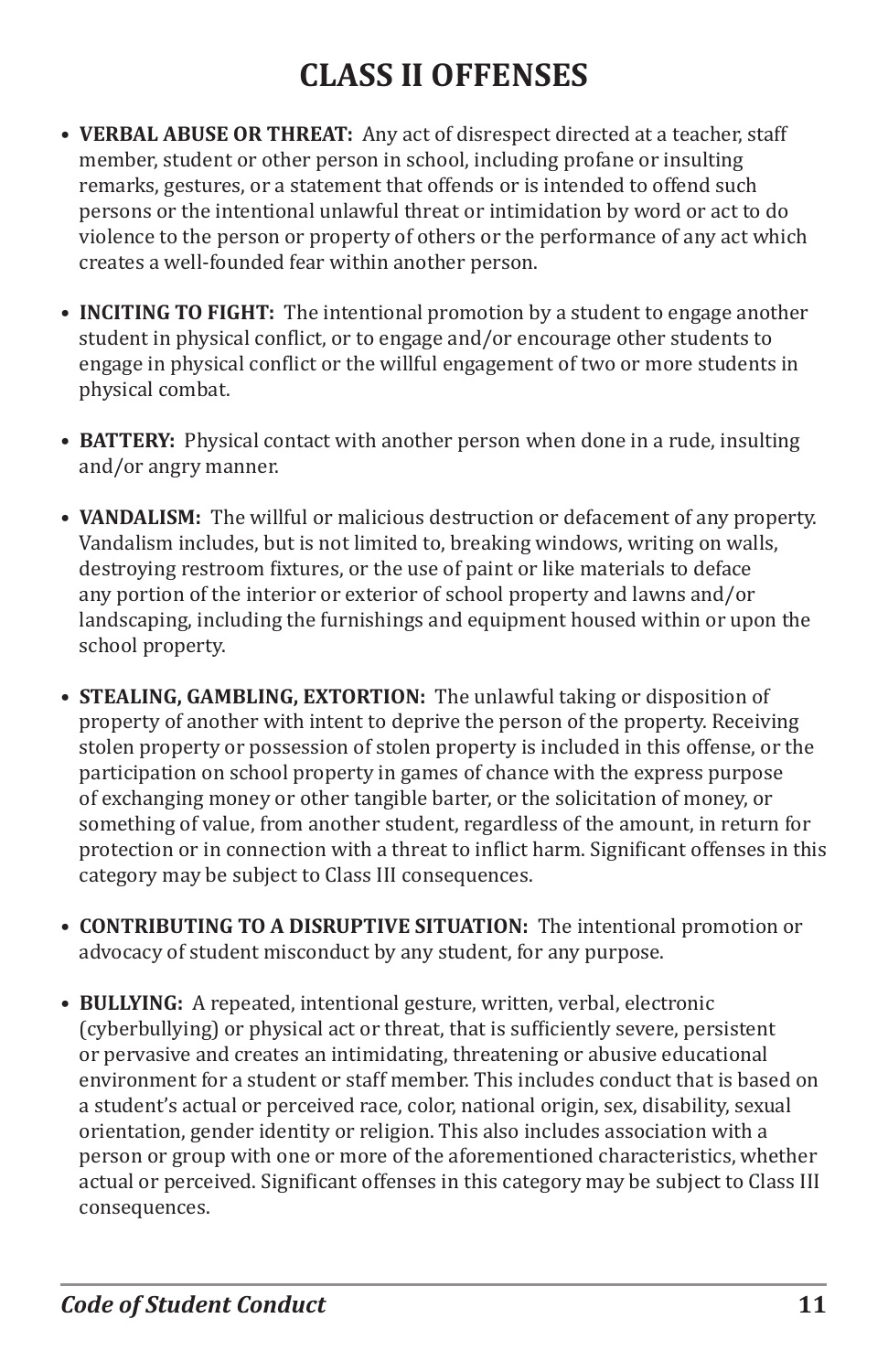- **INCENDIARY DEVICES:** The possession of any combustible or explosive substance or any flame-producing device is forbidden (examples include: lighters, ammunition, fireworks, etc). The intentional damaging of a building or the disruption caused either in the building or on school grounds by the use of any combustible or explosive substance or device. Significant offenses in this category may be subject to Class III consequences.
- **POSSESSION OR EXHIBITION OF OBSCENE LITERATURE OR MATERIAL:** This includes material transmitted or received via electronic means (including personal electronic devices). In all instances the parent/guardian will be notified and the material will be confiscated from the student and be returned only to the parent/ guardian.
- **MISUSE OF COMPUTER OR VIOLATION OF NETWORK PRACTICES:** Any misuse (including personal electronic devices) or inappropriate network practices including, but not limited to, practices that do not conform to District policy or procedures.
- **LEAVING SCHOOL OR SCHOOL ACTIVITY WITHOUT PERMISSION:** Leaving school grounds or a school activity after arrival at school/activity site without first obtaining permission of the principal or principal's designated representative. Olathe schools have a "closed campus" practice. Students are not permitted to leave the campus for lunch. (Parents, for just cause, may request by note or by telephone permission for their child to leave school ground.)
- **TOBACCO-POSSESSION, USE, SALE OR DISTRIBUTION:** Possession, use, sale or distribution of tobacco products, including electronic cigarettes and vapor devices at school, on school district property or during a school activity is prohibited. In all instances, the tobacco products will be confiscated from the student and turned over to local law enforcement agencies.
- **HARASSMENT:** Any comments, jokes, slurs, spitting, touching or teasing of a harassing or intimidating nature based on a student's actual or perceived race, color, national origin, sex, disability, sexual orientation, gender identity or religion. This also includes association with a person or group with one or more of the aforementioned characteristics, whether actual or perceived. Sexual harassment, including but not limited to:
	- verbal, such as derogatory comments, jokes, slurs or remarks/questions of a sexual nature;
	- physical, such as unnecessary, unwanted or offensive touching;
	- visual, any derogatory writings such as email, drawings, graffiti, gestures and looks.

Significant offenses in this category may be subject to Class III consequences.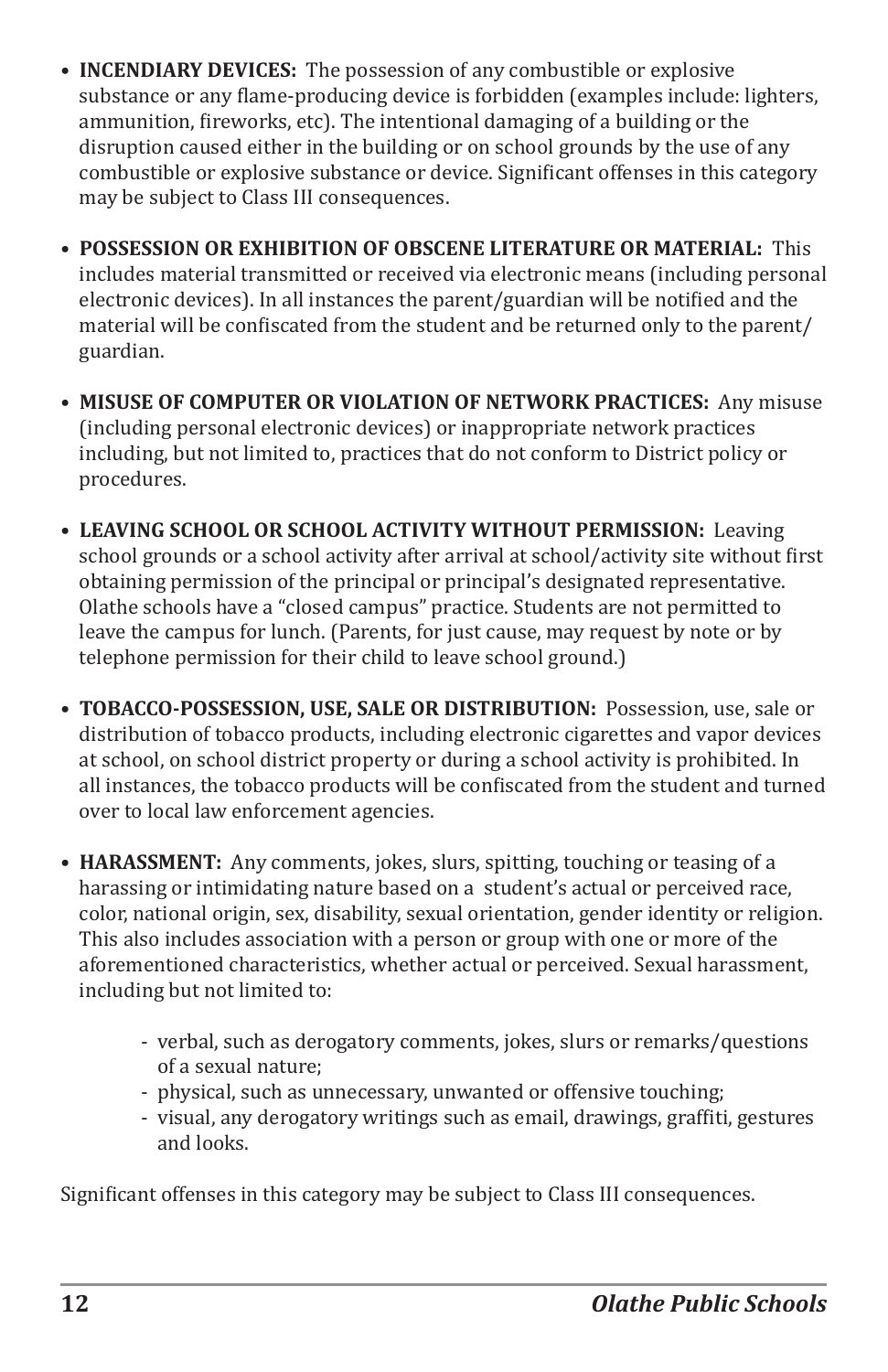• **TRESPASSING:** Entering or remaining upon any school district property with knowledge that such person is not authorized to do so.

Each principal has the authority to use discretion and common sense in enforcing the *Code of Student Conduct*. The principal is authorized to apply a higher level of consequence for serious violations of the *Code* even if it is a student's first offense.

**Class II offenses shall be reviewed by school officials in collaboration with law enforcement to determine which offenses are appropriate for referral to local law enforcement.**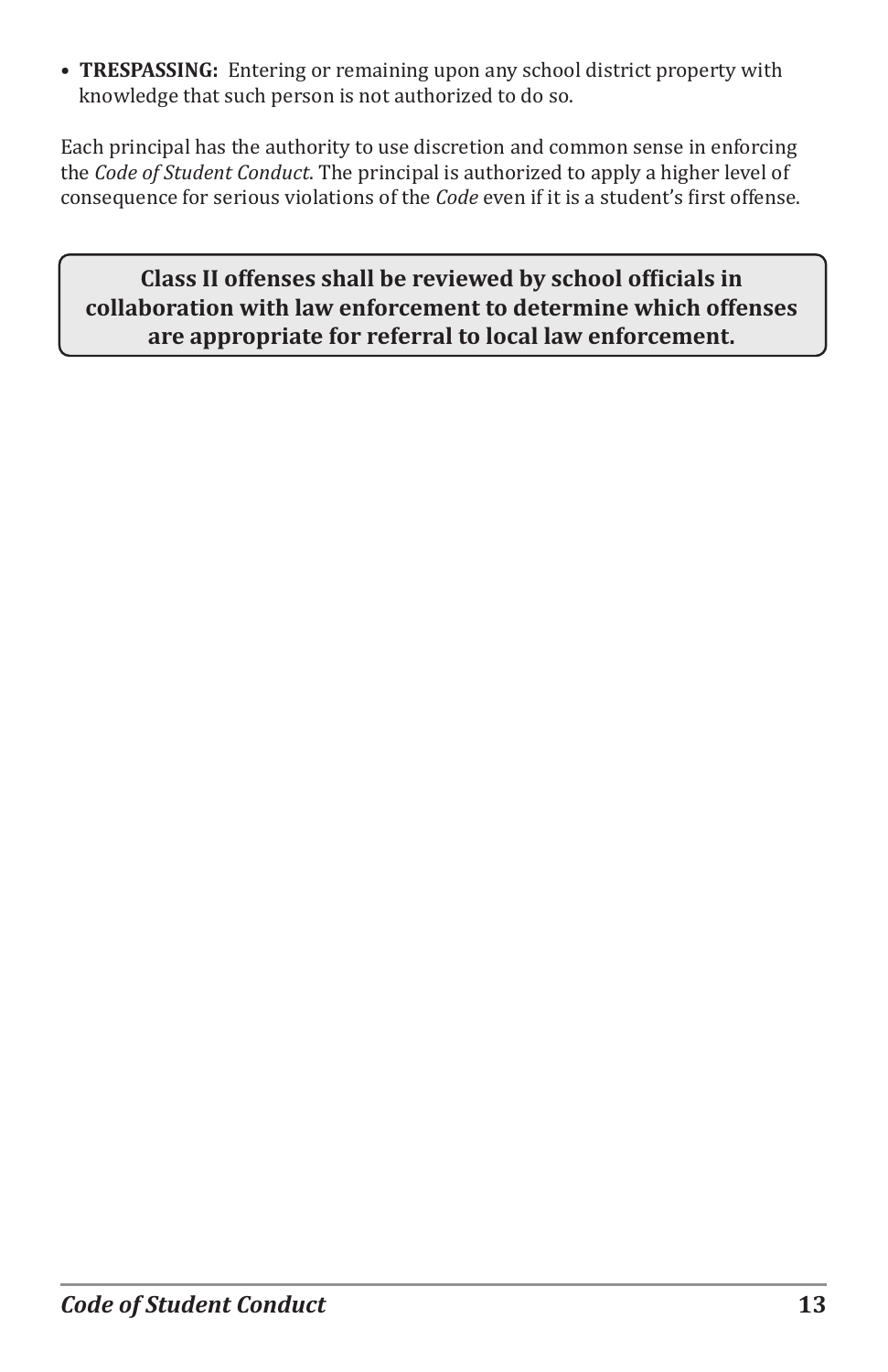# **ADMINISTRATIVE OPTIONS CLASS II OFFENSES**

### **ELEMENTARY**

#### **FIRST OFFENSE:**

- In-School Conference with Student
- Individual Student Behavior Support Plan/Student Safety Plan
- Detention(s)
- Review Bus Privilege
- Parent/Guardian Conference
- Restorative Justice
- Individual Behavior Plan
- In-School Suspension
- Suspension or Forfeiture of Access to Computer Privilege

#### **SECOND OFFENSE:**

- Parent/Guardian Conference
- Individual Student Behavior Support Plan/Student Safety Plan
- Review Bus Privilege
- Restorative Justice
- In-School Suspension
- Suspension or Forfeiture of Access to Computer Privilege
- Short-Term Out of School Suspension

#### **SUBSEQUENT OFFENSES (three or more):**

- Suspension or Forfeiture of Access to Computer Privilege
- Loss of Bus Privilege
- Short-Term Out of School Suspension
- Long-Term Out of School Suspension

## **MIDDLE SCHOOL**

#### **FIRST OFFENSE:**

- In-School Conference with Student
- Individual Student Behavior Support Plan/Student Safety Plan
- Detention Or Other Extended School Time Options
- Review Bus Privilege
- Restitution
- Restorative Justice
- Parent/Guardian Conference
- Restriction of Attendance at School Sponsored Activities
- Loss of Athletic/Activity Privilege
- In-School Suspension
- Suspension or Forfeiture of Access to Computer Privilege
- Short-Term Out of School Suspension
- Long-Term Out of School Suspension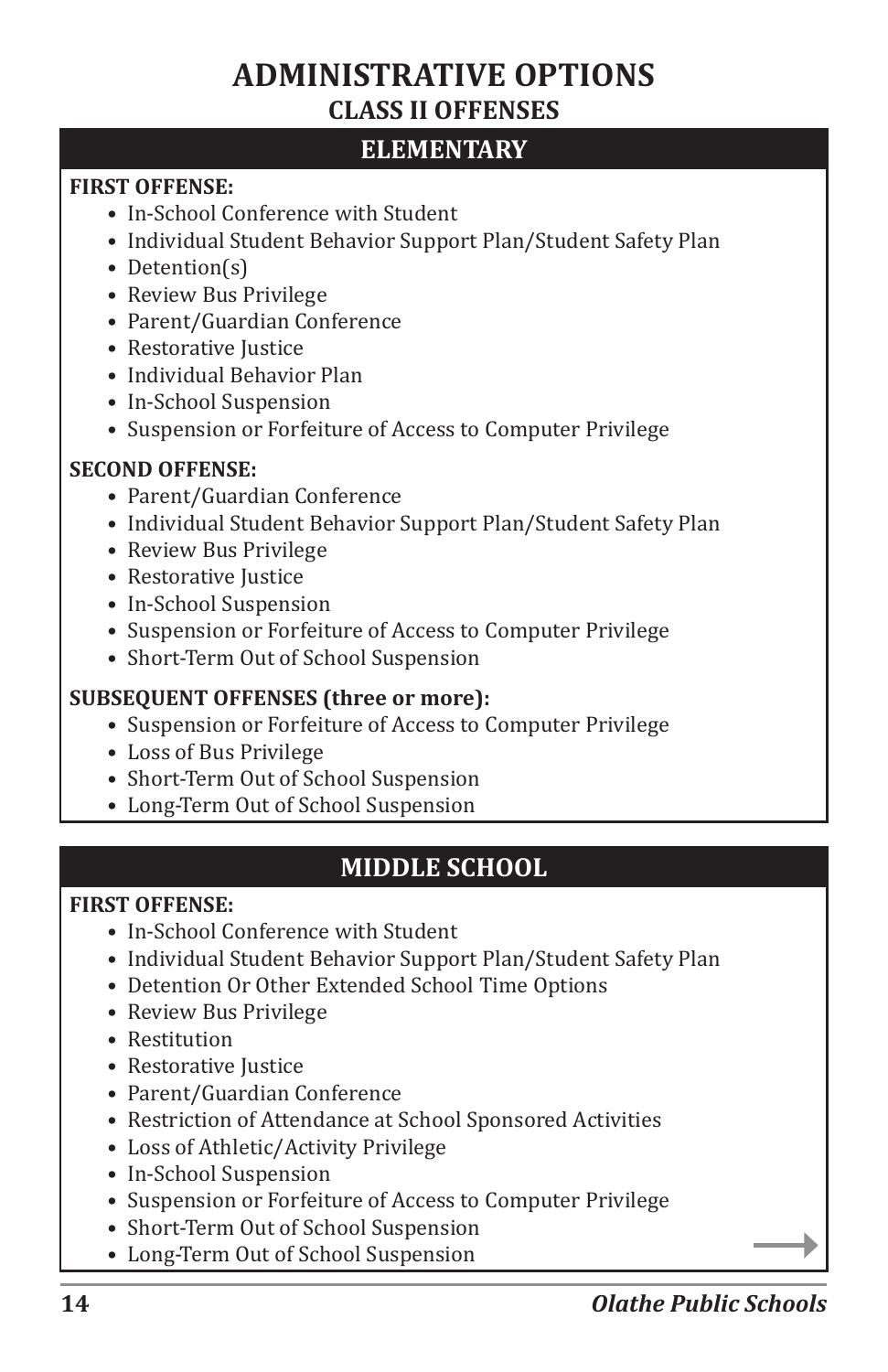# **ADMINISTRATIVE OPTIONS CLASS II OFFENSES (cont.)**

### **MIDDLE SCHOOL**

#### **SECOND OFFENSE:**

- Parent/Guardian Conference
- Individual Student Behavior Support Plan/Student Safety Plan
- Review Bus Privilege
- In-School Suspension
- Community Service
- Restriction of Attendance at School Sponsored Activities
- Restorative Justice
- Loss of Athletic/Activity Privilege
- Suspension or Forfeiture of Access to Computer Privilege
- Short-Term Out of School Suspension
- Long-Term Out of School Suspension

### **SUBSEQUENT OFFENSES (three or more):**

- Suspension or Forfeiture of Access to Computer Privilege
- Loss of Bus Privilege
- Short-Term Out of School Suspension
- Long-Term Out of School Suspension

# **HIGH SCHOOL**

#### **FIRST OFFENSE:**

- In-School Conference with Student
- Individual Student Behavior Support Plan/Student Safety Plan
- Detention Or Other Extended School Time Options
- Review Bus Privilege
- Restitution
- Restorative Justice
- Parent/Guardian Conference
- Restriction of Attendance at School Sponsored Activities
- Loss of Athletic/Activity Privilege
- In-School Suspension
- Suspension or Forfeiture of Access to Computer Privilege
- Short-Term Out of School Suspension
- Long-Term Out of School Suspension

#### **SECOND OFFENSE:**

- Parent/Guardian Conference
- Individual Student Behavior Support Plan/Student Safety Plan
- Review Bus Privilege
- In-School Suspension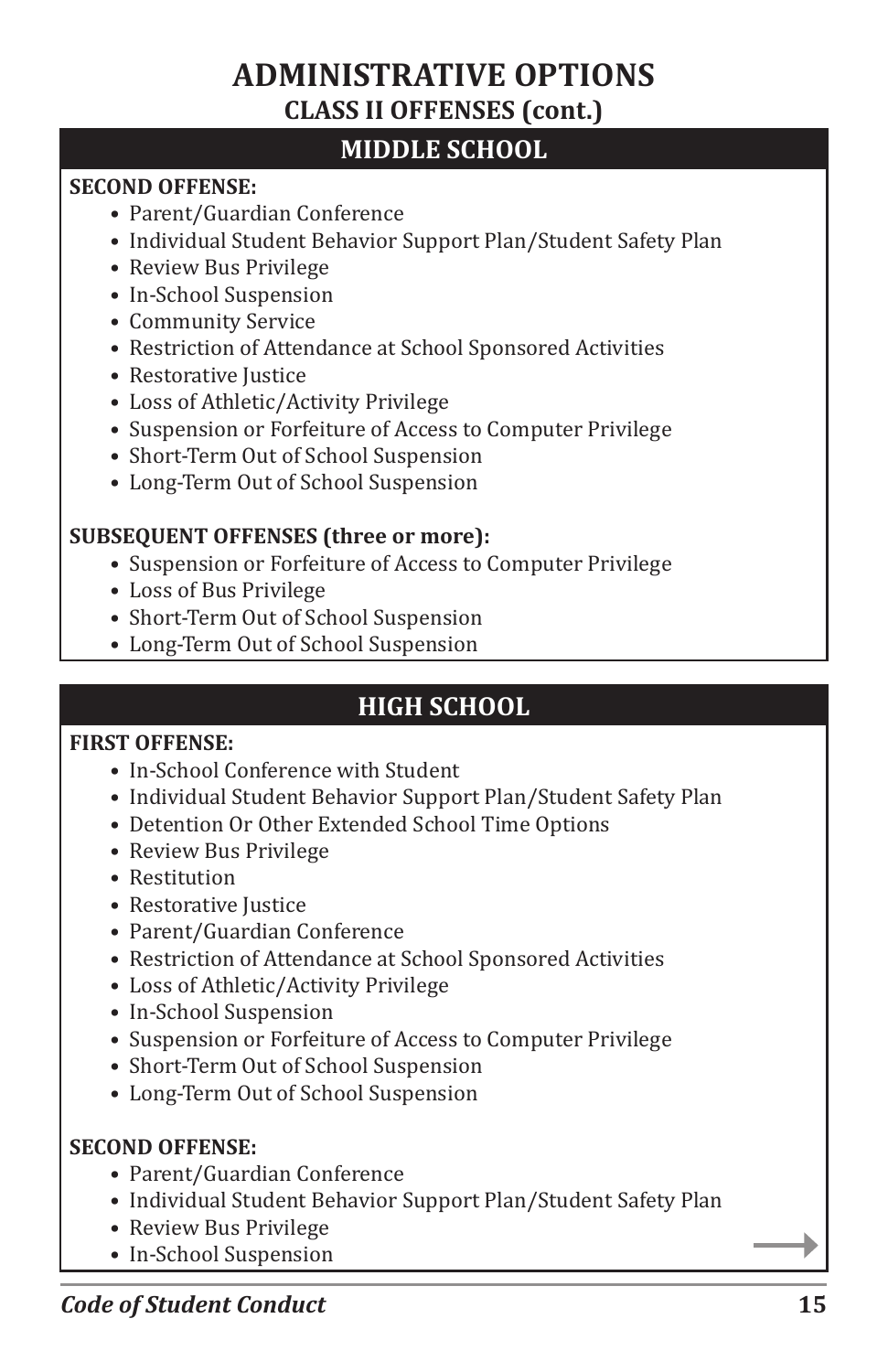# **ADMINISTRATIVE OPTIONS CLASS II OFFENSES (cont.)**

## **HIGH SCHOOL**

#### **SECOND OFFENSE (continued):**

- Community Service
- Restriction of Attendance at School Sponsored Activities
- Restorative Justice
- Loss of Athletic/Activity Privilege
- Suspension or Forfeiture of Access to Computer Privilege
- Short-Term Suspension
- Long-Term Out of School Suspension

### **SUBSEQUENT OFFENSES (three or more):**

- Suspension or Forfeiture of Access to Computer Privilege
- Loss of Bus Privilege
- Short-Term Out of School Suspension
- Long-Term Out of School Suspension

# **CLASS III OFFENSES**

- **CAUSING A FALSE ALARM/SETTING OFF DISASTER ALARM FALSELY:** The intentional activation of warning devices or intentionally dialing 9-1-1 and falsely summoning assistance or disconnecting the line causing a public safety response.
- **AGGRAVATED ABUSE/THREATS CAUSING SIGNIFICANT DISRUPTION:** An intentional attempt to do bodily harm to a teacher, staff member, student or other person in school or blatant degrading verbal/physical abuse of others. Threats that involve a significant disruption to the orderly operation of the school (including but not limited to threats made on social media).
- **POSSESSION AND/OR USE OR THREAT TO USE A WEAPON (NOT OTHERWISE DEFINED UNDER CLASS IV):** Possession and/or use or threat to use weapons, knives (including pocket knives), explosives, or other dangerous articles if such articles may be used as weapons or are designed to hurt someone or put someone in fear. The school will turn over all weapons, explosives, or dangerous articles to the appropriate law enforcement agency. This policy may also be applied to cap guns, pellet guns, replicas, antiques, and/or toy guns or firearms.
- **GANG RELATED VIOLENCE:** Organized gang related violence which includes but is not limited to threats, confrontations, intimidations, fighting, and/or possession or use of weapons, when such can be attributed to organized groups or gangs.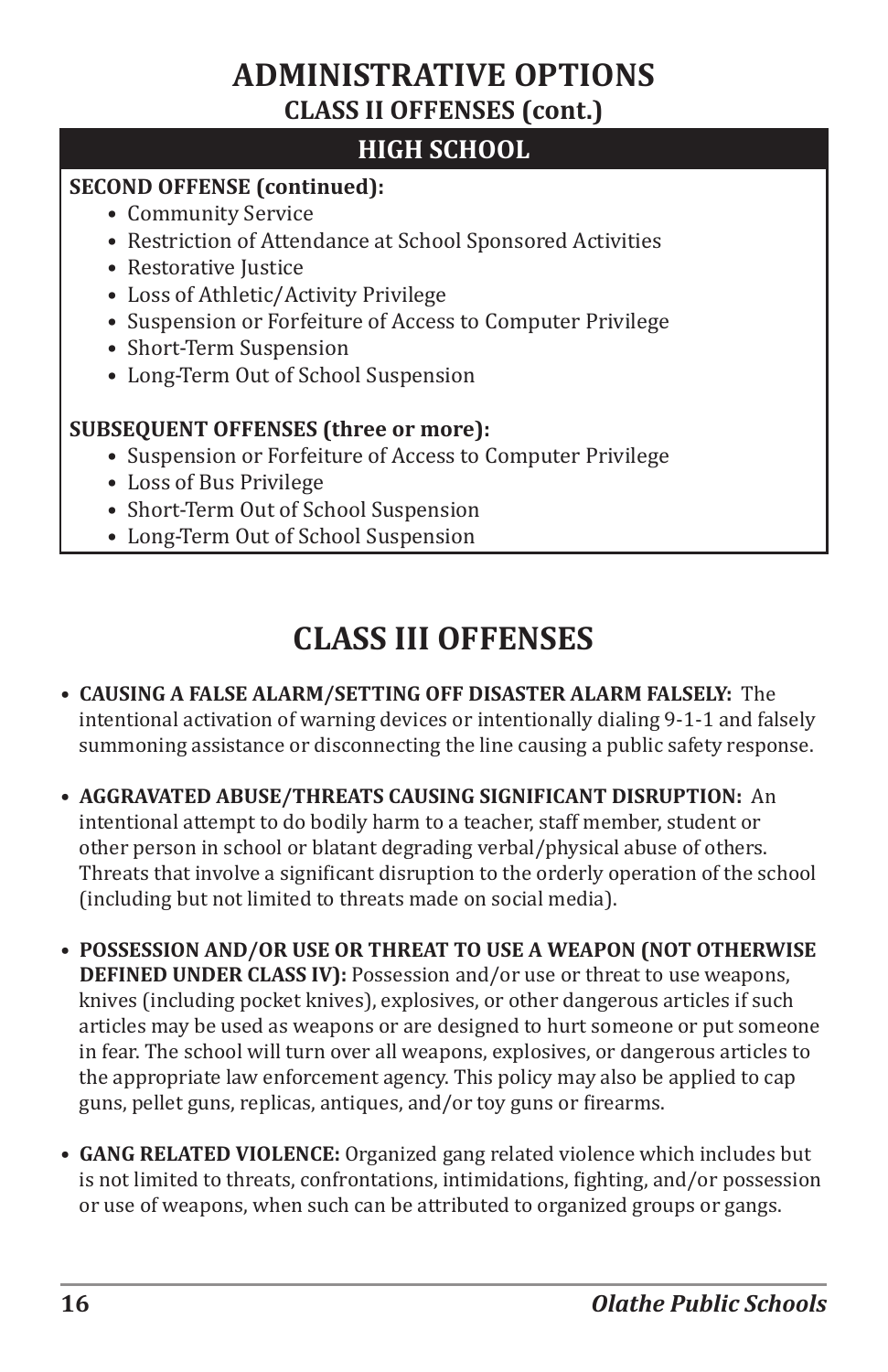- **INCORRIGIBLE CONDUCT:** Persistent violations of the *Code of Student Conduct* or persistent violation of the criminal laws of Kansas. Six offenses in Class II and Class III in a school year can be considered as "persistent."
- **CAUSING SERIOUS PHYSICAL HARM TO STUDENT OR STAFF:** Intentional efforts resulting in serious physical harm to a student or staff members.
- **SEXUAL MISCONDUCT:** Actual or simulated conduct, including but not limited to, fondling, inappropriate touching, indecent exposure, or the engagement in any sexual activity, or any photography/videotaping/ electronic recording and/ or distribution of such on school property, during school functions, or at schoolsponsored activities.
- **POSSESSION, USE AND/OR UNDER THE INFLUENCE OF:** Drugs, alcohol, toxic or synthetic substances (e.g., glue, solvents, bath salts), controlled substances (controlled substances are defined as any substance whose possession or use is restricted under the federal Controlled Substances Act (21 U.S.C. 811 as amended) prescription medication and/or drug paraphernalia at school, on school property or at a school-sponsored event. (\*)
- **PURCHASE, POSSESSION OR DISTRIBUTION OF NON-CONTROLLED SUBSTANCES REPRESENTED AS CONTROLLED SUBSTANCE:** Purchase, possession, distribution, or attempts to purchase, possess or distribute a non-controlled substance upon the representation that the substance is a controlled substance.
- **ARSON:** Arson is defined as the willful and malicious burning of a building or its contents and/or the personal property of others.
- **CRIMINAL DAMAGE TO PROPERTY WITH AGGRAVATED CIRCUMSTANCES:** The willful or malicious destruction or defacement of any property on school district grounds or in a school district building, which as a result causes significant cost, time and staff to repair/replace.
- **BURGLARY/ AGGRAVATED BURGLARY:** Knowingly and without authority entering into or remaining within any Olathe Public Schools building, structure, or vehicle, in which there may or may not be a human being (aggravated burglary) with the intent to commit any felony, as described by law, or a theft.

Each principal has the authority to use discretion and common sense in enforcing the *Code of Student Conduct*. The principal is authorized to apply a higher level of consequence for serious violations of the *Code* even if it is a student's first offense.

### **Class III offenses require notification to law enforcement if there is a determination of potential criminal conduct.**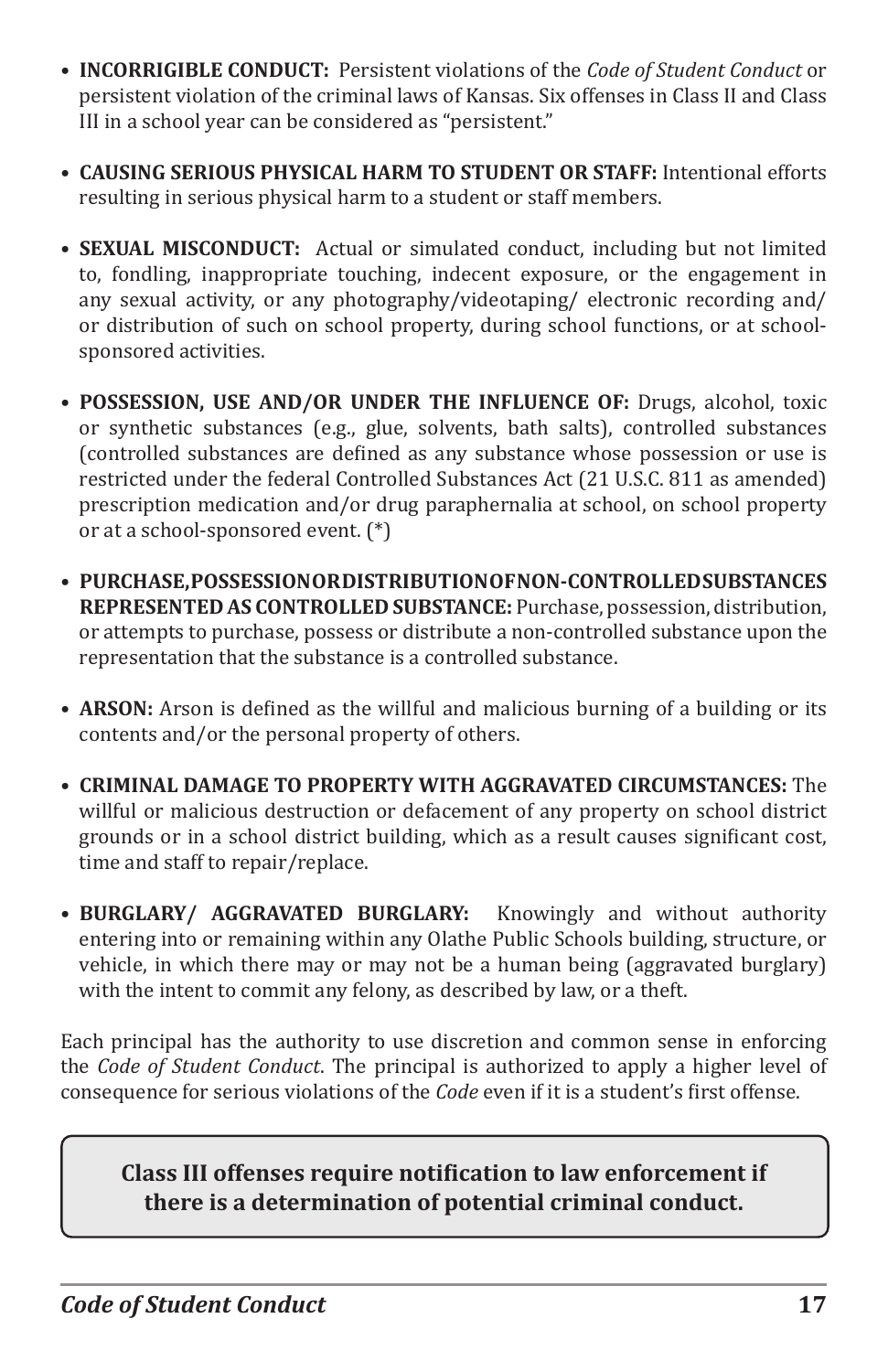# **ADMINISTRATIVE OPTIONS CLASS III OFFENSES**

| <b>ELEMENTARY:</b>                    | <b>HIGH SCHOOL:</b>                        |
|---------------------------------------|--------------------------------------------|
| • Short-Term Out of School Suspension | • Short-Term Out of School Suspension      |
| • Long-Term Out of School Suspension  | • Long-Term Out of School Suspension       |
| <b>MIDDLE SCHOOL:</b>                 | Expulsion                                  |
| • Short-Term Out of School Suspension | (*indicates eligibility for an Alternative |
| • Long-Term Out of School Suspension  | Discipline Agreement for a 1st time        |
| • Expulsion                           | offense only - See ADA and Guidelines)     |

# **CLASS IV OFFENSES**

- **POSSESSION AND/OR USE OF A FIREARM OR WEAPON:** Any student who is determined to have brought a weapon (as defined in this subparagraph) upon Olathe Public School property in violation of this policy shall be suspended for a period of not less than one (1) year or be expelled and will be referred to the appropriate legal authorities. The Superintendent may modify such suspension on a case-by-case basis.
- "Weapon" means (1) any weapon which will or is designed to or may readily be converted to expel a projectile by the action of an explosive; (2) the frame or receiver of any weapon described in the preceding example; (3) any firearm muffler or firearm silencer; (4) any explosive, incendiary, or poison gas (A) bomb, (B) grenade, (C) rocket having a propellant charge of more than four ounces, (D) missile having an explosive or incendiary charge of more than 1/4 ounce, (E) mine, or (F) similar device; (5) any weapon which will, or which may be readily converted to, expel a projectile by the action of an explosive or other propellant, and which has any barrel with a bore of more than 1/2 inch in diameter; (6) any combination of parts either designed or intended for use in converting any device into any destructive device described in the two immediately preceding examples, and from which a destructive device may be readily assembled; (7) any bludgeon, sandclub, metal knuckles or throwing star; (8) any knife, commonly referred to as a switch-blade, which has a blade that opens automatically by hand pressure applied to a button, spring or other device in the handle of the knife, or any knife having a blade that opens or falls or is ejected into position by the force of gravity or by an outward, downward or centrifugal thrust or movement; (9) any electronic device designed to discharge immobilizing levels of electricity, commonly known as a stun gun. The term "weapon" does not include within its meaning (1) an antique firearm; (2) any device which is neither designed nor redesigned for use as a weapon; (3) any device, although originally designed for use as a weapon, which is redesigned for use as a signaling, pyrotechnic, line throwing, safety, or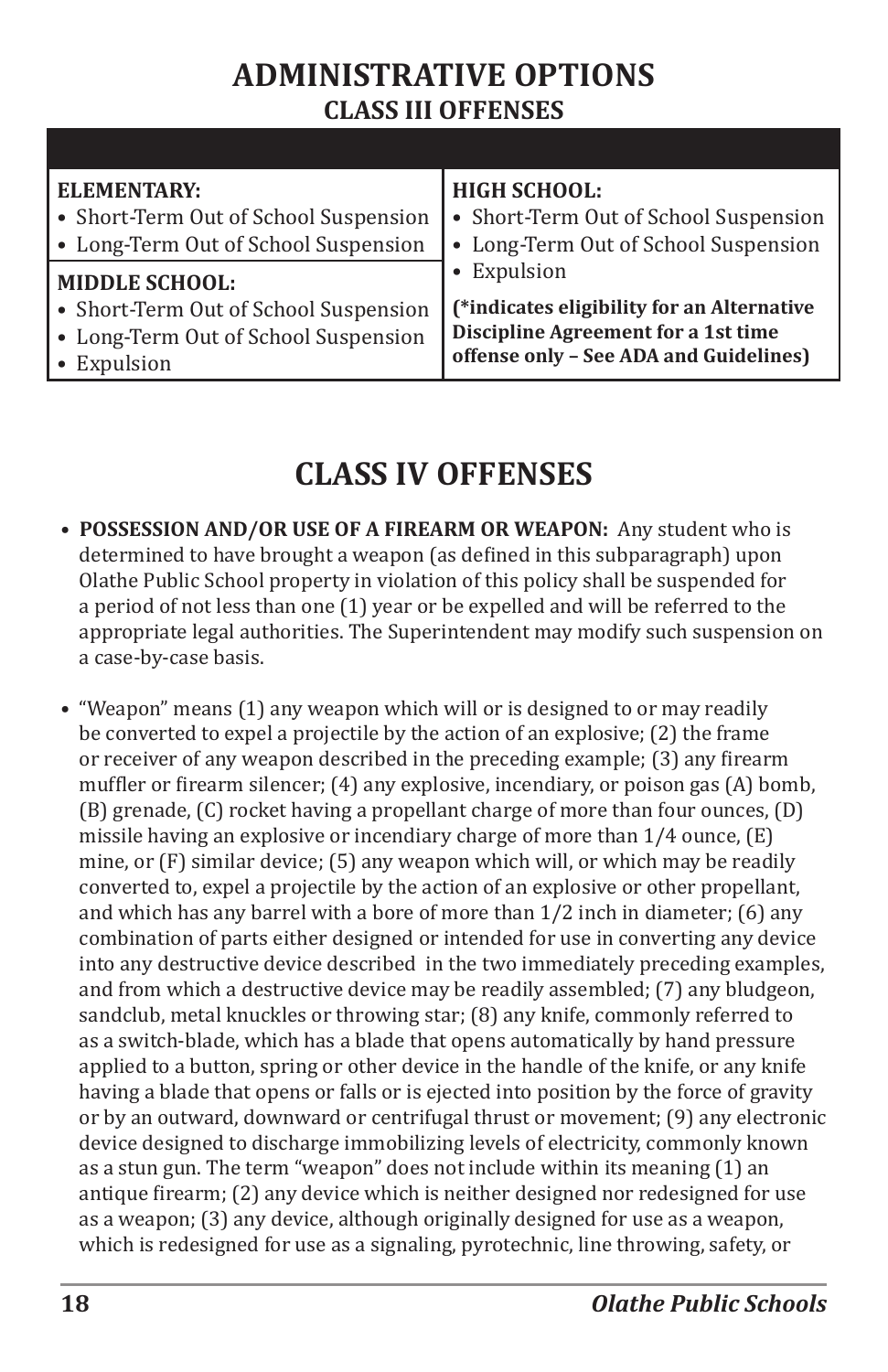similar device; (4) surplus ordinance sold, loaned, or given by the secretary of the army pursuant to the provisions of section 4684(2), 4685, or 4686 or title 10 of the United States Code; (5) class C common fireworks.

• The school will turn over all weapons to the appropriate law enforcement agency in compliance with the "Gun Free Schools Act" (Federal) and KSA 72-6131 thru 6134.

#### • **POSSESSION OF DRUGS WITH INTENT TO SELL OR DISTRIBUTE:** The

possession of a controlled substance which by virtue of the quantity, packaging, or other circumstances demonstrates intent or effort to sell or distribute. Controlled substances are defined as any substance whose possession or use is restricted under the federal Controlled Substances Act (21 U.S.C. 811 as amended). The specific circumstances of each incident including but not limited to: amount of money or controlled substances involved, number of transactions, age/number of students involved, disciplinary history, risks posed to other students and other relevant factors should be considered in determining the appropriate disciplinary consequence.

#### **Class IV offenses require notification to law enforcement**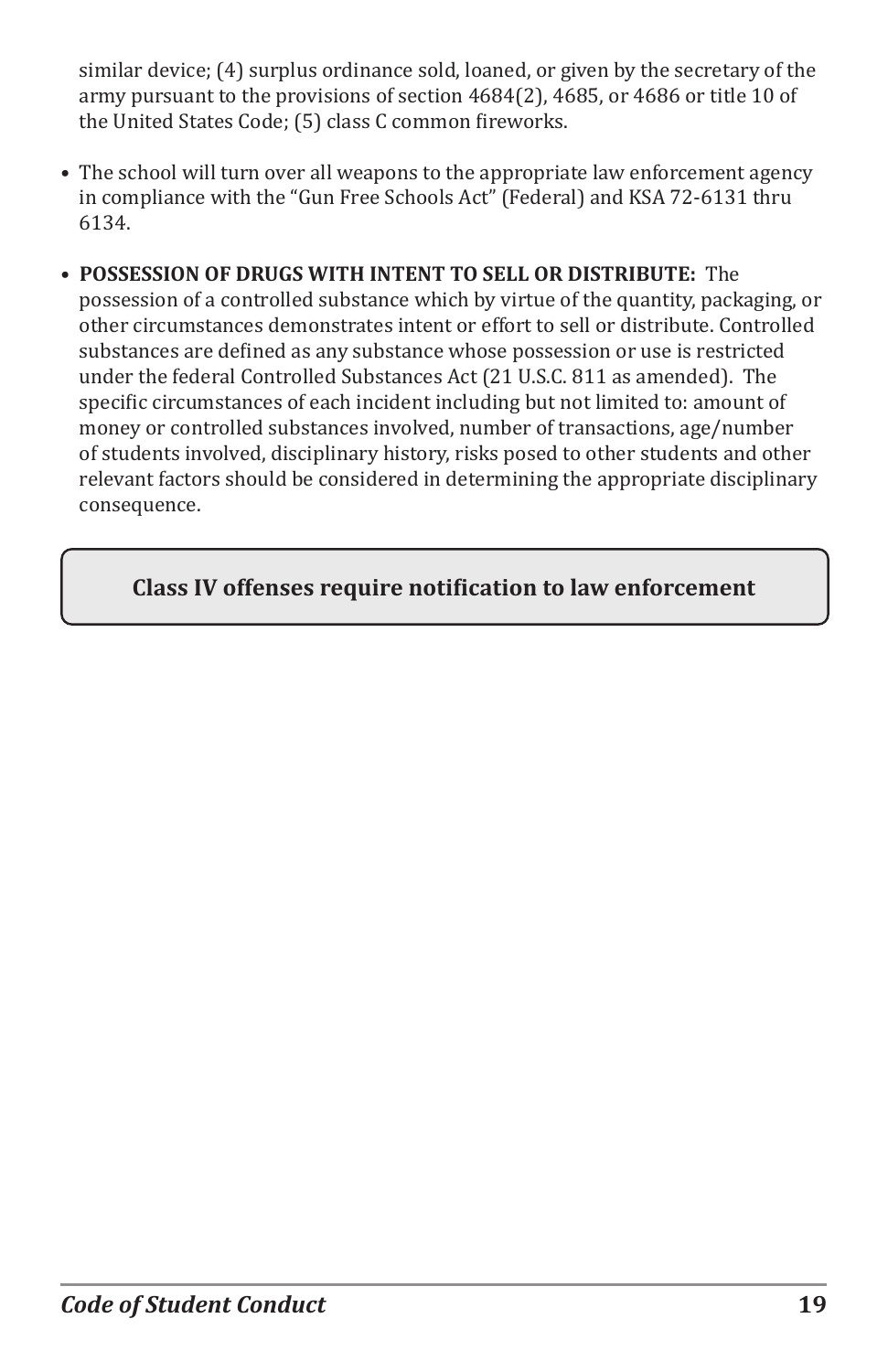# **ADMINISTRATIVE OPTIONS CLASS IV OFFENSES**

| ELEMENTARY:<br>• Long-Term Out of School Suspension<br>• Expulsion           | <b>HIGH SCHOOL:</b><br>• Long-Term Out of School Suspension<br>Expulsion |
|------------------------------------------------------------------------------|--------------------------------------------------------------------------|
| <b>MIDDLE SCHOOL:</b><br>• Long-Term Out of School Suspension<br>• Expulsion |                                                                          |

# **DEFINITION OF CONSEQUENCES FOR CLASS I-IV**

- **1. IN-SCHOOL CONFERENCE WITH STUDENT:** A private conference to include, but not limited to the student, teacher(s) and/or principal attempting to resolve unacceptable behavior.
- **2. DETENTION:** A period of temporary custody beyond the length of the regular school day.
- **3. EXTENDED SCHOOL TIME:** A period of temporary custody for a period of several hours, i.e. Friday evening or on Saturdays. Appropriate supervision, school assignments, and parental notification will be provided. Transportation is not provided.
- **4. PARENT/GUARDIAN CONTACT:** Written notice, phone conference or meeting in person with school representative regarding student misbehavior.
- **5. PARENT/TEACHER CONFERENCE:** A meeting between parent and teacher or other school representative.
- **6. SUSPENSION OR FORFEITURE OF ACCESS TO COMPUTER PRIVILEGE:** As stated in the Acceptable Use Guidelines, any student found responsible for misuse or inappropriate network or technology practices may have access privileged suspended for a specific period or terminated. This includes district computer access, Internet, or any technology applications.
- **7. LOSS OF BUS PRIVILEGE:** Subject to the offense, students may lose bus transportation privilege for a specified amount of time according to guidelines developed by the district and transportation provider.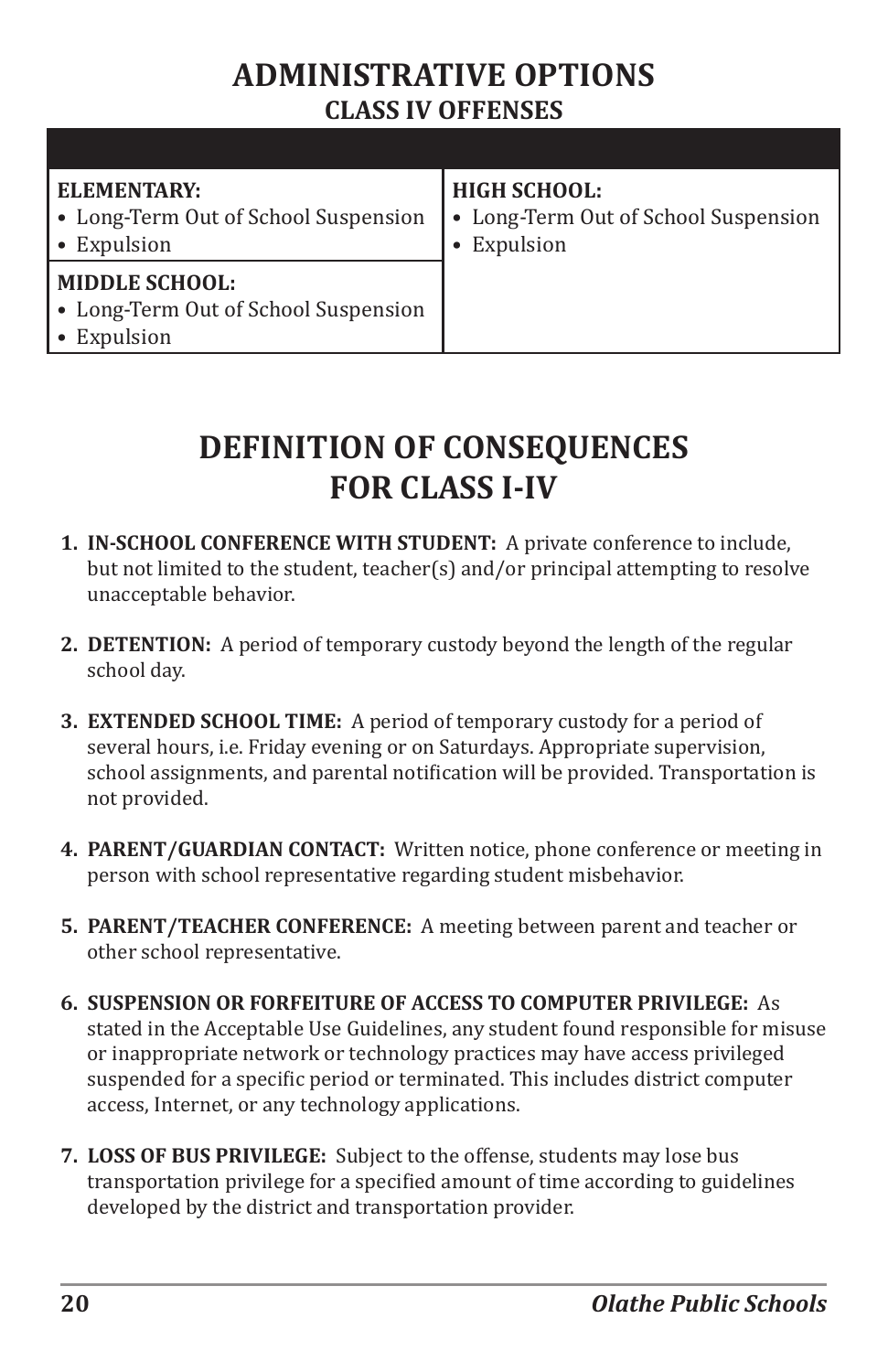- **8. REVOCATION OF PARKING PRIVILEGE:** The cancellation of student vehicle parking privilege in school parking lots for a specified amount of time.
- **9. RESTRICTION OF ATTENDANCE AT SCHOOL SPONSORED ACTIVITIES:**  Cancellation of student privilege to attend school sponsored activities as a spectator for a specified amount of time.
- **10. INDIVIDUAL STUDENT BEHAVIOR SUPPORT PLAN:** A behavioral agreement between parties outlining positive supports, interventions, and, if appropriate, consequences.
- **11. LOSS OF ATHLETIC/ACTIVITY PRIVILEGE:** Cancellation of student privilege to participate in school sponsored athletics or activities for a specified amount of time.
- **12. RESTORATIVE JUSTICE:** An alternative to punitive consequences and/or suspension for inappropriate behavior, bringing together persons impacted and responsible, in a safe and respectful manner to promote dialogue, learning and accountability.
- **13. RESTITUTION:** An agreement between the student and school that the student will attempt to restore or replace damaged property, equipment or supplies to their original condition, or reimburse the Olathe Public Schools for the damaged/missing property.
- **14. IN-SCHOOL SUSPENSION (ISS):** The interruption of classroom attendance and regular school participation, by official directive from the building administrator or the designated representative. A designated, supervised, academically conducive but restrictive atmosphere will be substituted. Administrators will attempt to notify parents prior to placing a student in In-School Suspension.
- **15. SHORT-TERM OUT OF SCHOOL SUSPENSION:** The interruption of school attendance by official directive from any building administrator or the designated representative, for a period of time not to exceed 10 school days. Notification will be provided to parent before initiation. Students may not participate in extra-curricular activities during suspension. Students may not return to any school property during their short-term suspension without prior arrangements and explicit approval provided by a building administrator.
- **16. LONG-TERM OUT OF SCHOOL SUSPENSION:** The exclusion from school for a period of up to 90 school days. A Long-Term Out of School Suspension begins with a Short-Term Out of School Suspension (see #15). Parental notification is given at the time of the Short-Term Out of School Suspension. Students may not participate in extra-curricular activities during suspension. Students may not return to school property during their Long-Term Out of School Suspension without prior arrangements and explicit approval provided by any building administrator.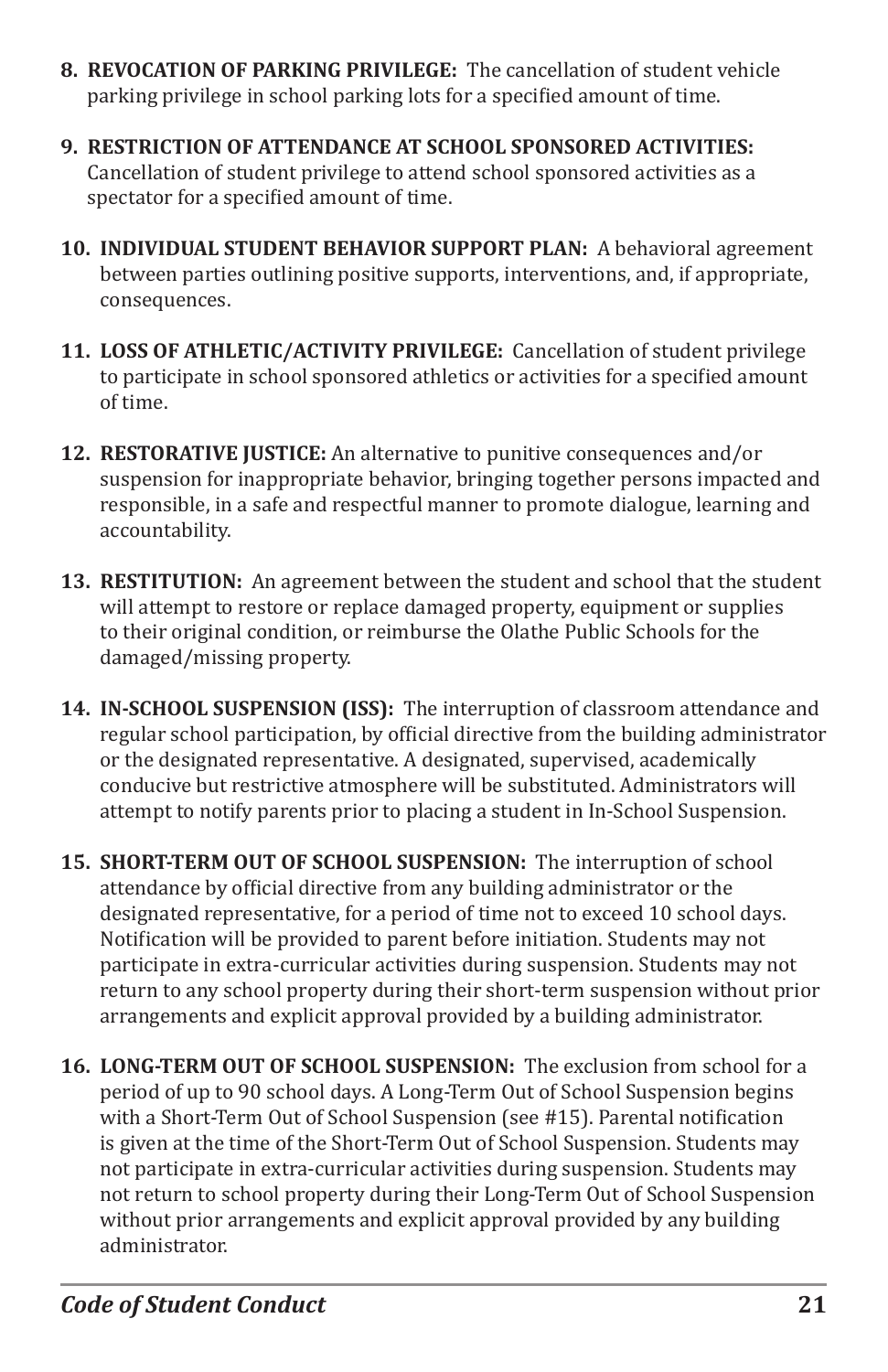- **17. EXPULSION:** The exclusion from school for a period of 91 days or more up to a maximum of 186 days and begins with a Short-Term Out of School Suspension (see #15). Parental notification is given at the time of Short-Term Out of School Suspension. Students may not participate in extra-curricular activities during expulsion. Students may not return to school property during their expulsion period without prior arrangements made by phone and explicit approval provided by any building administrator.
- **18. COMMUNITY SERVICE:** An agreement between the student and the school administration for a pre-determined number of hours of activity that the student will perform outside of the typical school day that will be of benefit to the school or school community.

### **CORPORAL PUNISHMENT**

No Olathe Public Schools staff member shall use physical force or physical contact against a student or strike a student as punishment for a violation of the *Code of Student Conduct*. Nothing in this policy shall be construed, however, to impair a staff member from using reasonable and necessary physical force to restrain a student in order to protect one's self, other persons, to prevent the destruction of property, or to prevent any illegal overt act on the part of the student.

# **STUDENT RIGHTS IF CONTACTED BY LAW ENFORCEMENT:**

Students may be contacted by law enforcement officers including School Resource Officers (SRO's) while at school, or attending a school function, for a variety of reasons. If the contact is for the purpose of interviewing the student as a participant or suspect in a criminal act the student has the following rights:

The right to:

- Be treated with respect and dignity
- Be aware of what they are being accused of and any evidence supporting the accusation
- Not answer any questions or make any statements
- Request to speak with a parent/guardian before questioning
- Request a parent/guardian be present during questioning
- Request a member of the school be present during questioning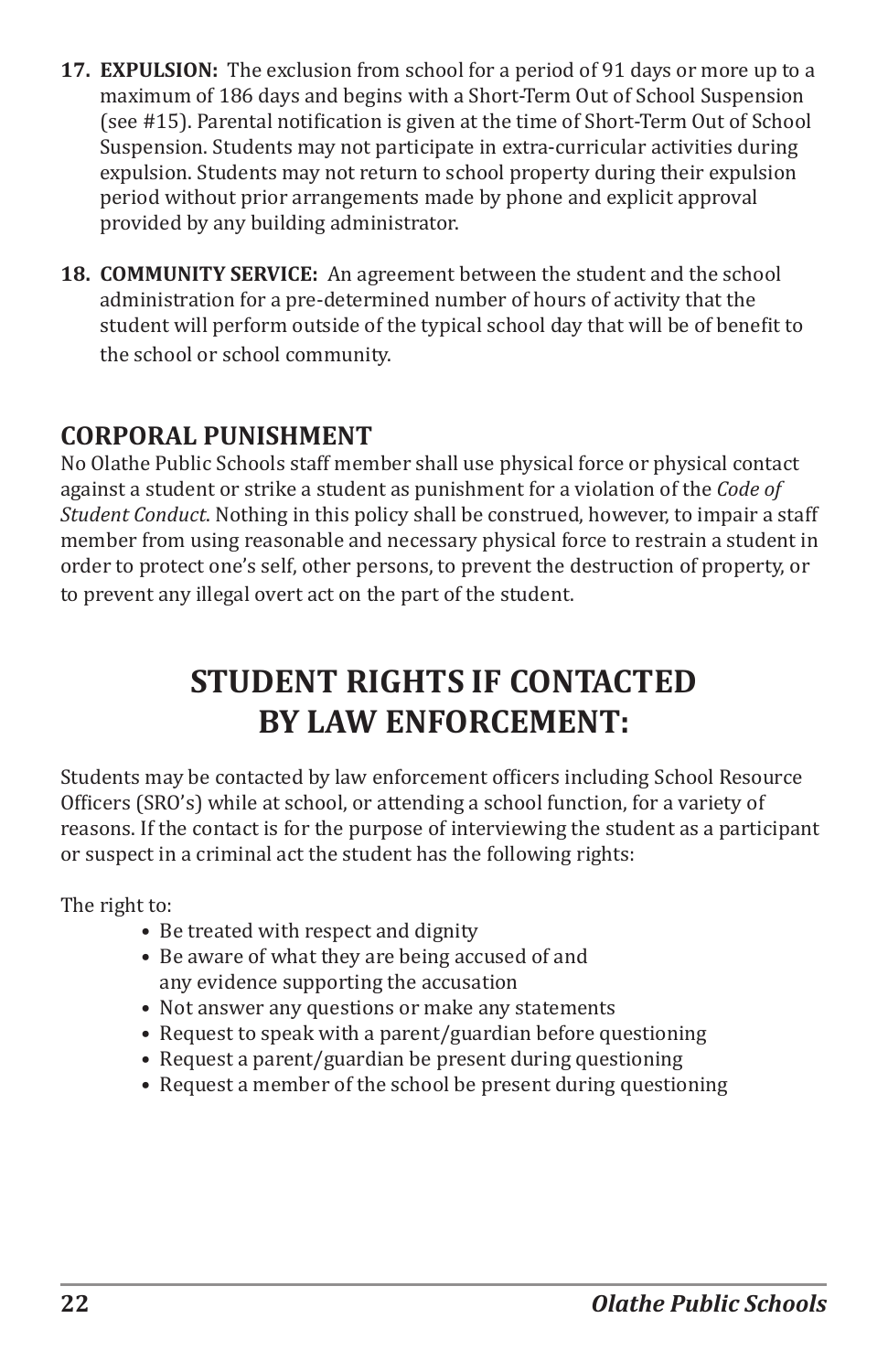## **SUSPENSION OF DRIVERS LICENSE**

Under Kansas law, whenever a pupil who has attained the age of 13 years has been found in possession of a weapon or illegal drug at school, upon school property, or at a school-supervised activity, which resulted in or was substantially likely to have resulted in, serious bodily injury to others, the chief administrative officer of the school shall make an immediate report of the pupil's act to the appropriate law enforcement agency, provided providing that report would not violated the terms of a memorandum of understanding approved by the superintendent, as provided under Kansas law.

Upon receipt of the report, the law enforcement agency shall investigate the matter and give written notice to the division of vehicles of the department of revenue of the act committed by the pupil. The notice shall be given to the division of vehicles by the law enforcement agency within three days, excluding holidays and weekends, after receipt of the report and shall include the pupil's name, address, date of birth, driver's license number, if available, and a description of the act committed by the pupil.

Upon receipt of the notice, the division of vehicles shall suspend the pupil's driver's license or privilege to operate a motor vehicle on the streets and highways of this state. The duration of the suspension shall be for a period of one (1) year. Upon expiration of the period of suspension, the pupil may apply to the division for return of the license. If the license has expired, the pupil may apply for a new license, which shall be issued promptly upon payment of the proper fee and satisfaction of other conditions established by law for obtaining a license unless another suspension or revocation of the pupil's privilege to operate a motor vehicle is in effect. If the pupil does not have a driver's license, the pupil's driving privileges shall be revoked.

No Kansas driver's license shall be issued to a pupil whose driving privileges have been revoked pursuant to this subsection for a period of one year.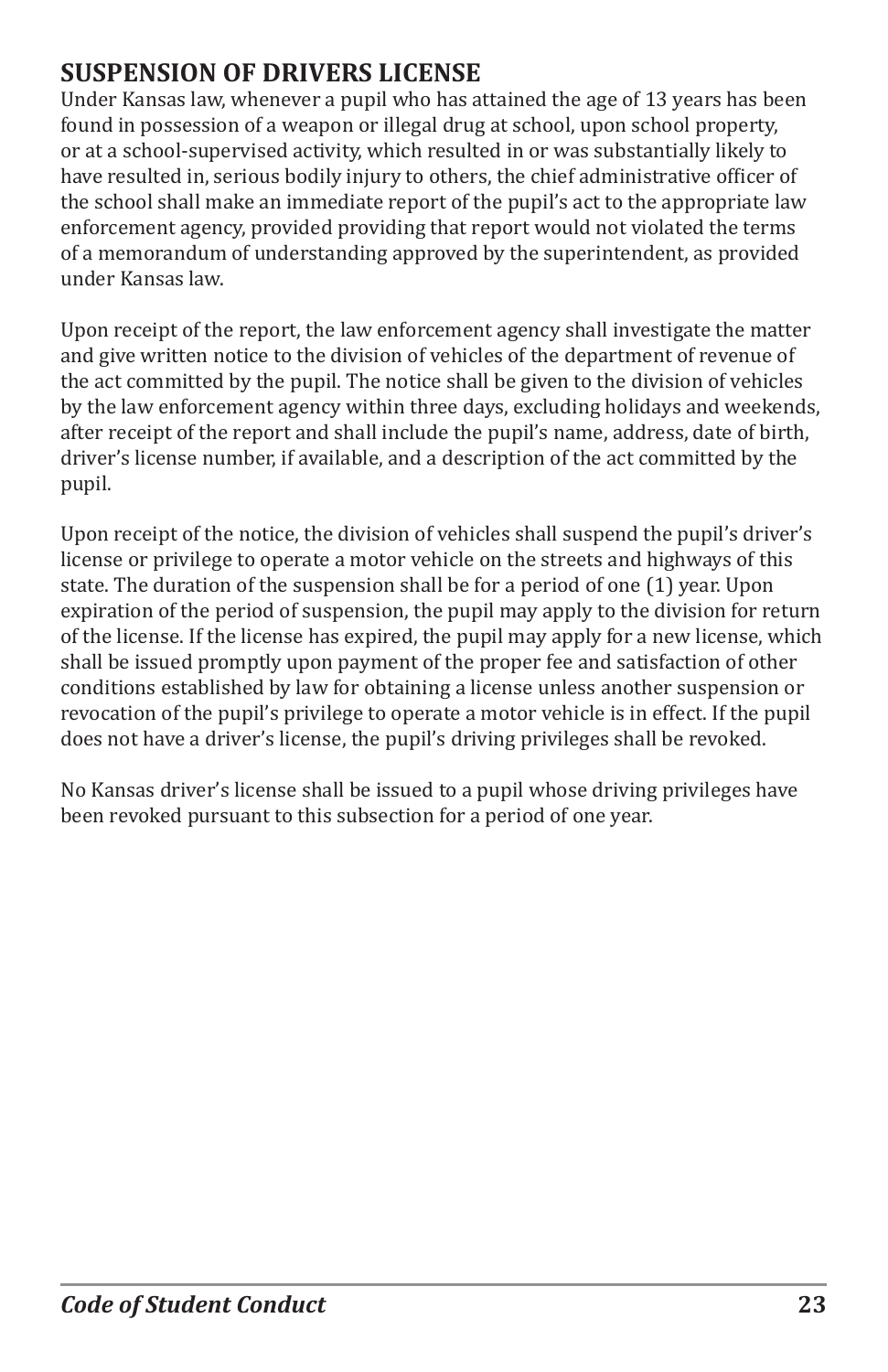# **SECTION II: ADDITIONAL INFORMATION - SELECTED KANSAS STATUTES AND PARENT INFORMATION**

## **KANSAS STATUTES ANNOTATED CHAPTER 72-6114 THRU 72-6145 AS AMENDED BY THE LEGISLATURE**

### **Article 61 – SUSPENSION AND EXPULSION OF PUPILS**

### **72-6114. Grounds for suspension or expulsion; who may suspend or expel.**

The board of education of any school district may suspend or expel, or by regulation authorize any certificated employee or committee of certificated employees to suspend or expel, any pupil guilty of any of the following:

- (a) Willful violation of any published regulation for student conduct adopted or approved by the board of education;
- (b) conduct which substantially disrupts, impedes or interferes with the operation of any public school;
- (c) conduct which endangers the safety of others or which substantially impinges upon or invades the rights of others at school, on school property, or at a school supervised activity;
- (d) conduct which, if the pupil is an adult, constitutes the commission of a felony or, if the pupil is a juvenile, would constitute the commission of a felony if committed by an adult;
- (e) conduct at school, on school property, or at a school supervised activity which, if the pupil is an adult, constitutes the commission of a misdemeanor or, if the pupil is a juvenile, would constitute the commission of a misdemeanor if committed by an adult; or
- (f) disobedience of an order of a teacher, peace officer, school security officer or other school authority when such disobedience can reasonably be anticipated to result in disorder, disruption or interference with the operation of any public school or substantial and material impingement upon or invasion of the rights of others.

**History:** L. 1970, ch. 300, § 1; L. 1994, ch. 307, § 1.

#### **72-6115. Duration of suspension or expulsion; notice; hearings, opportunity afforded, waiver, time, who may conduct.**

(a) A suspension may be for a short term not exceeding 10 school days, or for an extended term not exceeding 90 school days. An expulsion may be for a term not exceeding 186 school days. If a suspension or expulsion is for a term exceeding the number of school days remaining in the school year, any remaining part of the term of the suspension or expulsion may be applied to the succeeding school year.

(b) (1) Except as authorized in provision (2), no suspension for a short term shall be imposed upon a pupil without giving the pupil notice of the charges and affording the pupil an opportunity for a hearing thereon. The notice may be oral or written and the hearing may be held immediately after the notice is given. The hearing may be conducted informally but shall include the following procedural due process requirements: (A) The right of the pupil to be present at the hearing; (B) the right of the pupil to be informed of the charges; (C) the right of the pupil to be informed of the basis for the accusation; and (D) the right of the pupil to make statements in defense or mitigation of the charges or accusations. Refusal of a pupil to be present at the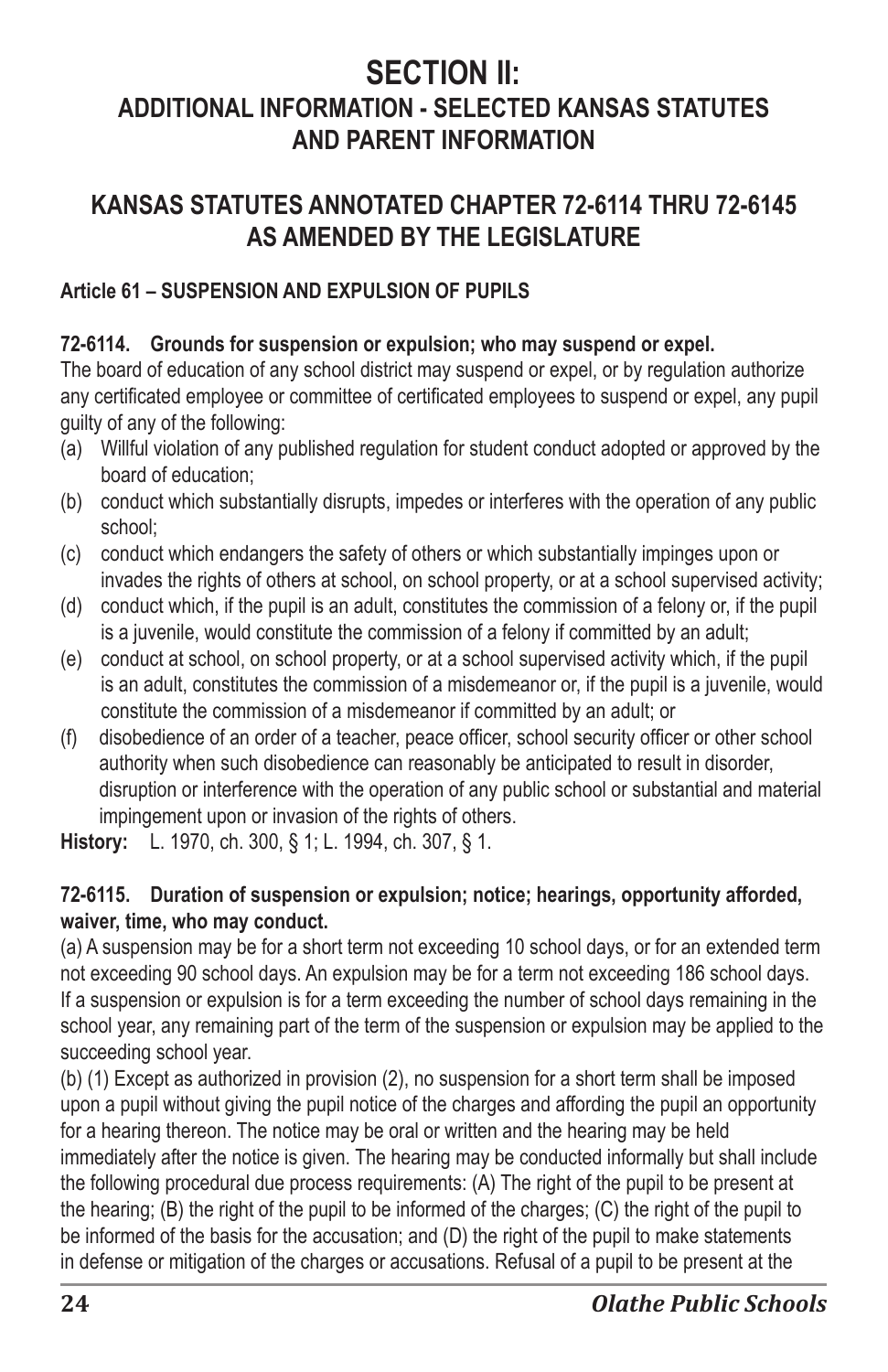hearing will constitute a waiver of the pupil's opportunity for a hearing.

- (2) A short-term suspension may be imposed upon a pupil forthwith, and without affording the pupil a hearing if the presence of the pupil endangers other persons or property or substantially disrupts, impedes or interferes with the operation of the school.
- (c) A written notice of any short-term suspension and the reason therefor shall be given to the pupil involved and to the pupil's parent or guardian within 24 hours after the suspension has been imposed and, in the event the pupil has not been afforded a hearing prior to any short-term suspension, an opportunity for an informal hearing shall be afforded the pupil as soon thereafter as practicable but in no event later than 72 hours after such short-term suspension has been imposed. Any notice of the imposition of a short-term suspension that provides an opportunity for an informal hearing after such suspension has been imposed shall state that failure of the pupil to attend the hearing will result in a waiver of the pupil's opportunity for the hearing.
- (d) No suspension for an extended term and no expulsion shall be imposed upon a pupil until an opportunity for a formal hearing thereon is afforded the pupil. A written notice of any proposal to suspend for an extended term or to expel from school, and the charges upon which the proposal is based shall be given to the pupil proposed to be suspended or expelled from school, and to the pupil's parent or guardian. Any notice of a proposal to suspend for an extended term or to expel from school shall state the time, date and place that the pupil will be afforded an opportunity for a formal hearing, and that failure of the pupil and the pupil's parent or guardian to attend the hearing will result in a waiver of the pupil's opportunity for the hearing. The hearing shall be held not later than 10 days after the date of the notice. The notice shall be accompanied by a copy of this act and the regulations of the board of education adopted under K.S.A. 72-6116, and amendments thereto.
- (e) Whenever any written notice is required under this act to be given to a pupil or to a pupil's parent or guardian, it shall be sufficient if the notice is mailed to the address on file in the school records of the pupil. In lieu of mailing the written notice, the notice may be personally delivered.
- (f) A formal hearing on a suspension or expulsion may be conducted by any person or committee of persons authorized by the board of education to conduct the hearing.

**History:** L. 1970, ch. 300, § 2; L. 1971, ch. 247, § 1; L. 1973, ch. 304, § 1; L. 1977, ch. 260, § 1; L. 1982, ch. 303, § 1; L. 1994, ch. 307, § 2; L. 1995, ch. 142, § 1; L. 1999, ch. 116, § 38; L. 2000, ch. 138, § 7; July 1.

#### **72-6116. Procedural due process requirements; record of appeal, costs; report of findings and result of hearing; information regarding behavior improvement programs.**

- (a) The formal hearing provided for in K.S.A. 72-6115, and amendments thereto, shall be conducted in accordance with regulations relating thereto adopted by the board of education. Such regulations shall afford procedural due process including, but not limited to, the following:
	- 1. the right of the pupil to have counsel of the pupil's own choice present and to receive the advice of such counsel or other person whom the pupil may select;
	- 2. the right of the parents or guardians of the pupil to be present at the hearing;
	- 3. the right of the pupil and the pupil's counsel or advisor to hear or read a full report of testimony of witnesses against the pupil;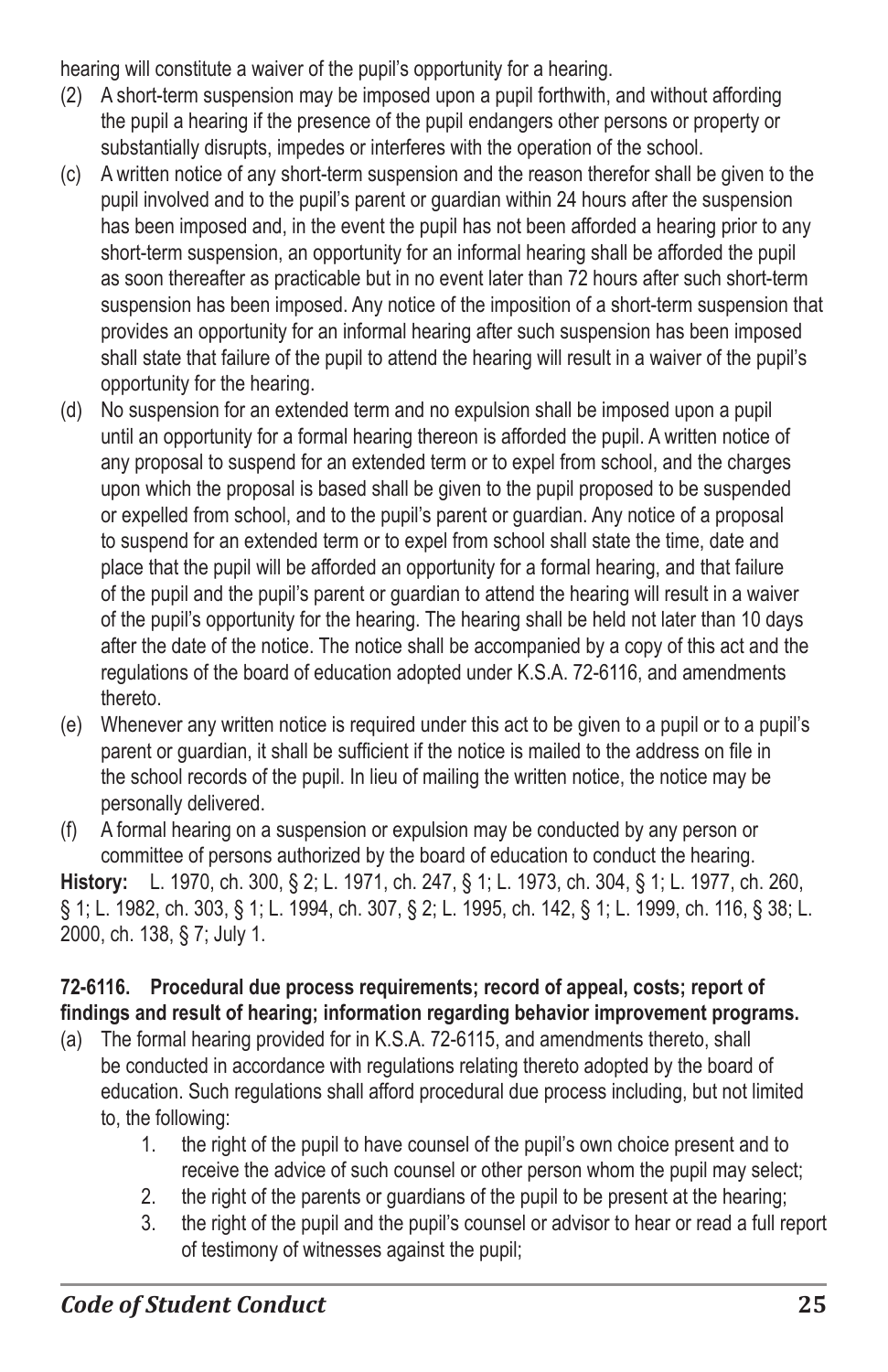- 4. the right of the pupil and the pupil's counsel to confront and cross-examine witnesses who appear in person at the hearing, either voluntarily or as a result of the issuance of a subpoena;
- 5. the right of the pupil to present the pupil's own witnesses in person or their testimony by affidavit;
- 6. the right of the pupil to testify in the pupil's own behalf and give reasons for the pupil's conduct;
- 7. the right of the pupil to have an orderly hearing; and
- 8. the right of the pupil to a fair and impartial decision based on substantial evidence.
- (b) In all extended-term suspension and expulsion from school cases, there shall be made a record of the hearing of an appeal of the suspension or expulsion, whichever is applicable, by mechanical or electronic recording or by an official court reporter, and the costs thereof shall be paid by the school district.
- (c) At the conclusion of a formal hearing which results in a suspension for an extended term or an expulsion, the person or committee conducting the hearing shall make a written report of the findings and results of the hearing. The report shall be directed to the board of education of the school district and shall be open to the inspection of the pupil who is suspended or expelled and, if the pupil is a juvenile, to the parents or guardians and counsel or other advisor of the pupil. If the pupil is an adult, the report shall be open to the inspection of the parents or guardians and counsel or other advisor of the pupil only upon written consent of the pupil. Whenever a formal hearing results in suspension for an extended term or expulsion, the person or committee conducting the hearing may make a finding that return to school by the pupil, pending appeal or during the period allowed for notice of appeal, is not reasonably anticipated to endanger the safety of others, to cause continuing repeated material disorder, disruption or interference with the operation of school, or to substantially or materially impinge upon or invade the rights of others, in which case the pupil may return to school until the period for filing a notice of appeal has expired with no notice filed, or until the determination of any appeal if a notice of appeal is filed. Whenever the person or committee conducting a hearing fails to make the findings specified above, the report of the hearing shall provide that the suspension or expulsion of the pupil shall continue until appeal therefrom is determined or until the period of suspension or expulsion has expired, whichever occurs sooner. Any such pupil shall be provided with information concerning services or programs offered by public and private agencies that work toward improving those aspects of the pupil's attitudes and behavior that contributed to the conduct upon which the suspension or expulsion was based. If the pupil is a juvenile, the information shall also be provided to the parents or guardians of the pupil.

**History:** L. 1970, ch. 300, § 3; L. 1971, ch. 247, § 2; L. 1976, ch. 145, § 232; L. 1977, ch. 260, § 2; L. 1994, ch. 307, § 3; May

#### **72-6117. Notice of hearing results; appeal to board of education; hearing officers; procedure.**

a) Written notice of the result of any hearing imposing an extended-term suspension or an expulsion from school shall be given to the pupil suspended or expelled from school, and to the parents or guardians of the pupil within 24 hours after determination of such result.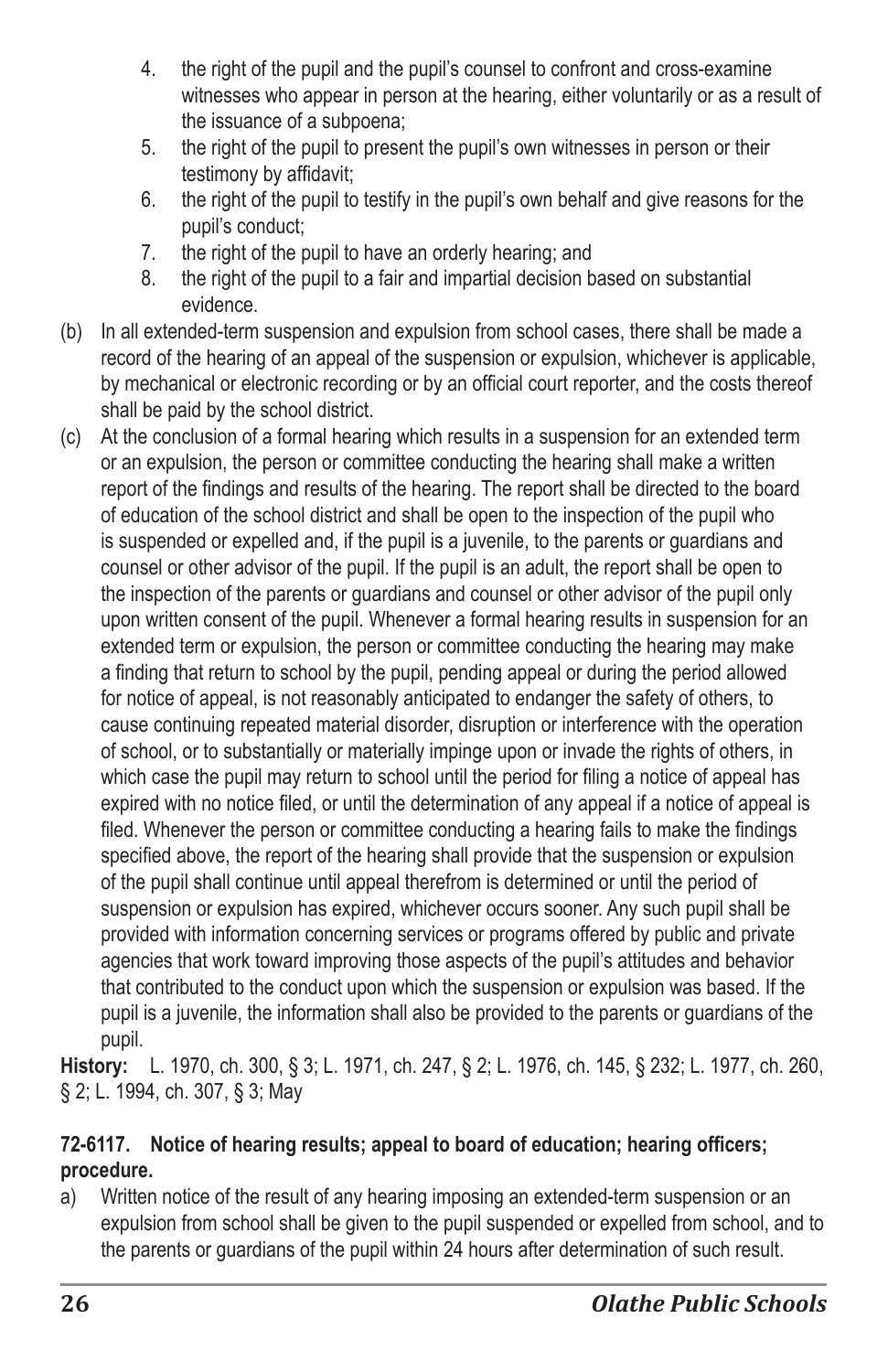- b) Any pupil age 18 or older, who has been suspended for an extended term or expelled, or one of the pupil's parents or guardians of a pupil under age 18, may appeal such suspension or expulsion to the board of education of the school district by filing a written notice of appeal with the clerk of the board of education not later than 10 calendar days after receiving the written notice. Any such appeal shall be heard by the board of education, or by a hearing officer appointed by such board, not later than 20 calendar days after such notice of appeal is filed. The pupil and the pupil's parents or guardians shall be notified in writing of the time and place of the appeal hearing at least five days prior thereto. Such appeal shall be conducted under rules which are consonant with K.S.A. 72-6116, and amendments thereto. Except as provided by subsection (c), the decision on any such appeal shall be rendered not later than five days after the conclusion of the appeal hearing.
- c) For the purpose of hearing an appeal of an extended-term suspension or an expulsion, the board of education may appoint one or more hearing officers. Any such hearing officer shall be a member of the board of education, a certificated employee of the school district, or an attorney admitted to the practice of law in this state. Any such appointment shall apply to a particular hearing or to a set or class of hearings as specified by the board of education in making the appointment. Whenever a hearing officer appointed under authority of this section hears any appeal, the hearing officer shall prepare a written report thereon to the board of education. After receiving any such report, the board of education shall determine the matter with or without additional hearing. If a hearing officer is appointed to hear an appeal, the board shall render its decision not later than the next regularly-scheduled meeting of the board following the date of the conclusion of the hearing of the appeal by the hearing officer. Any matter determined by the board of education in accordance with this subsection shall be valid to the same extent as if the matter were fully heard by the board of education without a hearing officer.

**History:** L. 1970, ch. 300, § 4; L. 1971, ch. 247, § 3; L. 1994, ch. 307, § 4; L. 2000, ch. 138, § 8; L. 2006, ch. 167, § 1.

#### **72-6118. Nonapplication of compulsory attendance law.**

The provisions of K.S.A. 72-3120, and amendments thereto, shall not apply to any pupil while subject to suspension or expulsion from school pursuant to the provisions of this act. **History:** L. 1970, ch. 300, § 5; L. 1994, ch. 307, § 6.

#### **72-6119. Powers and duties of persons conducting hearings.**

- a) Any person, hearing officer or any member of a committee or the board of education conducting a hearing under this act may:
	- 1. administer oaths for the purpose of taking testimony;
	- 2. call and examine witnesses and receive documentary and other evidence; and
	- 3. take any other action necessary to make the hearing accord with procedural due process.
- b) Any hearing officer, any member of a committee or the board of education holding a formal hearing or an appeal hearing under this act may and, upon the request of any pupil for whom any such hearing is held or upon the request of the pupil's parents or guardians or counsel, shall petition the chief judge of the judicial district in which the school district is located requesting that the clerk of the district court be authorized to issue subpoenas for the attendance and testimony of the principal witness or witnesses and the production of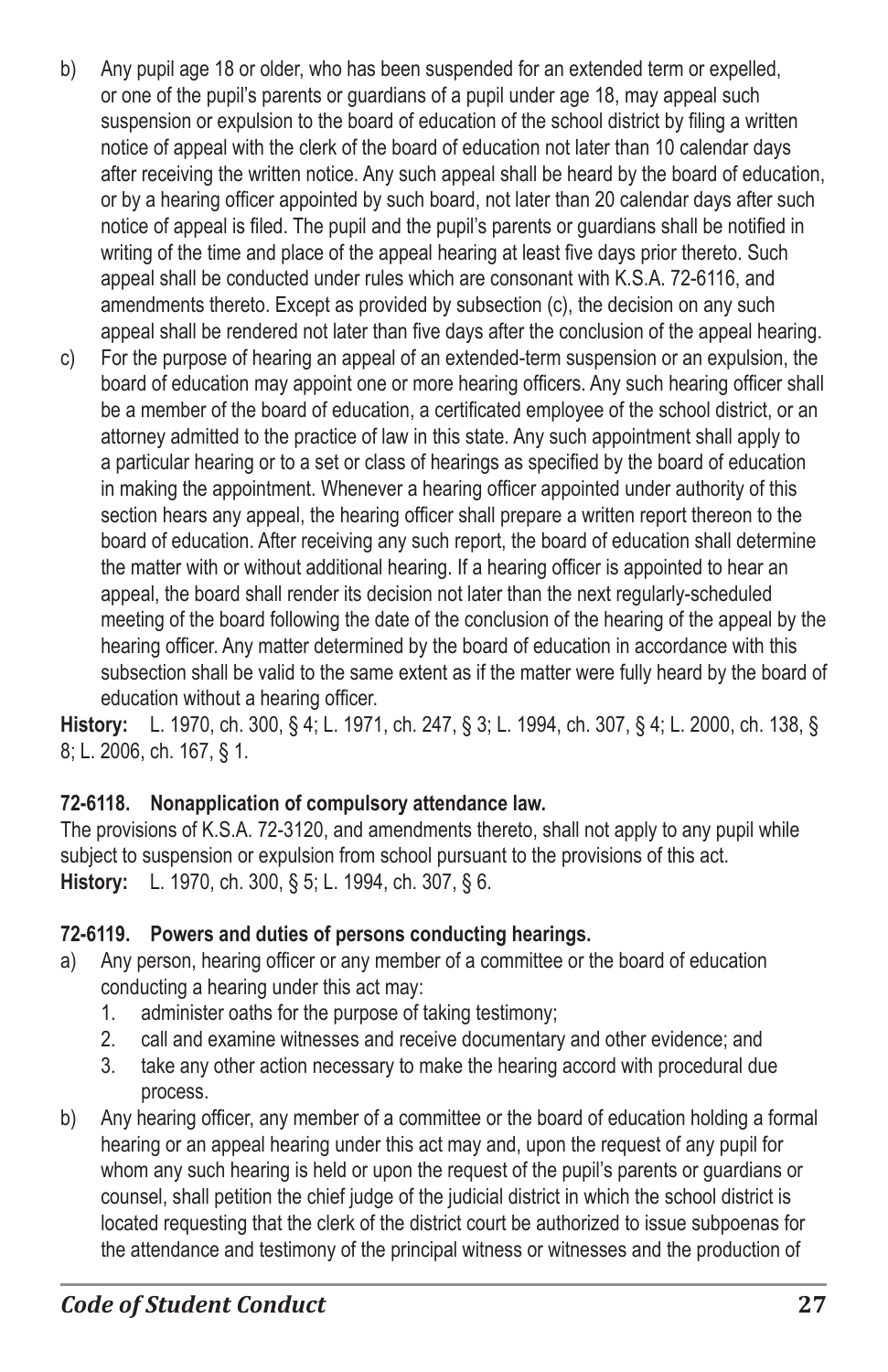books, records, reports, papers and documents relating to the proposed suspension or expulsion from school in the same manner as provided for the issuance of subpoenas in civil actions pursuant to K.S.A. 60-245, and amendments thereto.

**History:** L. 1971, ch. 247, § 4; L. 1977, ch. 260, § 3; L. 1994, ch. 307, § 7; L. 1999, ch. 57, § 66.

**72-6120. Refusal to admit suspended or expelled pupil authorized.** A pupil who has been suspended or expelled from school by any school district may be refused admission to school in any other school district, regardless of residency, until such time as the period of suspension or expulsion has expired. **History**: L. 1994, ch. 307, § 5; May 12.

### **72-6121. Definitions.**

As used in this act:

- (a) "Juvenile" means a person who is less than 18 years of age;
- (b) "adult" means a person who is 18 years of age or older;
- (c) "felony" means any crime designated a felony by the laws of Kansas or the United States;
- (d) "misdemeanor" means any crime designated a misdemeanor by the laws of Kansas or the United States;
- (e) "school day" means any day on which school is maintained;
- (f) "school year" has the meaning ascribed thereto in K.S.A. 2016 Supp. 72-6464, and amendments thereto;
- (g) "counsel" means any person a pupil selects to represent and advise the pupil at all proceedings conducted pursuant to the provisions of this act; and
- (h) "principal witness" means any witness whose testimony is of major importance in support of the charges upon which a proposed suspension or expulsion from school is based, or in determination of material questions of fact.

**History:** L. 1994, ch. 307, § 8; L. 2015, ch. 4, § 64; July 1.

### **72-6131. Definitions.**

As used in this act:

- (a) "Board of education" means the board of education of a unified school district or the governing authority of an accredited nonpublic school.
- (b) "School" means a public school or an accredited nonpublic school.
- (c) "Public school" means a school operated by a unified school district organized under the laws of this state.
- (d) "Accredited nonpublic school" means a nonpublic school participating in the quality performance accreditation system.
- (e) "Chief administrative officer of a school" means, in the case of a public school, the superintendent of schools and, in the case of an accredited nonpublic school, the person designated as chief administrative officer by the governing authority of the school.
- (f) "Federal law" means the individuals with disabilities education act, section 504 of the rehabilitation act, the gun-free schools act of 1994, and regulations adopted pursuant to such acts.
- (g) "Secretary of education" means the secretary of the United States department of education.
- (h) (1) "Weapon" means: (A) Any weapon which will or is designed to or may readily be converted to expel a projectile by the action of an explosive; (B) the frame or receiver of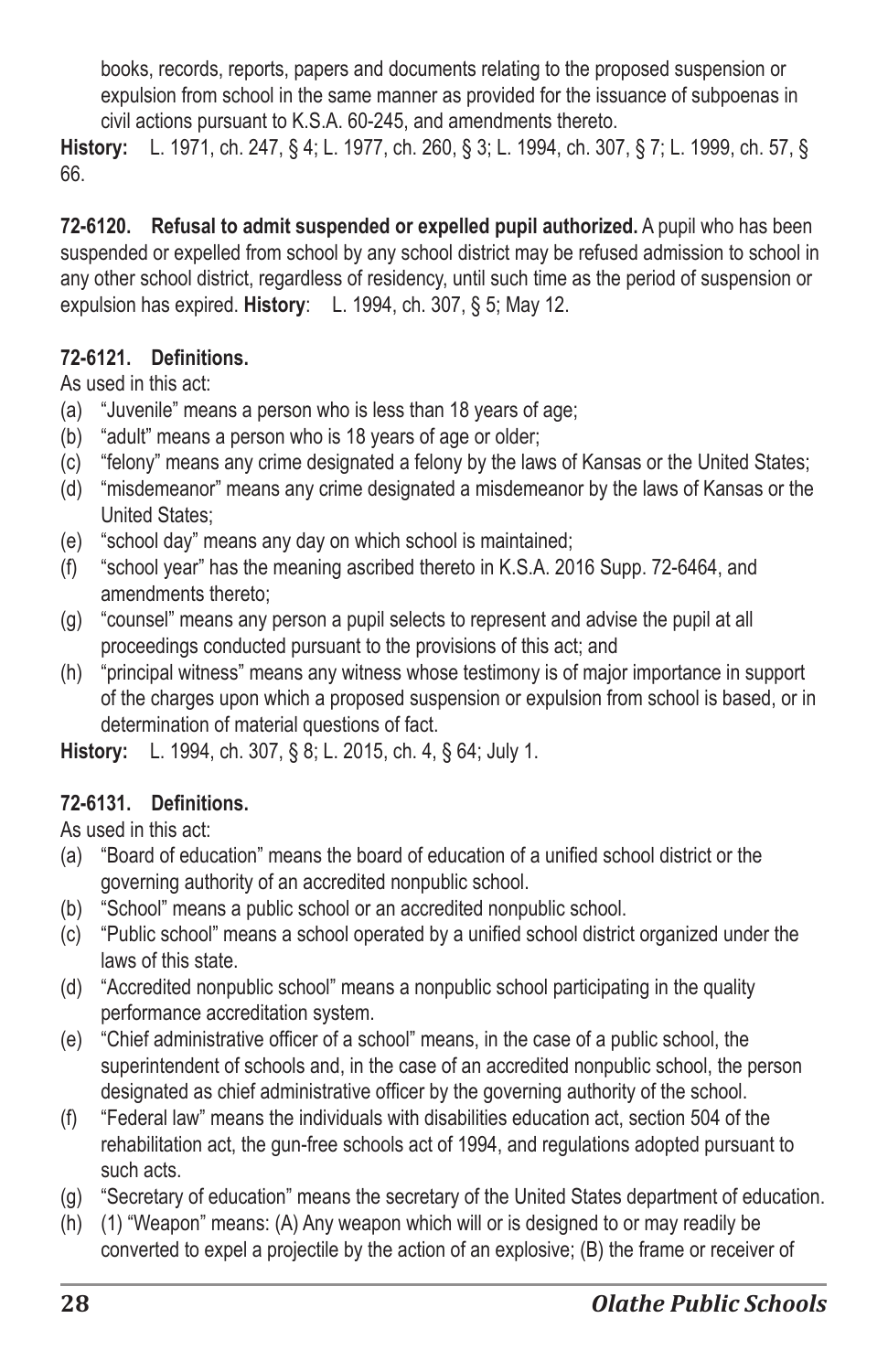any weapon described in the preceding example; (C) any firearm muffler or firearm silencer; (D) any explosive, incendiary, or poison gas: (i) Bomb; (ii) grenade; (iii) rocket having a propellant charge of more than four ounces; (iv) missile having an explosive or incendiary charge of more than ¼ ounce; (v) mine; or (vi) similar device; (E) any weapon which will, or which may be readily converted to, expel a projectile by the action of an explosive or other propellant, and which has any barrel with a bore of more than ½ inch in diameter; (F) any combination of parts either designed or intended for use in converting any device into any destructive device described in the two immediately preceding examples, and from which a destructive device may be readily assembled; (G) any bludgeon, sandclub, metal knuckles or throwing star; (H) any knife, commonly referred to as a switch-blade, which has a blade that opens automatically by hand pressure applied to a button, spring or other device in the handle of the knife, or any knife having a blade that opens or falls or is ejected into position by the force of gravity or by an outward, downward or centrifugal thrust or movement; or (I) any electronic device designed to discharge immobilizing levels of electricity, commonly known as a stun gun.

(2) The term "weapon" does not include within its meaning: (A) An antique firearm; (B) an air gun; (C) any device which is neither designed nor redesigned for use as a weapon; (D) any device, although originally designed for use as a weapon, which is redesigned for use as a signaling, pyrotechnic, line throwing, safety or similar device; (E) surplus ordinance sold, loaned or given by the secretary of the army pursuant to the provisions of section 4684(2), 4685 or 4686 of title 10 of the United States Code; or (F) class C common fireworks.

- (i) "Air gun" means any device which will or is designed to or may be readily converted to, expel a projectile by the release of compressed air or gas, and which is of 0.18 caliber or less and has a muzzle velocity that does not exceed 700 feet per second.
- (j) "Organization" means any profit or nonprofit association, whether school-sponsored or community-based, whose primary purpose is to provide youth development by engaging individuals under the age of 18 in activities designed to promote and encourage selfconfidence, teamwork and a sense of community.

#### **History**

L. 1995, ch. 27, § 1; L. 1996, ch. 141, § 1; L. 1999, ch. 124, § 3; L. 2001, ch. 119, § 3; L. 2016, ch. 86, § 2, eff. July 1, 2016.

#### **72-6132. Policies requiring expulsion of pupils for possession of weapons, adoption, filing; hearings; modification of requirement authorized; referral procedure; annual report; circumstances when policy not applicable.**

- (a) Notwithstanding the provisions of subsection (a) of K.S.A. 72-6115, and amendments thereto, and subject to the other provisions of this section, each board of education in this state shall adopt a written policy requiring the expulsion from school for a period of not less than one year any pupil determined to be in possession of a weapon at school, on school property, or at a school supervised activity. The policy shall be filed with the state board of education in such manner as the state board shall require and at a time to be determined and specified by the state board.
- (b) To the extent that the provisions contained in article 61 of chapter 72 of Kansas Statutes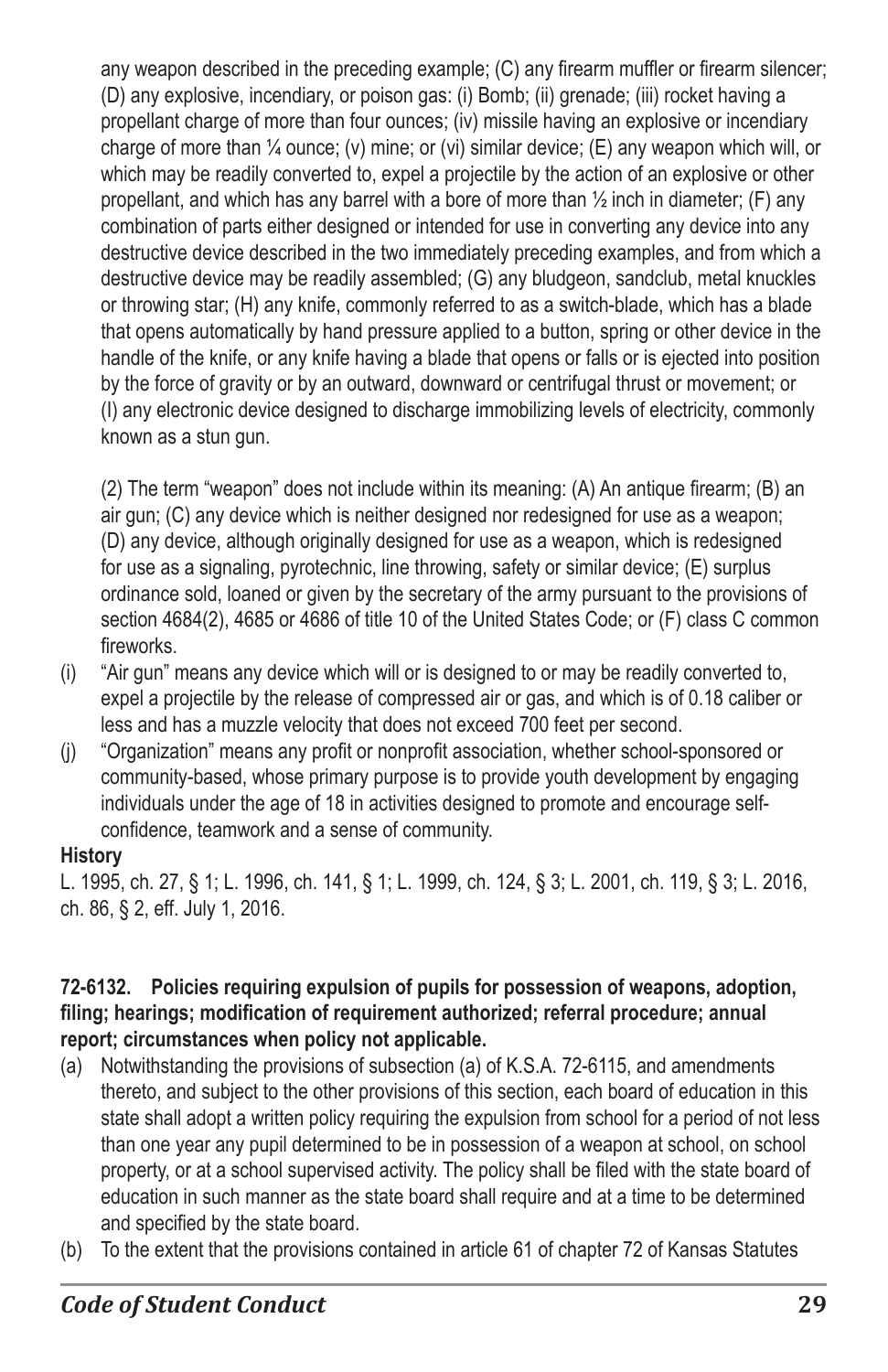Annotated, and amendments thereto, do not conflict with the requirements of this act, such provisions shall apply to and be incorporated in the policy required to be adopted under subsection (a).

- (c) If a pupil required to be expelled pursuant to a policy adopted under subsection (a) is confined in the custody of the secretary for children and families, the commissioner of juvenile justice or the secretary of corrections as a result of the violation upon which the expulsion is to be based, the hearing required under the provisions of article 61 of chapter 72 of Kansas Statutes Annotated, and amendments thereto, shall be delayed until the pupil is released from custody.
- (d) A hearing afforded a pupil required to be expelled pursuant to a policy adopted under subsection (a) shall be conducted by the chief administrative officer or other certificated employee of the school in which the pupil is enrolled, by any committee of certificated employees of the school in which the pupil is enrolled, or by a hearing officer appointed by the board of education of the school in which the pupil is enrolled.
- (e) The chief administrative officer of the school in which a pupil required to be expelled pursuant to a policy adopted under subsection (a) is enrolled may modify the expulsion requirement in a manner which is consistent with the requirements of federal law. Nothing in this subsection shall be applied or construed in any manner so as to require the chief administrative officer of a school to modify the expulsion requirement of a policy adopted by a board of education pursuant to the provisions of subsection (a).
- (f) The policy adopted by a board of education under subsection (a) shall contain a procedure for the referral of any pupil determined to be in possession of a weapon at school, on school property, or at a school supervised activity to the appropriate state and local law enforcement agencies and, if the pupil is a juvenile, to the secretary for children and families or the commissioner of juvenile justice.
- (g) Each board of education shall prepare an annual report on a form prescribed and furnished by the state board of education that contains a description of the circumstances surrounding any expulsions imposed on pupils pursuant to a policy adopted under subsection (a), including the name of the school or schools concerned, the number of pupils expelled, and the type of weapons concerned. The report shall be submitted to the state board of education in such manner as the state board shall require and at a time to be determined and specified by the state board.
- (h) The provisions of this section do not apply to the possession by pupils of weapons at school, on school property, or at a school supervised activity if the possession of weapons by pupils is connected with a weapons safety course of instruction or a weapons education course approved and authorized by the school or if the possession of weapons by pupils is specifically authorized in writing by the chief administrative officer of the school.

**History:** L. 1995, ch. 27, § 2; L. 1996, ch. 141, § 2; L. 1997, ch. 156, § 85; L. 2014, ch. 115, § 296; eff. July 1, 2014.

#### **72-6133. Duties of state board of education; failure of boards to adopt and file policies, penalties.**

- (a) The state board of education shall compile the reports required of boards of education under subsection (f) of K.S.A. 72-6132, and amendments thereto, and shall submit the compilation to the secretary of education on an annual basis as specified by the secretary.
- (b) The state board of education shall provide boards of education with assistance in the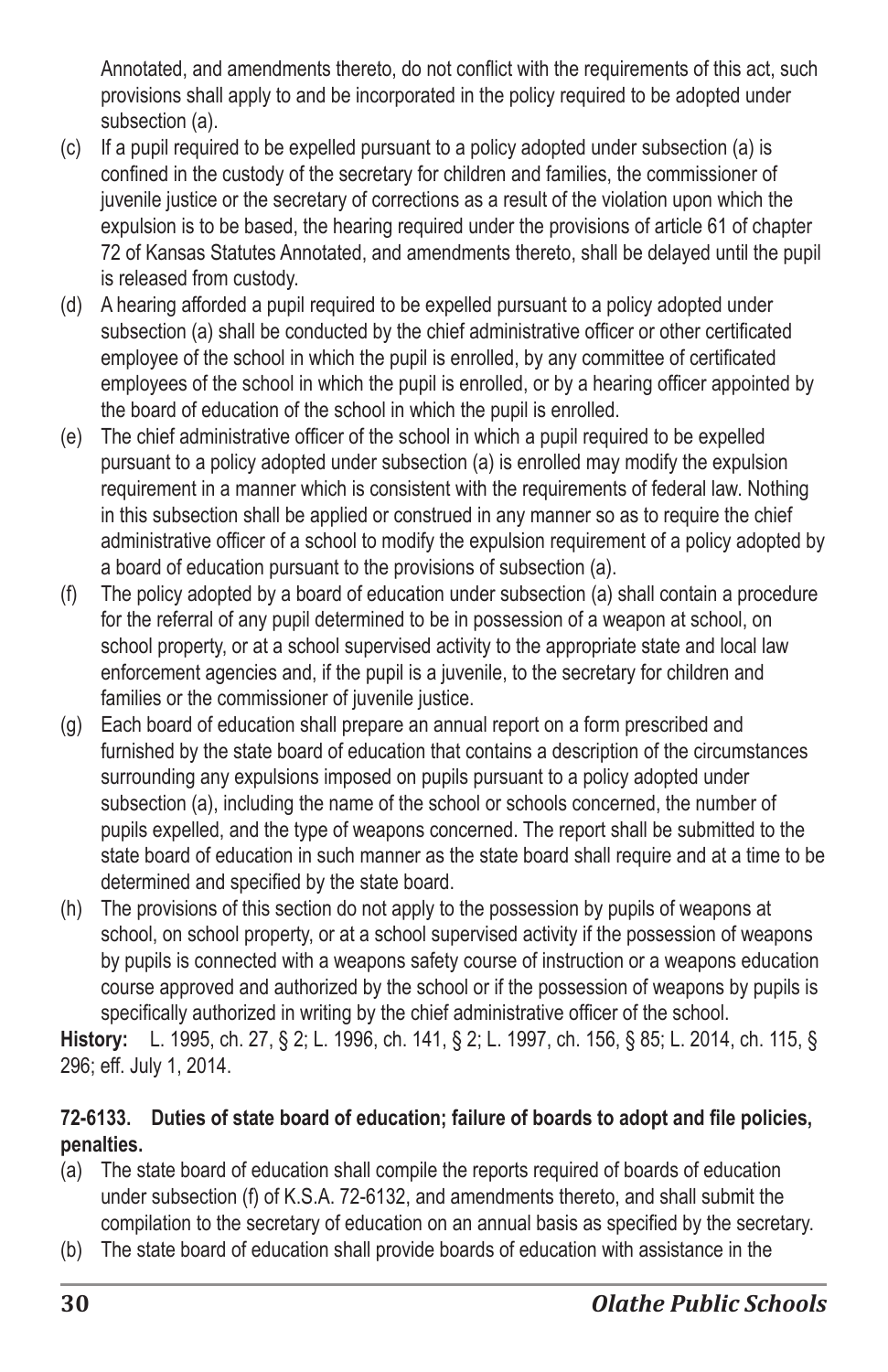preparation of policies required to be adopted under subsection (a) of K.S.A. 72-6132, and amendments thereto. If any board of education fails to adopt and file a policy required to be adopted under subsection (a) of K.S.A. 72-6132, and amendments thereto, the state board of education shall withhold funds made available under the elementary and secondary education act of 1965, as amended, and shall exclude pupils enrolled in any accredited nonpublic school under the jurisdiction of any such board of education from participation in any federal program provided for under such act.

**History:** L. 1995, ch. 27, § 3.

#### **72-6134. Use of air guns; certain policies prohibited**

- (a) No school district shall adopt a policy that prohibits an organization from conducting activities on school property solely because such activities include the possession and use of air guns by the participants. Any policy adopted pursuant to K.S.A. 72-6132, and amendments thereto, shall not prohibit the possession of an air gun by a pupil on school property if such pupil is a participant in the activities of an organization.
- (b) A policy adopted pursuant to K.S.A. 72-6132, and amendments thereto, may prohibit the possession of air guns by pupils at school, on school property or at a school supervised activity, except when a pupil is participating in activities conducted by an organization, or is in transit to or from such activities.
- (c) Any individual desiring to participate in activities conducted by an organization may be required to sign, or have a parent or legal guardian sign, a liability waiver. The liability waiver shall be in such form as prescribed by the chief administrative officer of the school and shall contain the appropriate language so as to relieve the school district, the school and all school personnel from liability for any claims arising out of the acts or omissions of any individual or any school personnel relating to activities conducted by an organization.
- (d) The provisions of this section shall be a part of and supplemental to K.S.A. 72-6132 et seq., and amendments thereto.

#### **History**

L. 2016, ch. 86, § 1, eff. July 1, 2016.

# **The Kansas School Safety and Security Act**

#### **72-6141. Citation of act.**

This act shall be known and may be cited as the Kansas school safety and security act. **History:** L. 1995, ch. 123, § 1; July 1.

#### **72-6142. Definitions.**

As used in this act:

- (a) "Board of education" means the board of education of a unified school district or the governing authority of an accredited nonpublic school.
- (b) "School" means a public school or an accredited nonpublic school.
- (c) "Public school" means a school operated by a unified school district organized under the laws of this state.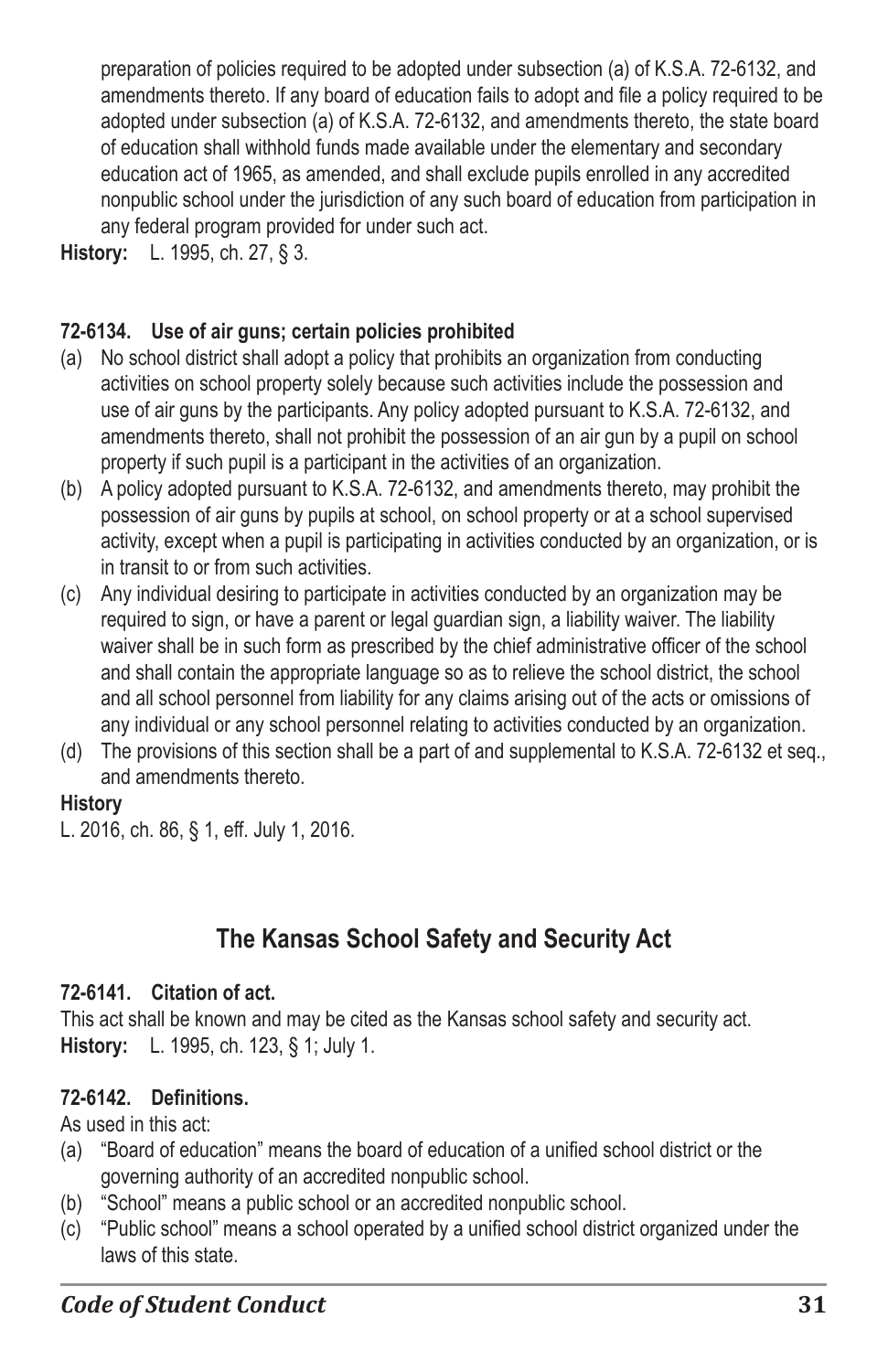- (d) "Accredited nonpublic school" means a nonpublic school participating in the quality performance accreditation system.
- (e) "School employee" means any administrative, professional or paraprofessional employee of a school district.
- (f) "Superintendent of schools" means the superintendent of schools appointed by the board of education of a unified school district or the chief administrative officer of an accredited nonpublic school appointed by the board of education of the school district.

**History:** L. 1995, ch. 123, § 2; L. 1996, ch. 87, § 1; L. 1998, ch. 171, § 3; L. 1999, ch. 116, § 46; July 1.

#### **72-6143. Information regarding identity of specified pupils, disclosure requirements; criminal acts, reports to law enforcement agencies and state board of education; school safety and security policies, availability; civil liability, immunity; memorandum of understanding.**

- (a) If a school employee has information that a pupil is a pupil to whom the provisions of this subsection apply, the school employee shall report such information and identify the pupil to the superintendent of schools. The superintendent of schools shall investigate the matter and, upon determining that the identified pupil is a pupil to whom the provisions of this subsection apply, shall provide the reported information and identify the pupil to all school employees who are directly involved or likely to be directly involved in teaching or providing other school related services to the pupil. The provisions of this subsection apply to:
	- (1) Any pupil who has been expelled for the reason provided by K.S.A. 72-6114(c), and amendments thereto, for conduct which endangers the safety of others;
	- (2) any pupil who has been expelled for the reason provided by K.S.A. 72-6114(d), and amendments thereto;
	- (3) any pupil who has been expelled under a policy adopted pursuant to K.S.A. 72-6132, and amendments thereto;
	- (4) any pupil who has been adjudged to be a juvenile offender and whose offense, if committed by an adult, would constitute a felony under the laws of Kansas or the state where the offense was committed, except any pupil adjudicated as a juvenile offender for a felony theft offense involving no direct threat to human life; and
	- (5) any pupil who has been tried and convicted as an adult of any felony, except any pupil convicted of a felony theft crime involving no direct threat to human life.

A school employee and the superintendent of schools shall not be required to report information concerning a pupil specified in this subsection if the expulsion, adjudication as a juvenile offender or conviction of a felony occurred more than 365 days prior to the school employee's report to the superintendent of schools.

- (b) Each board of education shall adopt a policy that includes:
	- (1) A requirement that an immediate report be made to the appropriate state or local law enforcement agency by or on behalf of any school employee who knows or has reason to believe that an act has been committed at school, on school property, or at a school supervised activity and that the act involved conduct which constitutes the commission of a felony or misdemeanor or which involves the possession, use or disposal of explosives, firearms or other weapons, provided that the report would not violate the terms of the memorandum of understanding approved by the school employee's school district pursuant to subsection (i); and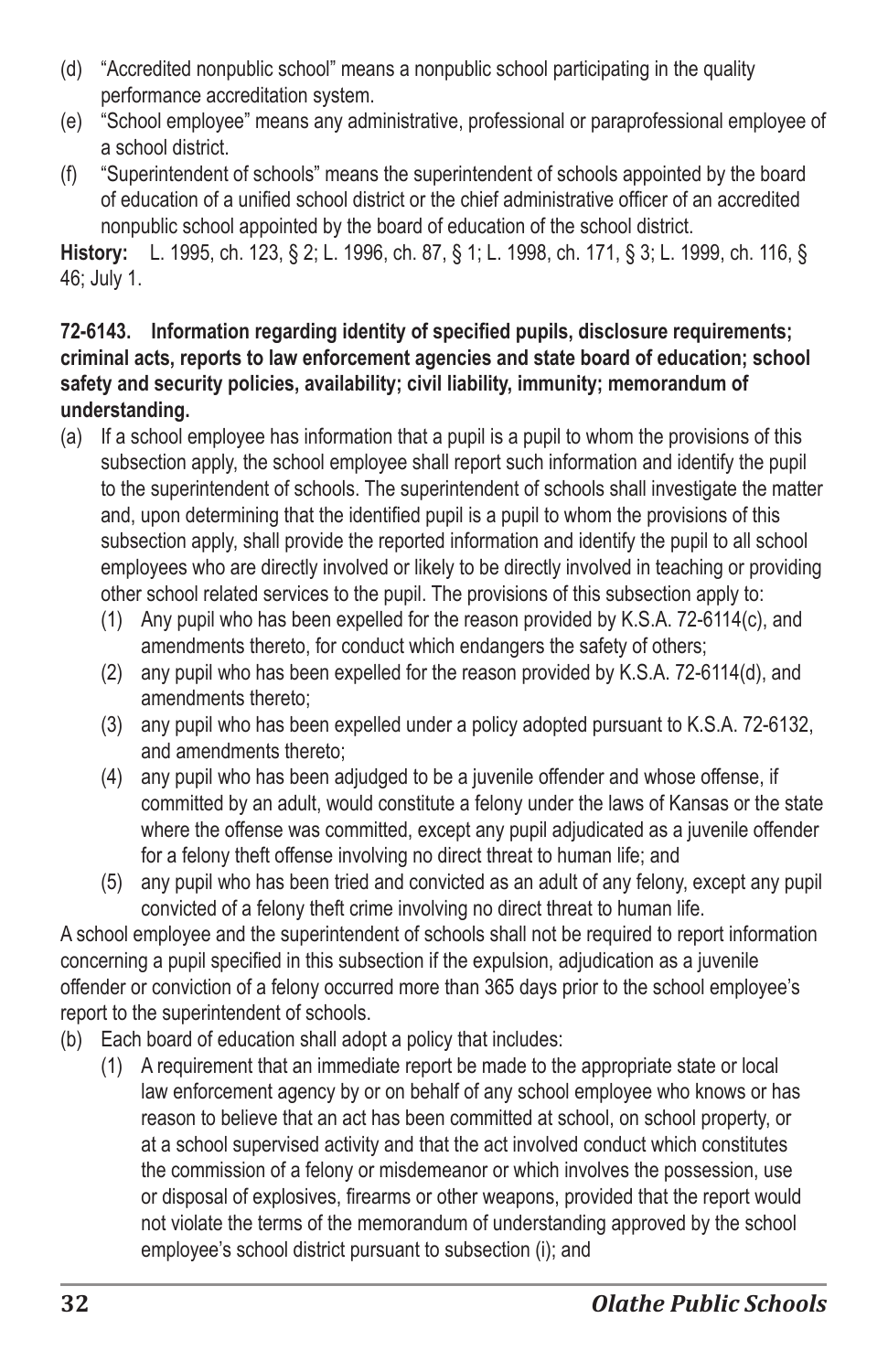- (2) the procedures for making such a report.
- (c) School employees shall not be subject to the provisions of K.S.A. 72-6144(b), and amendments thereto, if:
	- (1) They follow the procedures from a policy adopted pursuant to the provisions of subsection (b); or
- (2) their board of education fails to adopt such policy.
	- (d) Each board of education shall annually compile and report to the state board of education at least the following information relating to school safety and security: The types and frequency of criminal acts that are required to be reported pursuant to the provisions of subsection (b), arrests and referrals to law enforcement or juvenile intake and assessment services made in connection to the criminal act, disaggregated by occurrences at school, on school property and at school supervised activities. The data must include an analysis according to race, gender and any other relevant demographic information. The report shall be incorporated into and become part of the current report required under the quality performance accreditation system.
	- (e) Each board of education shall make available to pupils and their parents, to school employees and, upon request, to others, district policies and reports concerning school safety and security, except that the provisions of this subsection shall not apply to reports made by a superintendent of schools and school employees pursuant to subsection (a).
	- (f) Nothing in this section shall be construed or operate in any manner so as to prevent any school employee from reporting criminal acts to school officials and to appropriate state and local law enforcement agencies.
	- (g) The state board of education shall extract the information relating to school safety and security from the quality performance accreditation report and transmit the information to the governor, the legislature, the attorney general, the secretary of health and environment, the secretary for children and families and the commissioner of juvenile justice.
	- (h) No board of education, member of any such board, superintendent of schools or school employee shall be liable for damages in a civil action resulting from a person's good faith acts or omissions in complying with the requirements or provisions of the Kansas school safety and security act.
	- (i) The state board of education shall require that the superintendent of schools in each school district or the superintendent's designee develop, approve and submit to the state board of education a memorandum of understanding developed in collaboration with relevant stakeholders, including law enforcement agencies, the courts and the district and county attorneys, establishing clear guidelines for how and when schoolbased behaviors are referred to law enforcement or the juvenile justice system with the goal of reducing such referrals and protecting public safety. The state board of education shall provide a report annually to the department of corrections and to the office of judicial administration compiling school district compliance and summarizing the content of each memorandum of understanding.

#### **History**

L. 1995, ch. 123, § 3; L. 1996, ch. 87, § 2; L. 1998, ch. 171, § 4; L. 1999, ch. 116, § 47; L. 2014, ch. 115, § 297, eff. July 1, 2014; L. 2016, ch. 46, § 58, eff. July 1, 2017.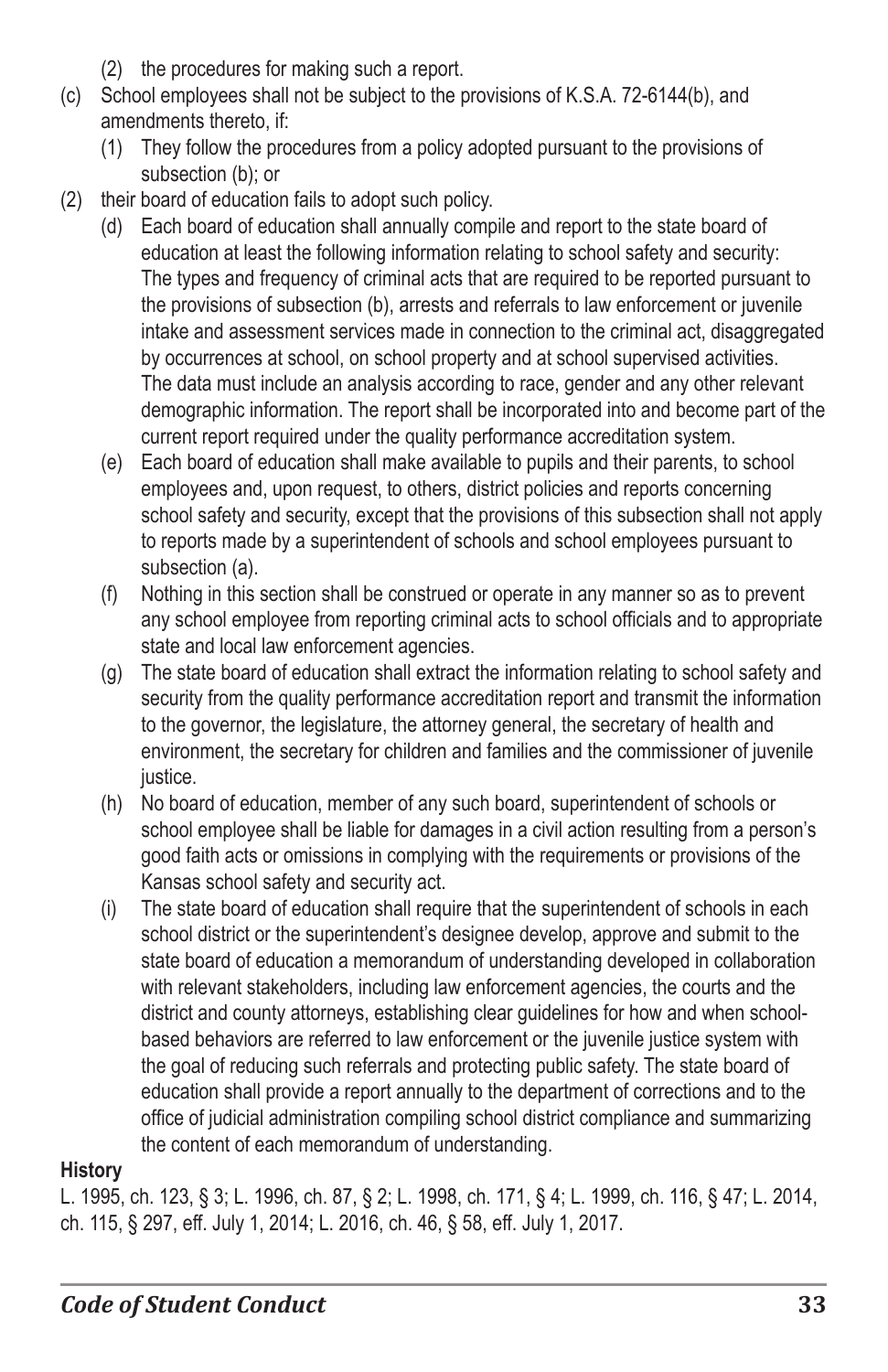#### **72-6144. Penalties for failure to make reports, preventing or interfering with reports; sanctions for making reports prohibited; immunity from liability.**

- a) Willful and knowing failure of a school employee to make a report required by subsection (b) (1) of K.S.A. 72-6143, and amendments thereto, is a class B nonperson misdemeanor. Preventing or interfering with, with the intent to prevent, the making of a report required by subsection (b) (1) of K.S.A. 72-6143, and amendments thereto, is a class B nonperson misdemeanor.
- b) Willful and knowing failure of any employee designated by a board of education to transmit reports made by school employees to the appropriate state or local law enforcement agency as required by subsection (b) (1) of K.S.A. 72-6143, and amendments thereto, is a class B nonperson misdemeanor. Preventing or interfering with, with the intent to prevent, the transmission of reports required by subsection (b)(1) of K.S.A. 72-6143, and amendments thereto, is a class B nonperson misdemeanor.
- c) No board of education shall terminate the employment of, or prevent or impair the profession of, or impose any other sanction on any school employee because the employee made an oral or written report to, or cooperated with an investigation by, a law enforcement agency relating to any criminal act that the employee knows has been committed or reasonably believes will be committed at school, on school property, or at a school supervised activity.
- d) Any board of education, and any member or employee thereof, participating without malice in the making of an oral or written report to a law enforcement agency relating to any criminal act that is known to have been committed or reasonably is believed will be committed at school, on school property, or at a school supervised activity shall have immunity from any civil liability that might otherwise be incurred or imposed. Any such participant shall have the same immunity with respect to participation in any judicial proceedings resulting from the report.

**History:** L. 1995, ch. 123, § 4; L. 1999, ch. 116, § 48.

**72-6145. Severability.** If any provision of the Kansas school safety and security act as in effect on the effective date of this act, or as amended by this act, or the application of any such provision to any person or circumstance is held invalid, the invalidity shall not affect other provisions or applications of the act which can be given effect without the invalid provision or application and, to this end, the provisions of the Kansas school safety and security act as amended by this act are severable.

**History:** L. 1998, ch. 171, § 5.

# **INTRODUCTION TO SAFE AND DRUG-FREE SCHOOLS**

In the Olathe Public Schools, we are committed to providing "a safe environment where all students acquire skills, knowledge, abilities, and behaviors necessary to be productive citizens in an ever-changing world." This mission statement of the district speaks to the importance of a safe and drug-free learning environment. Research indicates that parents, grandparents, elders, foster-parents, teachers, youth leaders, coaches, church leaders and others play a major role in keeping young people from using alcohol, tobacco, and other illicit drugs. The following pages contain a parent guide to warning signs and symptoms of drug use and a community resource guide.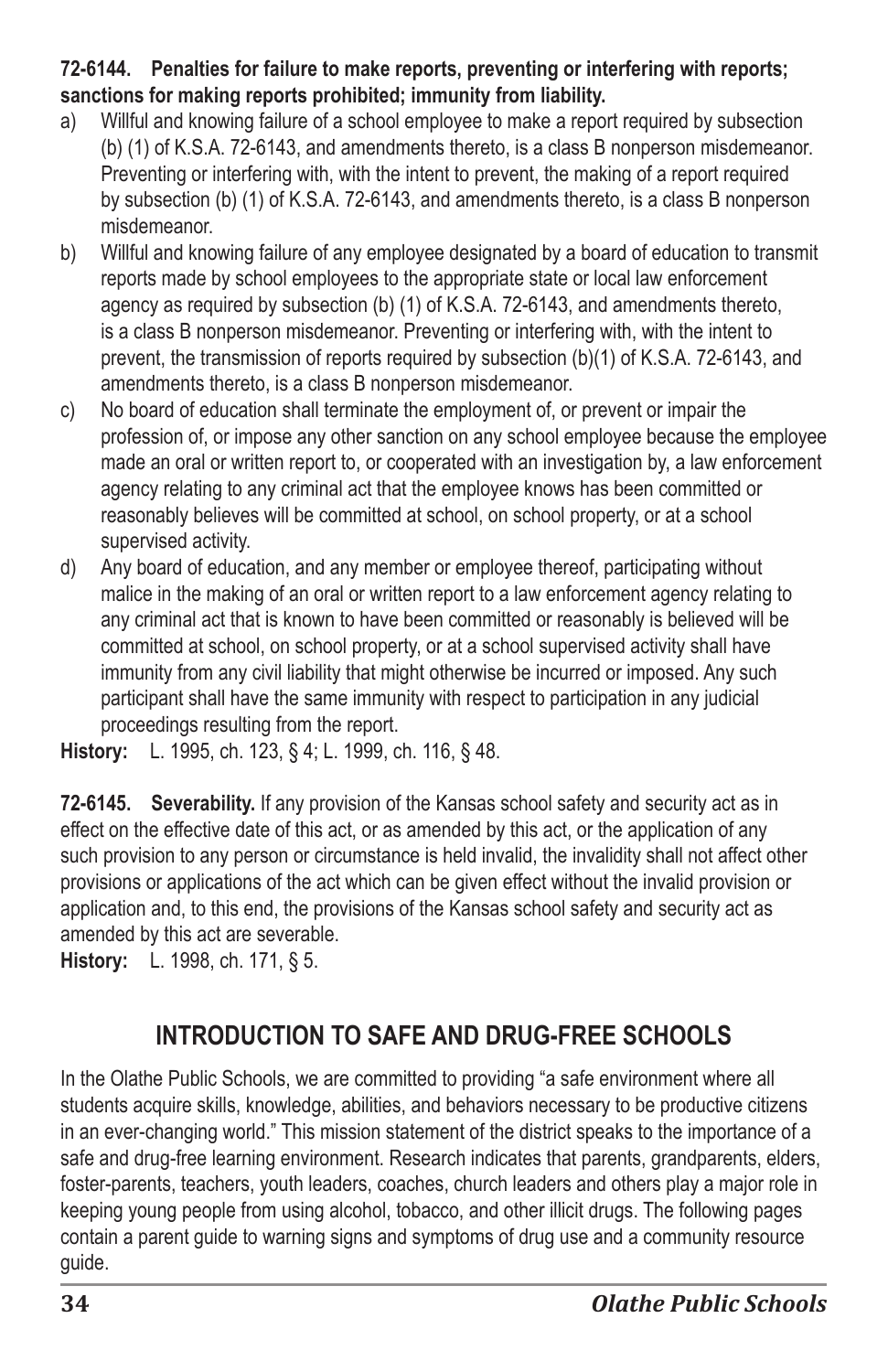The Safe and Drug - Free Schools Program supports many exciting components designed to promote a healthy drug-free life style for youth of our community. Clear no-use standards as well as healthy no-use beliefs regarding alcohol, tobacco and other drugs are critical to maximize learning for all students. Our efforts focus on school, student, parent and community initiatives, including prevention, intervention and positive youth development programming. We believe these multi-faceted strategies seek to promote and insure a safe and drug-free school environment in Olathe.

For further information, please contact the District's facilitator of the Safe and Drug-Free Schools programs.

### **SIGNS AND SYMPTOMS OF TEEN DRINKING AND DRUG USE**

It is difficult because changes in mood or attitudes, unusual temper outbursts, changes in sleeping habits and changes in hobbies or other interests are common in teens. However, watch for the following warning signs:

- Changes in friends.
- Negative changes in schoolwork, missing school, or declining grades.
- Increased secrecy about possessions or activities.
- Use of incense, room deodorant, or perfume to hide smoke or chemical odors.
- Subtle changes in conversations with friends, e.g. more secretive, using "coded" language.
- Change in clothing choices: new fascination with clothes that highlight drug use.
- Increase in borrowing money.
- Evidence of drug paraphernalia such as pipes, rolling papers, etc.
- Evidence of use of inhalant products (such as hairspray, nail polish, correction fluid, common household products); Rags and paper bags are sometimes used as accessories.
- Bottles of eye drops, which may be used to mask bloodshot eyes or dilated pupils.
- New use of mouthwash or breath mints to cover up the smell of alcohol.
- Missing prescription drugs—especially narcotics and mood stabilizers.
- Signs of depression, withdrawal, carelessness with grooming or hostility. Parents are the most important influence in a teen's decision about drug or alcohol use. **You CAN and DO make a difference!**

### **CONTACTS:**

You may suspect or know that your child is using drugs. If so, act NOW. Additional information is also available at the District's website at **[www.olatheschools.org,](http://www.olatheschools.org)** and then click on Parent Resources and Safe and Drug Free Schools.

# **Emergency Safety Interventions (ESI) BOARD POLICIES GAAF AND GCAF:**

The Board of Education is committed to limiting the use of Emergency Safety Interventions (ESI), such as seclusion and restraint, with all students. Seclusion and restraint shall be used only when a student's conduct necessitates the use of an emergency safety intervention as defined below. The Board of Education encourages all employees to utilize other behavioral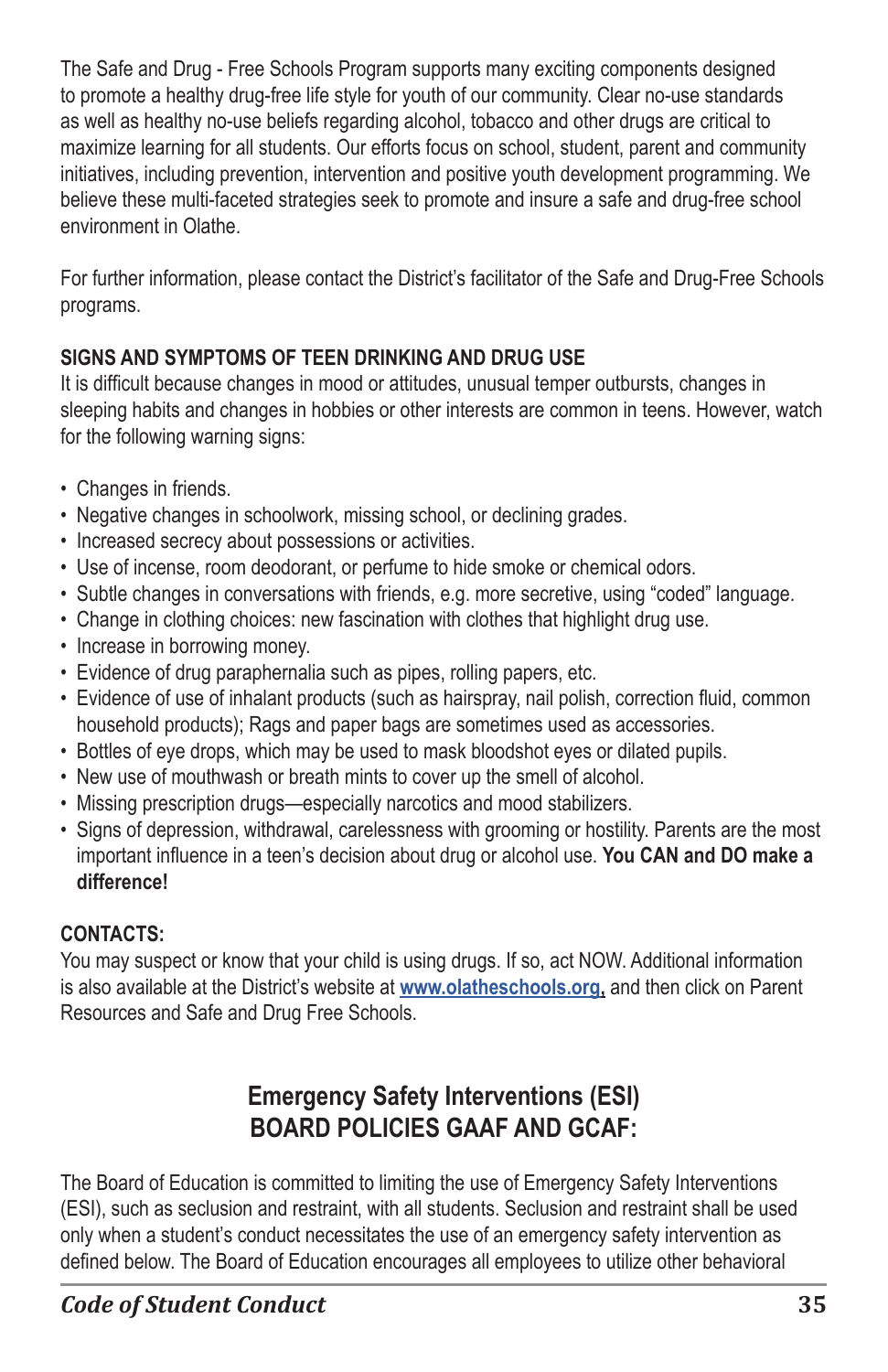management tools, including prevention techniques, de-escalation techniques, and positive behavioral intervention strategies. This policy is made available on the District's website with links to the policy available on individual school homepages. In addition, this policy shall be included in at least one of the following: each school's code of conduct, school safety plan, or student handbook. Notice of the online availability of this policy shall be provided to parents during enrollment each year.

### **Definitions**

- "Campus police officer" means a school security officer designated by the Board of Education of any school district pursuant to KSA 72-6146, and amendments thereto.
- "Chemical Restraint" means the use of medication to control a student's violent physical behavior or restrict a student's freedom of movement.
- "Emergency Safety Intervention" is the use of seclusion or physical restraint, but does not include physical escort or the use of time-out.
- "Incident" means each occurrence of the use of an emergency safety intervention.
- "Law enforcement officer" and "police officer" mean a full-time or part-time salaried officer or employee of the state, a county of a city, whose duties include the prevention or detection of crime and the enforcement of criminal or traffic law of this state of any Kansas municipality. This term includes a campus police officer.
- "Legitimate law enforcement purpose" means a goal within the lawful authority of an officer that is to be achieved through methods or conduct condoned by the officer's appointing authority.
- "Mechanical Restraint" means any device or object used to limit a student's movement.
- "Parent" means: (1) a natural parent; (2) an adoptive parent; (3) a person acting as a parent as defined in KSA 72-3122(d)(2), and amendments thereto; (4) a legal guardian; (5) an education advocate for a student with an exceptionality; (6) a foster parent, unless the student is a child with an exceptionality; or (7) a student who has reached the age of majority or is an emancipated minor.
- "Physical Escort" means the temporary touching or holding of the hand, wrist, arm, shoulder, or back of a student who is acting out for the purpose of inducing the student to walk to a safe location.
- "Physical Restraint" means bodily force used to substantially limit a student's movement, except that consensual, solicited, or unintentional contact and contact to provide comfort, assistance, or instruction shall not be deemed to be physical restraint.
- "School resource officer" means a law enforcement officer or police officer employed by a local law enforcement agency who is assigned to a district through an agreement between the local law enforcement agency and the district.
- "School security officer" means a person who is employed by a Board of Education of any school district for the purpose of aiding and supplementing state and local law enforcement agencies in which the school district is located, but is not a law enforcement officer or police officer.
- "Seclusion" means placement of a student in a location where all of the following conditions are met: (1) the student is placed in an enclosed area by school personnel; (2) the student is purposefully isolated from adults and peers; and (3) the student is prevented from leaving, or reasonably believes that he or she will be prevented from leaving, the enclosed area.
- "Time-out" means a behavioral intervention in which a student is temporarily removed from a learning activity without being secluded.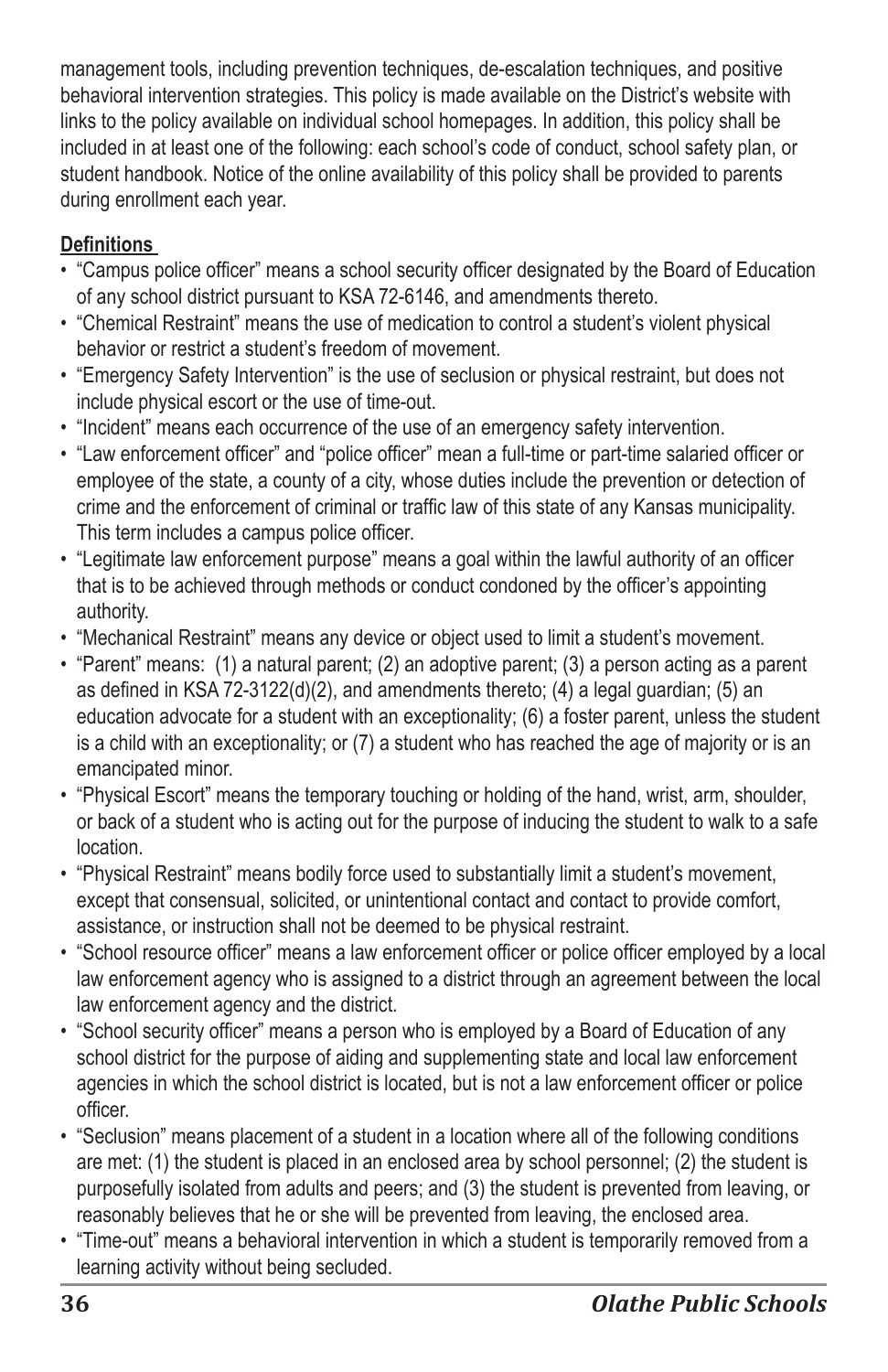#### **Prohibited Types of Restraint**

All staff members are prohibited from engaging in the following actions with all students:

- Using face-down (prone) physical restraint;
- Using face-up (supine) physical restraint;
- Using physical restraint that obstructs the student's airway;
- Using physical restraint that impacts a student's primary mode of communication;
- Using chemical restraint, except as prescribed treatments for a student's medical or psychiatric condition by a person appropriately licensed to issue such treatments; and
- Use of mechanical restraint, except:
	- o Protective or stabilizing devices required by law or used in accordance with an order from a person appropriately licensed to issue the order for the device;
	- o Any device used by a certified law enforcement officer to carry out law enforcement duties; or
	- o Seatbelts and other safety equipment when used to secure students during transportation.

### **Use of Emergency Safety Interventions**

ESI shall be used only when a student presents a reasonable and immediate danger of physical harm to such student or others with the present ability to effect such physical harm. Less restrictive alternatives to ESI, such as positive behavior interventions support, shall be deemed inappropriate or ineffective under the circumstances by the school employee witnessing the student's behavior prior to the use of any ESI. The use of ESI shall cease as soon as the immediate danger of physical harm ceases to exist. Violent action that is destructive of property may necessitate the use of an ESI. Use of an ESI for purposes of discipline, punishment, or for the convenience of a school employee shall not meet the standard of immediate danger of physical harm.

#### **ESI Restrictions**

A student shall not be subjected to ESI if the student is known to have a medical condition that could put the student in mental or physical danger as a result of ESI. The existence of such medical condition must be indicated in a written statement from the student's licensed health care provider, a copy of which has been provided to the school and placed in the student's file.

Such written statement shall include an explanation of the student's diagnosis, a list of any reasons why ESI would put the student in mental or physical danger, and any suggested alternatives to ESI. Notwithstanding the provisions of this subsection, a student may be subjected to ESI, if not subjecting the student to ESI would result in significant physical harm to the student or others.

### **Use of Seclusion**

When a student is placed in seclusion, a school employee shall be able to see and hear the student at all times.

All seclusion rooms equipped with a locking door shall be designed to ensure that the lock automatically disengages when the school employee viewing the student walks away from the seclusion room, or in case of emergency, such as fire or severe weather.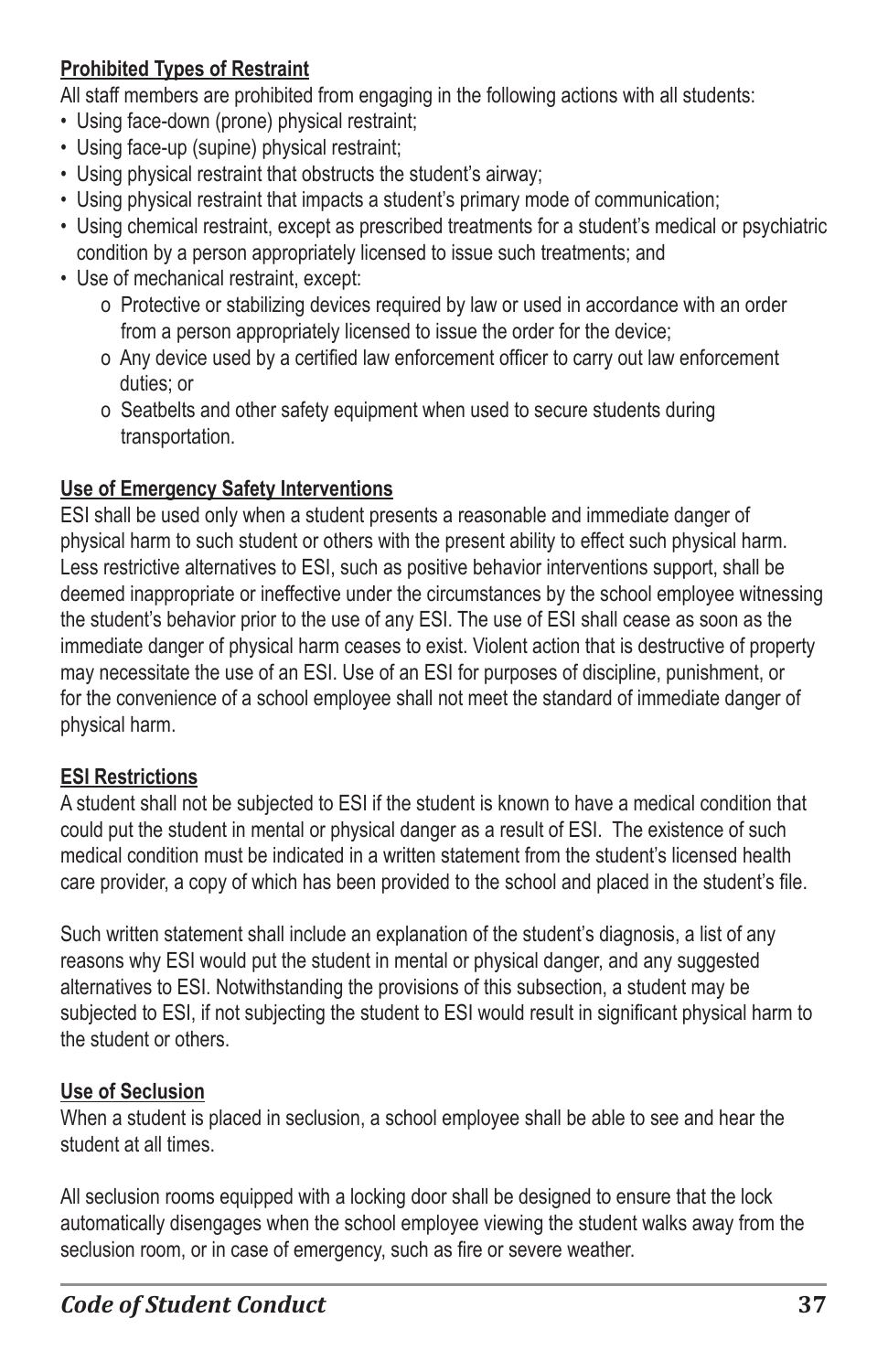A seclusion room shall be a safe place with proportional and similar characteristics as other rooms where students frequent. Such room shall be free of any condition that could be a danger to the student, well-ventilated, and sufficiently lighted.

### **Training**

All staff members shall be trained regarding the use of positive behavioral intervention strategies, de-escalation techniques, and prevention techniques. Such training shall be consistent with nationally recognized training programs on ESI. The intensity of the training provided will depend upon the employee's position. Administrators, licensed staff members, and other staff deemed most likely to need to restrain a student will be provided more intense training than staff who do not work directly with students in the classroom. District and building administration shall make the determination of the intensity of training required by each position.

Each school building shall maintain written or electronic documentation regarding the training that was provided and a list of participants, which shall be made available for inspection by the state board of education upon request.

### **Notification and Documentation**

The principal or designee shall notify the parent the same day as an incident. The same-day notification requirement of this subsection shall be deemed satisfied if the school attempts at least two methods of contacting the parent. A parent may designate a preferred method of contact to receive the same-day notification. Also, a parent may agree, in writing, to receive only one same-day notification from the school for multiple incidents occurring on the same day.

Documentation of the ESI used shall be completed and provided to the student's parents no later than the school day following the day of the incident. Such written documentation shall include: (A) the events leading up to the incident; (B) student behaviors that necessitated the ESI; (C) steps taken to transition the student back into the educational setting; (D) the date and time the incident occurred, the type of ESI used, the duration of the ESI, and the school personnel who used or supervised the ESI; (E) space of an additional form for parents to provide feedback or comments to the school regarding the incident; (F) a statement that invites and strongly encourages parents to schedule a meeting to discuss the incident and how to prevent future incidents; and (G) email and phone information for the parent to contact the school to schedule the ESI meeting. Schools may group incidents together when documenting the items in subparagraphs (A), (B) and (C) if the triggering issue necessitating the ESIs is the same.

The parent shall be provided the following information after the first and each subsequent incident during each school year: (1) a copy of this policy which indicates when ESI can be used; (2) a flyer on the parent's rights; (3) information on the parent's right to file a complaint through the local dispute resolution process (which is set forth in this policy) and the complaint process of the state board of education; and (4) information that will assist the parent in navigating the complaint process, including contact information for Families Together and the Disability Rights Center of Kansas. Upon the first occurrence of an incident of ESI, the foregoing information shall be provided in printed form or, upon the parent's written request, by email. Upon the occurrence of a second or subsequent incident, the parent shall be provided with a full and direct website address containing such information.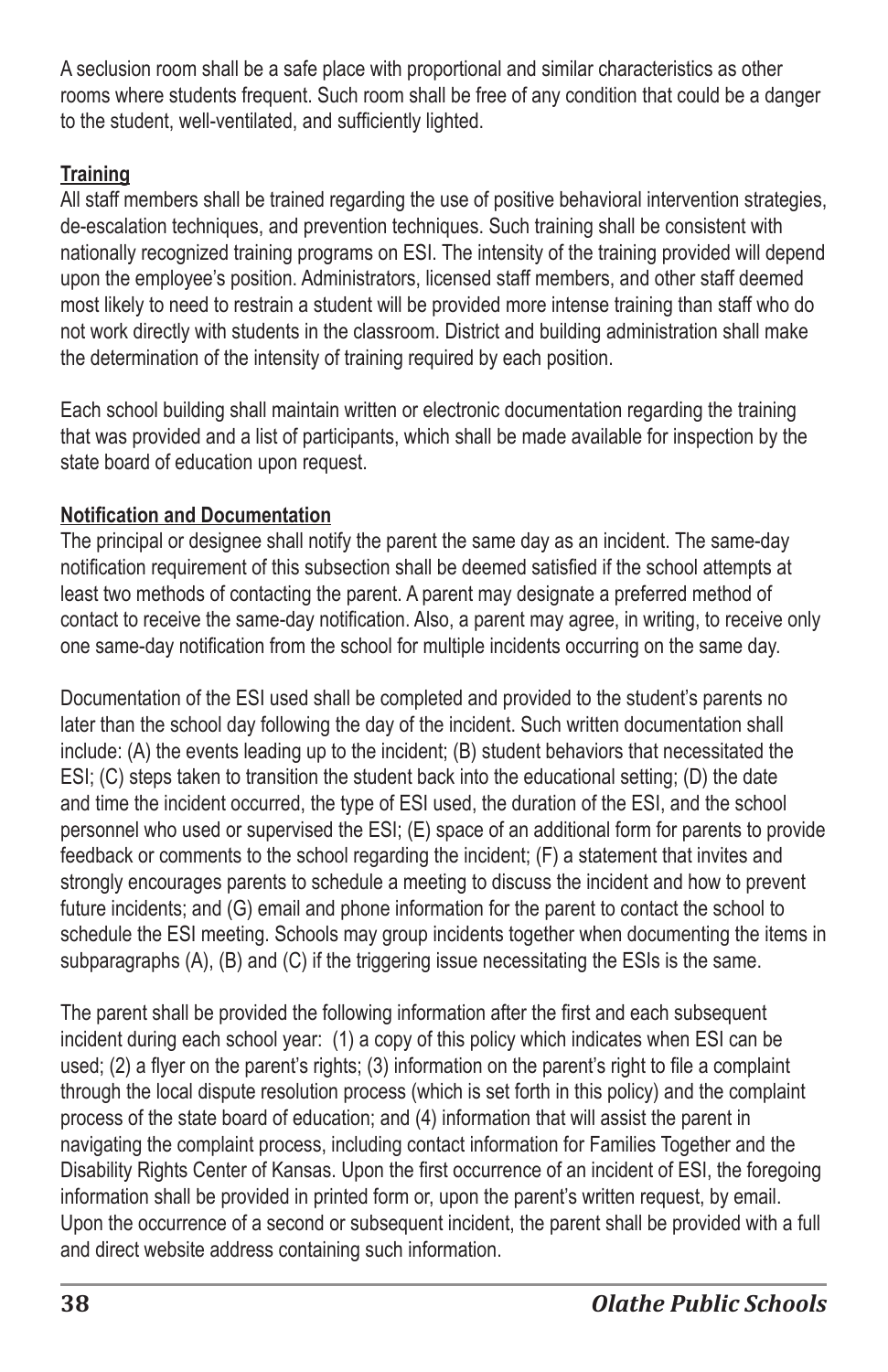#### **Law Enforcement, School Resource, and Campus Security Officers**

Campus police officers and school resource offers shall be exempt from the requirements of this policy when engaged in an activity that has a legitimate law enforcement purpose. School security officers shall not be exempt from the requirements of this policy.

If a school is aware that a law enforcement officer or school resource officer has used seclusion, physical restraint, or mechanical restraint on a student, the school shall notify the parents the same day using the parent's preferred method of contact. A school shall not be required to provide written documentation to a parent, as set forth above, regarding law enforcement use of an emergency safety intervention, or report to the state department of education any law enforcement use of an emergency safety intervention. For purposes of this subsection, mechanical restraint includes, but is not limited to, the use of handcuffs.

### **Documentation of ESI Incidents**

Except as specified above with regard to law enforcement or school resource officer use of emergency safety interventions, each building shall maintain documentation any time ESI is used with a student. Such documentation must include all of the following:

- Date and time of the ESI,
- Type of ESI,
- Length of time the ESI was used,
- School personnel who participated in or supervised the ESI,
- Whether the student had an individualized education program at the time of the incident,
- Whether the student had a section 504 plan at the time of the incident, and whether the student had a behavior intervention plan at the time of the incident.

All such documentation shall be provided to the building principal, who shall be responsible for providing copies of such documentation to the superintendent or the superintendent's designee on at least a bi-annual basis. At least once per school year, each building principal or designee shall review the documentation of ESI incidents with appropriate staff members to consider the appropriateness of the use of ESI in those instances.

#### **Reporting Data**

District administration shall report ESI data to the State Department of Education as required.

#### **Parent Right to Meeting on ESI Use**

After each incident, a parent may request a meeting with the school to discuss and debrief the incident. A parent may request such meeting verbally, in writing, or by electronic means. A school shall hold a meeting requested under this subsection within 10 school days of the parent's request. The focus of any such meeting shall be to discuss proactive ways to prevent the need for emergency safety interventions and to reduce incidents in the future.

For a student with an IEP or a Section 504 plan, such student's IEP team or Section 504 plan team shall discuss the incident and consider the need to conduct a functional behavioral assessment, develop a behavior intervention plan, or amend the behavior intervention plan if already in existence.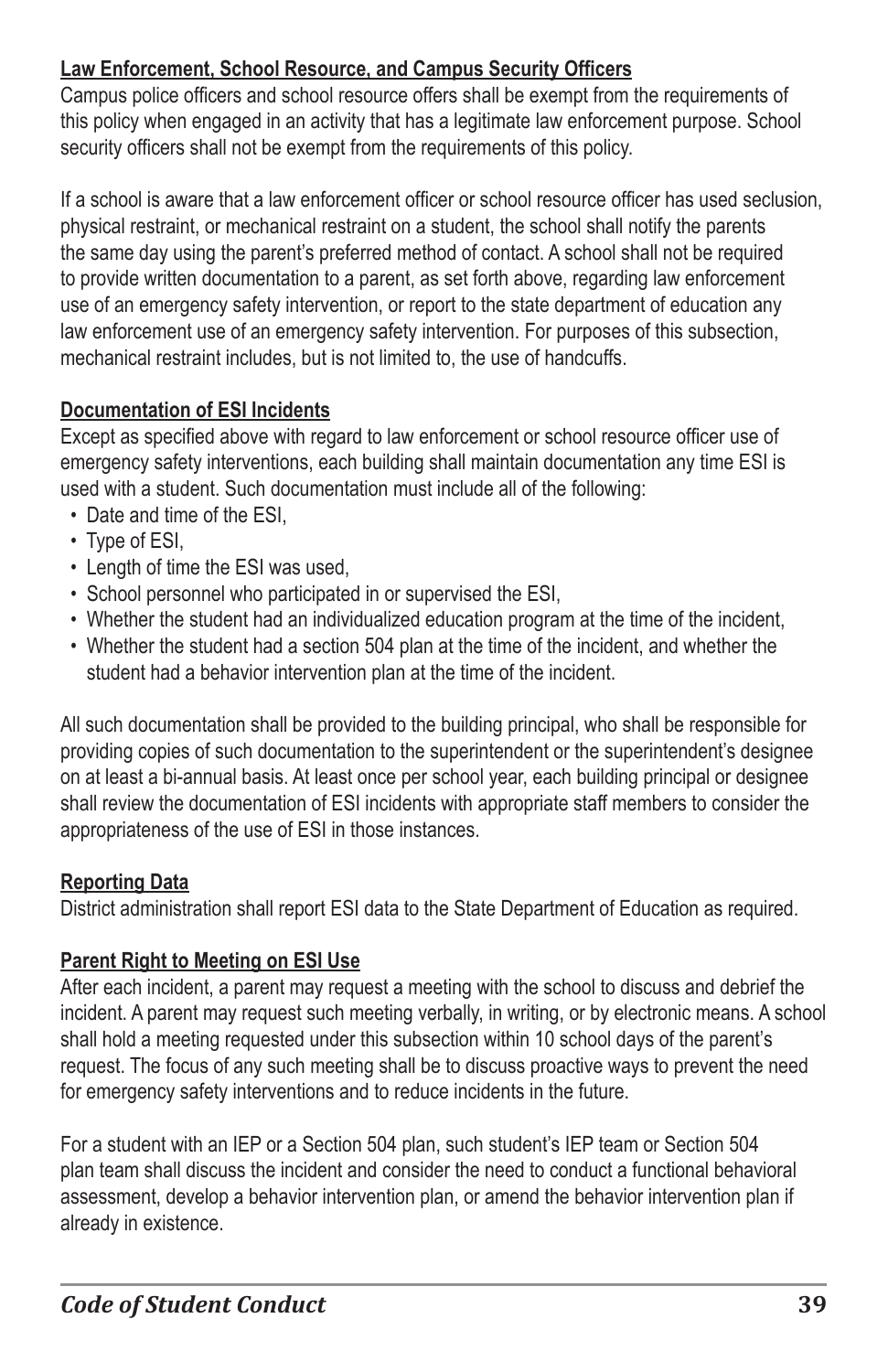For a student with a section 504 plan, such student's section 504 plan team shall discuss and consider the need for a special education evaluation. For students who have an individualized education program and are placed in a private school by a parent, a meeting called under this subsection shall include the parent and the private school, who shall consider whether the parent should request an individualized education program team meeting. If the parent requests an individualized education program team meeting, the private school shall help facilitate such meeting.

For a student without an IEP or Section 504 plan, the school staff and the parent shall discuss the incident and consider the appropriateness of a referral for a special education evaluation, the need for a functional behavioral assessment, or the need for a behavior intervention plan. Any such meeting shall include the student's parent, a school administrator for the school the student attends, one of the student's teachers, a school employee involved in the incident, and any other school employees designated by the school administrator as appropriate for such meeting.

The student who is the subject of such meetings shall be invited to attend the meeting at the discretion of the parent. The time for calling such a meeting may be extended beyond the 10-day limit if the parent of the student is unable to attend within that time period. Nothing in this section shall be construed to prohibit the development and implementation of a functional behavior assessment or a behavior intervention plan for any student if such student would benefit from such measures.

#### **Local Dispute Resolution Process**

If a parent believes that an emergency safety intervention has been used on the parent's child in violation of state law or board policy, the parent may file a complaint as specified below.

The board of education encourages parents to attempt to resolve issues relating to the use of ESI informally with the building principal and/or the superintendent before filing a formal complaint with the board. Once an informal complaint is received, the administrator handling such complaint shall investigate such matter, as deemed appropriate by the administrator. In the event that the complaint is resolved informally, the administrator must provide a written report of the informal resolution to the superintendent and the parents and retain a copy of the report at the school. The superintendent will share the informal resolution with the board of education and provide a copy to the State Department of Education.

If the issues are not resolved informally with the building principal and/or the superintendent, the parents may submit a formal written complaint to the board of education by providing a copy of the complaint to the clerk of the board and the superintendent within thirty (30) days after the parent is informed of the incident.

Upon receipt of a formal written complaint, the board president shall assign an investigator to review the complaint and report findings to the board as a whole. Such investigator may be a board member, a school administrator selected by the board, or a board attorney. Such investigator shall be informed of the obligation to maintain confidentiality of student records and shall report the findings and recommended action to the board in executive session.